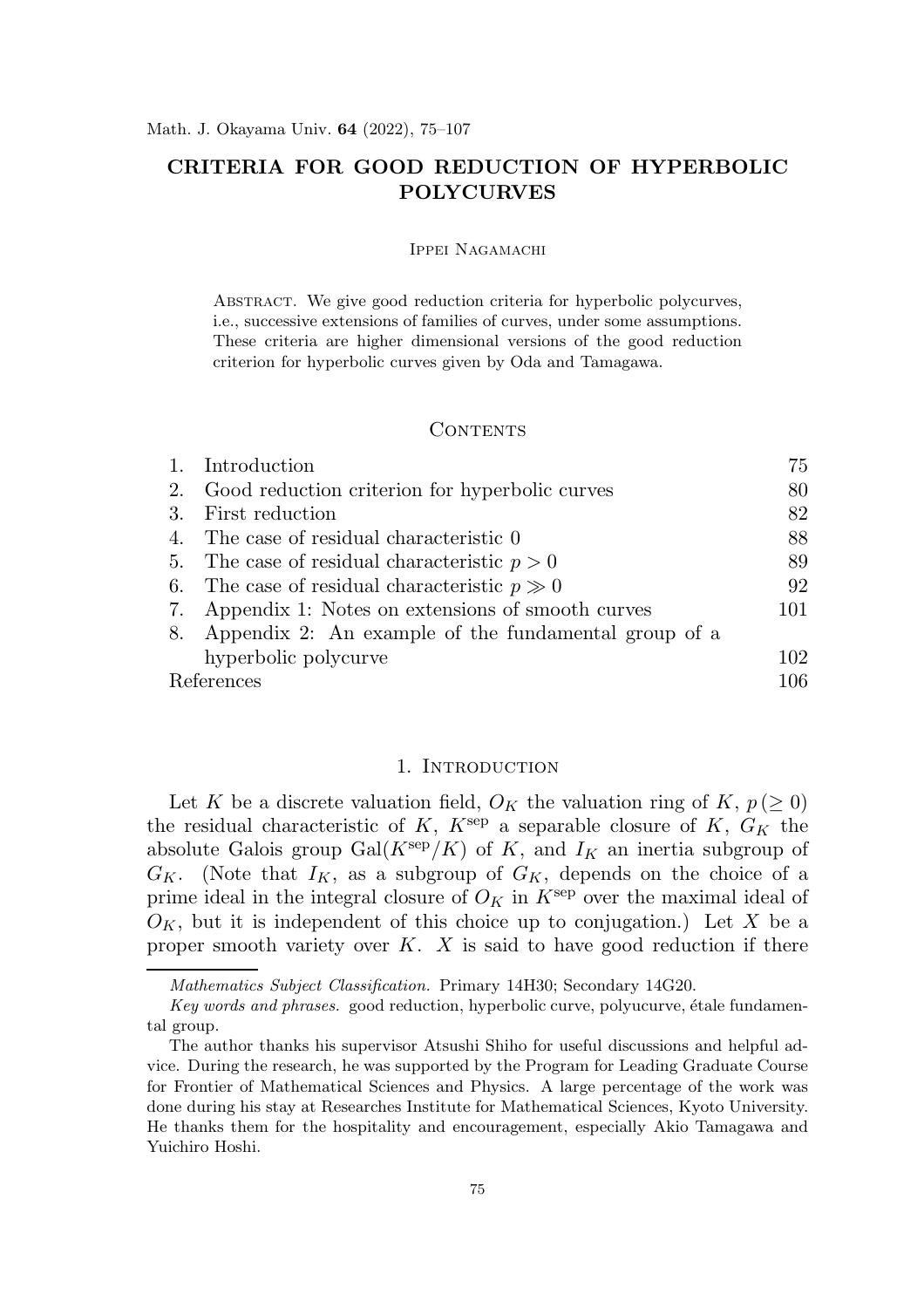exists a proper smooth scheme  $\mathfrak X$  over  $O_K$  whose generic fiber is isomorphic to X over  $O_K$ . (Such a scheme X is called a smooth model of X.) In arithmetic geometry, it is important to know criteria to determine whether X has good reduction. Various criteria for good reduction in terms of Galois representations have been established for certain classes of varieties. Neron, Ogg, and Shafarevich established a criterion in the case of elliptic curves, and Serre and Tate generalized this criterion to the case of abelian varieties [17]. Their criterion claims that an abelian variety has good reduction if and only if the action of  $I_K$  on the first l-adic étale cohomology group of  $X \otimes_K K^{\text{sep}}$  is trivial for some prime number  $l \neq p$ .

As a non-abelian version of the above result, Oda showed that a proper hyperbolic curve has good reduction if and only if the outer action of  $I_K$  on the pro-l fundamental group of  $X \otimes_K K^{\rm sep}$  is trivial (cf. [12] and [13]). To state Oda's result precisely, we fix some notations. For a profinite group G and p as above (resp. a prime number l), we denote the pro- $p'$  (resp. pro-l) completion of G, which is defined to be the limit of the projective system of quotient groups of G with finite order prime to  $p$  (resp. with finite l-power order) by  $G^{p'}$  (resp.  $G^l$ ). Here, if  $p = 0$ , the order of every finite group is considered to be prime to 0.

Suppose that  $X$  is a proper hyperbolic curve (i.e., a geometrically connected proper smooth curve of genus  $\geq 2$ ) over K. Then the pro-l completion  $\pi_1(X \otimes_K K^{\text{sep}}, \overline{t})^l$  of the étale fundamental group  $\pi_1(X \otimes_K K^{\text{sep}}, \overline{t})$  (with a base point  $\bar{t}$ ) admits a continuous homomorphism

(1.1) 
$$
\rho: G_K \to \text{Out}(\pi_1(X \otimes_K K^{\text{sep}}, \overline{t})^l) := \text{Aut}(\pi_1(X \otimes_K K^{\text{sep}}, \overline{t})^l) / \text{Inn}(\pi_1(X \otimes_K K^{\text{sep}}, \overline{t})^l).
$$

We refer to this outer representation as the outer Galois representation associated with X. Here,  $\text{Aut}(\pi_1(X\otimes_K K^{\text{sep}}, \overline{t})^l)$  (resp.  $\text{Inn}(\pi_1(X\otimes_K K^{\text{sep}}, \overline{t})^l))$ is the group of continuous automorphisms of the profinite group  $\pi_1(X \otimes_K$  $K^{\text{sep}}, \overline{t}$ <sup>l</sup> (resp. the group of inner automorphisms of the profinite group  $\pi_1(X \otimes_K K^{\text{sep}}, \overline{t})^l$ ). Oda proved that X has good reduction if and only if the restriction of  $\rho$  to  $I_K$  is trivial. Tamagawa generalized this criterion to (not necessarily proper) hyperbolic curves [19] (cf. Definition 2). Further research has been done using the weight filtration on  $\pi_1(X \otimes_K K^{\text{sep}}, \overline{t})^l$ ) (see, for example, [2], [21, §17]).

Oda and Tamagawa's criterion can be regarded as a result in anabelian geometry. Indeed, a hyperbolic curve is a typical example of an anabelian variety, i.e., a variety which is determined by its outer Galois representation  $G_K \to \mathrm{Out}\,\pi_1(X\otimes_K K^{\mathrm{sep}},\overline{t})$  (under a suitable assumption on K) (cf. [19] and [7]). Therefore, it would be natural to expect that we can obtain information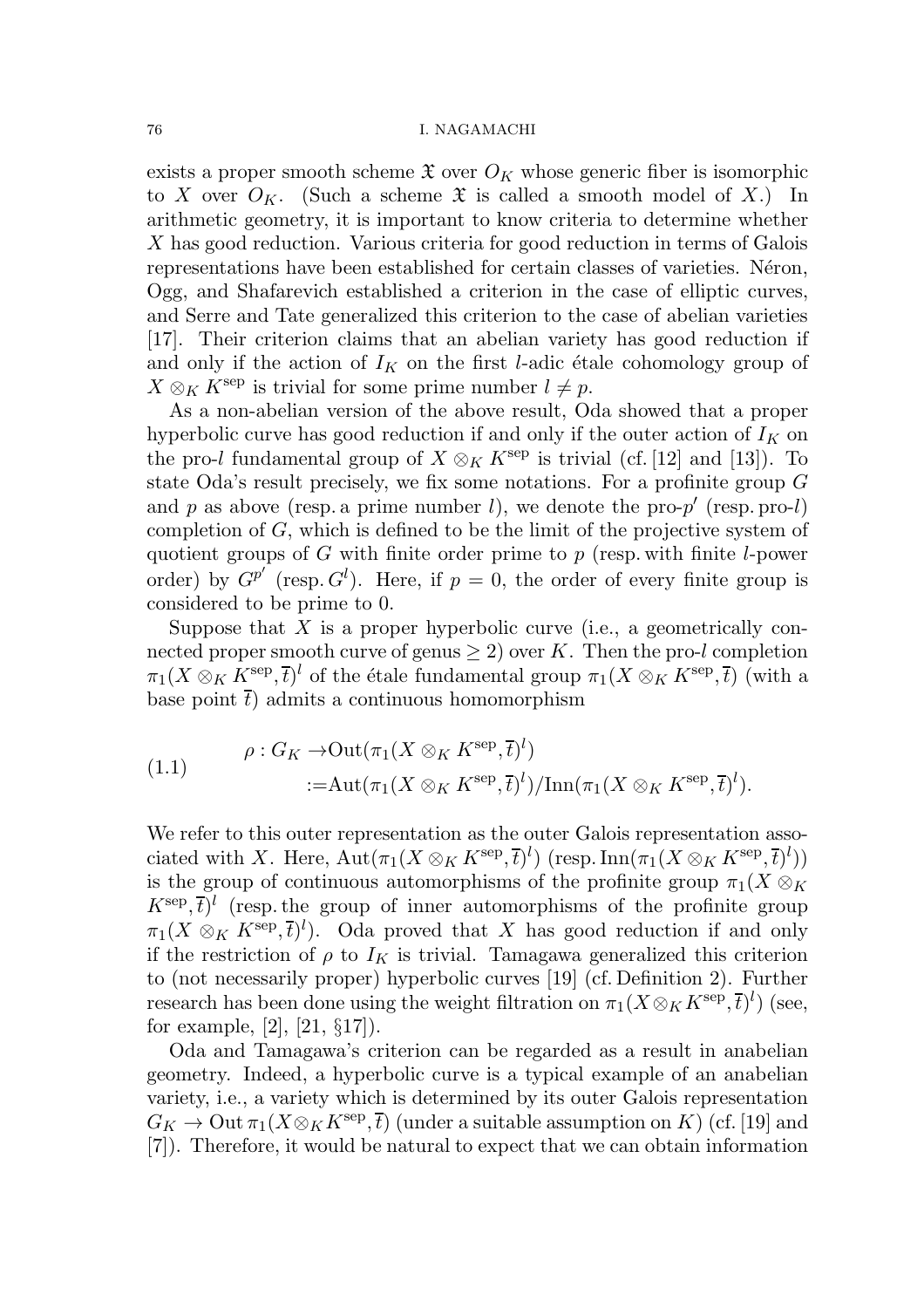on the reduction of X from the outer Galois representation associated with  $X$ .

The class of hyperbolic polycurves, that is, varieties  $X$  which admit a structure of successive smooth fibrations (called a sequence of parameterizing morphisms (cf. Definition 3))

(1.2) 
$$
X = X_n \stackrel{f_n}{\rightarrow} X_{n-1} \stackrel{f_{n-1}}{\rightarrow} \cdots \stackrel{f_2}{\rightarrow} X_1 \stackrel{f_1}{\rightarrow} \text{Spec } K
$$

whose fibers are hyperbolic curves, is considered to be anabelian. Indeed, the Grothendieck conjecture for hyperbolic polycurves of dimension up to 4 holds under suitable assumptions on K [7] [5]. Moreover, in the case where  $X$  is a strongly hyperbolic Artin neighborhood (of any dimension) (cf. [16, Definition 6.1]) and K is finitely generated over  $\mathbb{Q}$ , the Grothendieck conjecture for such a variety holds [16]. Thus, we can expect that there exists a good reduction criterion for hyperbolic polycurves analogous to that of Oda and Tamagawa.

In [9], we studied a good reduction criterion for proper hyperbolic polycurves under some assumptions. In this paper, we improve the main theorem of [9] and discuss not necessarily proper cases. The main results of this paper are as follows:

**Theorem 1.1.** Let  $K, O_K, p, K^{\text{sep}}, G_K,$  and  $I_K$  be as above. Let X be a proper hyperbolic polycurve over  $K$  and  $g_X$  the maximum genus of  $X$ (cf. Definition 3.3). Consider the following conditions:

- $: (A) X has good reduction.$
- : (B) The outer Galois representation  $I_K \to \mathrm{Out}(\pi_1(X \otimes_K K^{\mathrm{sep}}, \overline{t})^{p'})$ is trivial.

Then we have the following:

- $(1)$   $(A)$  implies  $(B)$ .
- (2) If  $p = 0$ , (B) implies (A).
- (3) If  $p > 2g_X + 1$  and the dimension of X is 2, (B) implies (A).
- (4) Suppose that  $p > 2g_X + 1$ , X has a K-rational point x, and the Galois representation  $I_{K(x)} \to \text{Aut}(\pi_1(X \otimes_K K^{\text{sep}}, \overline{x})^{p'})$  defined as  $(2.4)$  in Section 2 is trivial. Then  $(A)$  holds.

**Theorem 1.2.** Let K,  $O_K$ ,  $p$ ,  $K^{\text{sep}}$ , and  $I_K$  be as in Theorem 1.1. Let X be a hyperbolic polycurve over  $K$  with a sequence of parameterizing morphisms

(1.3) 
$$
\mathcal{S}: X = X_n \to X_{n-1} \to \dots \to X_1 \to X_0 = \text{Spec } K.
$$

Write bs for the maximal first Betti number of  $S$  (cf. Definition 3.3). Consider the following conditions: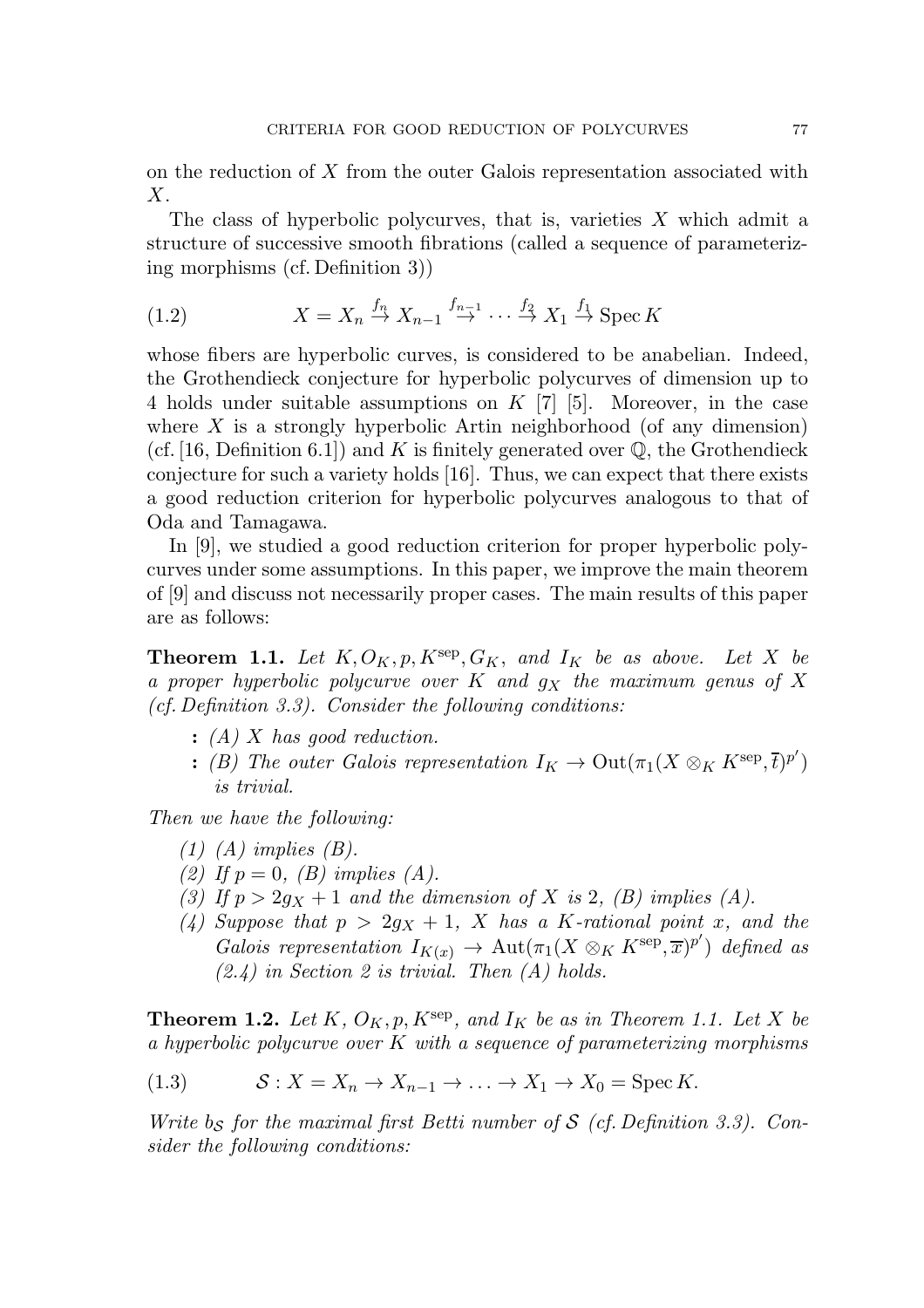: (A) There exists a hyperbolic polycurve  $\mathfrak{X} \to \operatorname{Spec} O_K$  with a sequence of parameterizing morphisms

(1.4) 
$$
\mathfrak{X} = \mathfrak{X}_n \to \mathfrak{X}_{n-1} \to \dots \to \mathfrak{X}_1 \to \mathfrak{X}_0 = \operatorname{Spec} O_K
$$

whose generic fiber is isomorphic to  $(X, S)$  (cf. Definition 3.1).

: (B) The outer Galois representation  $I_K \to \text{Out}(\pi_1(X \otimes_K K^{\text{sep}}, \overline{x})^{p'})$ is trivial.

Then we have the following:

- $(1)$   $(A)$  implies  $(B)$ .
- (2) If  $p = 0$ , (B) implies (A).
- (3) Suppose that  $p > b_S + 1$  and the dimension of X is 2. Then (B) implies (A).

Remark. At the time of writing, the author does not know whether or not the lower bound  $p > 2g_X + 1$  in Theorem 1.1.3 and Theorem 1.1.4 (resp.  $p >$  $b<sub>S</sub> + 1$  in Theorem 1.2.3) is best possible.

If we assume a very strong condition on  $b<sub>S</sub>$  and  $p$ , (B) implies (A) in the case where dim  $X \geq 3$ .

**Theorem 1.3.** Let K,  $O_K$ ,  $I_K$ , X, S, bs, and n be as in Theorem 1.2. Suppose that  $n \geq 3$ . Define a function  $f_{b,s}(m)$  for  $m \geq 3$  in the following way:

- For  $m = 3$ ,  $f_{bS}(3) = 2^{bS}$ .
- For  $m > 3$ ,

$$
f_{b_{\mathcal{S}}}(m+1) = (f_{b_{\mathcal{S}}}(m)) \times (2^{b_{\mathcal{S}}^2 \times f_{b_{\mathcal{S}}}(m)^2})^{f_{b_{\mathcal{S}}}(m)}.
$$

Consider the conditions (A) and (B) in Theorem 1.2. If  $p > 2^{b s \times f_{b}}(n)$ , (B) implies (A).

Remark. The main result of [9] is described as follows: Let  $K, O<sub>K</sub>$ , and  $I<sub>K</sub>$ be as in Theorem 1.1. Let X be a proper hyperbolic polycurve over K which has a sequence of parameterizing morphisms

$$
X = X_n \to \dots \to X_0 = \operatorname{Spec} K
$$

such that, for each  $1 \leq i \leq n$ ,  $X_i \to X_{i-1}$  has a section. Write  $g_X$  for the minimum of the maximal genera of such sequences of parameterizing morphisms of  $X$  (cf. Definition 3). Consider the condition  $(A)$  in Theorem 1.1 and the following condition:

(B)' Let x be a closed point of X,  $O_{K(x)}$  a valuation ring of the residual field  $K(x)$  of x over  $O_K$ ,  $K(x)$ <sup>sep</sup> a separable closure of  $K(x)$ , and  $I_{K(x)}$  an inertia subgroup of  $O_{K(x)}$  in the absolute Galois group  $Gal(K(x)^{\text{sep}}/K(x)).$ Then the action of  $I_{K(x)}$  on  $\pi_1(X \otimes_K K(x)^{\text{sep}}, \overline{x})^{p'}$  is trivial.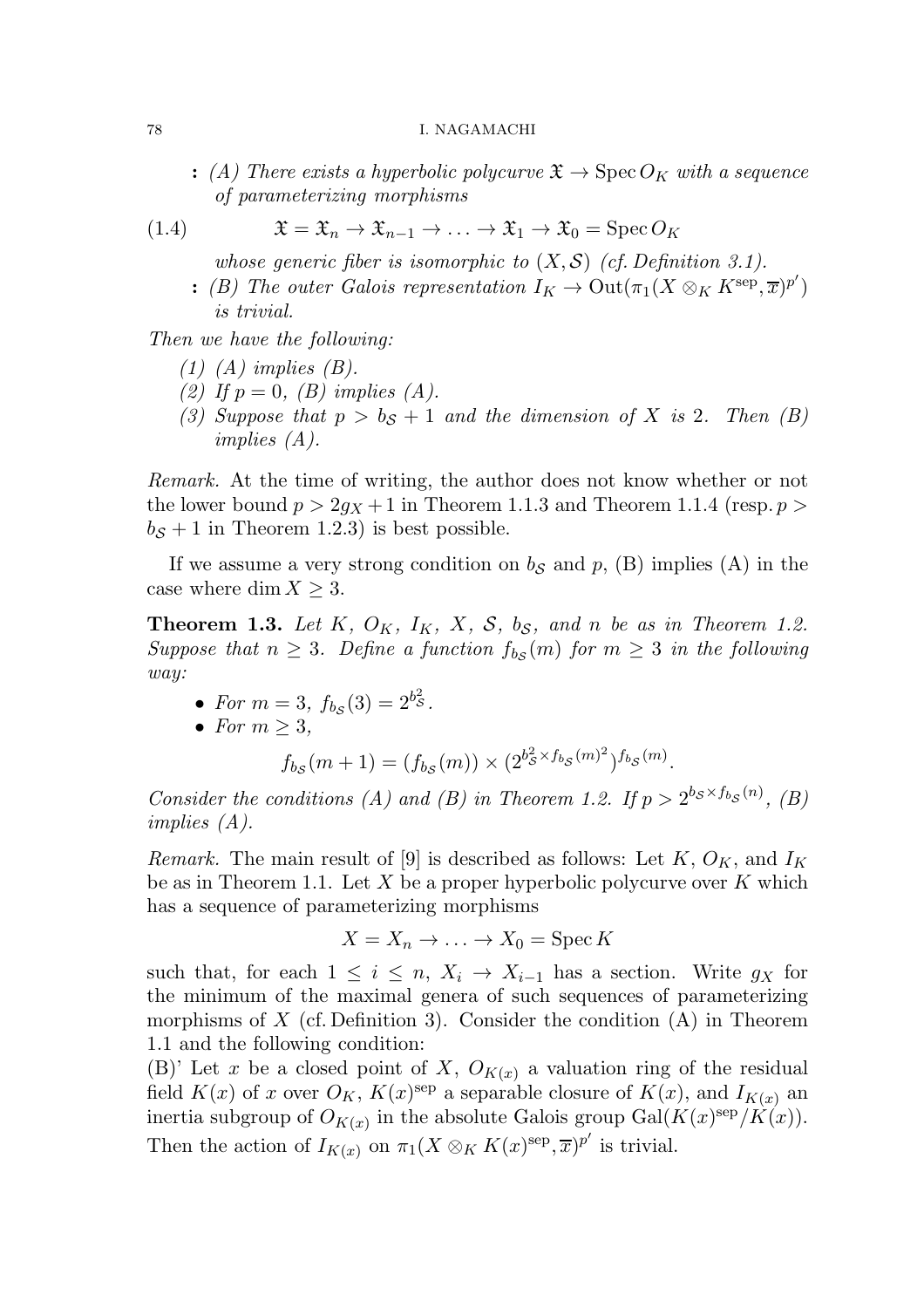Then (A) implies (B)'. If  $p = 0$  or  $p > 2g_X + 1$ , (B)' implies (A).

The condition (B)' is stronger than the condition (B) in Theorem 1.1 or the condition given in Theorem 1.1.4. Hence, the main result of [9] is weaker than Theorem 1.1 because we need to assume that each  $X_i \to X_{i-1}$  has a section and that the condition (B)' is satisfied.

To prove the implication  $(B) \Rightarrow (A)$  or  $(B)' \Rightarrow (A)$  by induction on the dimension of  $X$ , we need a homotopy exact sequence of étale fundamental groups of hyperbolic curves. In the previous paper [9], we constructed homotopy exact sequences of Tannakian fundamental groups of certain categories of smooth  $\mathbb{Q}_l$ -sheaves by using the existence of a section of each morphism  $X_i \to X_{i-1}$ . Also, we needed the assumption (B)', which is stronger than  $(B)$ , because we used a criterion for smoothness of  $\mathbb{Q}_l$ -sheaves which is due to Drinfeld [4].

In this paper, we use different arguments from those of [9] to obtain stronger results. Since the implication  $(A) \Rightarrow (B)$  follows from a standard specialization argument, we explain key ingredients of the proof of the implication (B)  $\Rightarrow$  (A) (assuming the condition on p, g<sub>X</sub>, and b<sub>S</sub> in the assertions), which enables us to improve the result of  $[9]$ . Let X be as in Theorem 1.1, Theorem 1.2, or Theorem 1.3. Take a geometric point of  $X \otimes_K K^{\text{sep}}$  and write  $\Delta$  (resp. II) for the étale fundamental group of the scheme  $X \otimes_K K^{\rm sep}$  $(\text{resp. } X)$  determined by this geometric point.

(1) A decomposition of Π

If  $p = 0$ , we can obtain a decomposition  $\Pi \cong \Delta \times Z_{\Pi}(\Delta)$ , where  $Z_{\Pi}(\Delta)$  is the centralizer subgroup of  $\Delta$  in  $\Pi$  by using the assumption that the outer Galois action of  $I_K$  is trivial and the homotopy exact sequences in [5, PROPOSITION 2.5] (in the case where  $p = 0$ ). We can prove the implication  $(B) \Rightarrow (A)$  by using this decomposition.

(2) Intermediate quotient groups

Note that we do not have appropriate homotopy exact sequences associated with the fibrations  $X_i \to X_{i-1}$  (2  $\leq i \leq n$ ) if  $p > 0$ . Indeed, the functor of taking  $proj$  completion (of profinite groups) is not exact. Moreover, in the case the characteristic of  $K$  is positive, the sequence in [5, PROPOSITION 2.5] is no longer exact. In this paper, we consider an intermediate quotient group of  $\Delta$  (which we will write  $\Delta^{(l,p')}$  for) between  $\Delta^{p'}$  and  $\Delta^l$ , for which we can obtain a homotopy exact sequence. If the dimension of  $X$  is 2, we can show the implication (B)  $\Rightarrow$  (A) by using the center-freeness of  $\Delta^{(l,p')}$  and applying an argument similar to that in 1. If  $X$  admits a  $K$ -rational point x, we can use  $I_{K(x)}$  instead of  $Z_{\Pi}(\Delta)$ . Then we can prove Theorem 1.1.4.

(3) Further intermediate quotient groups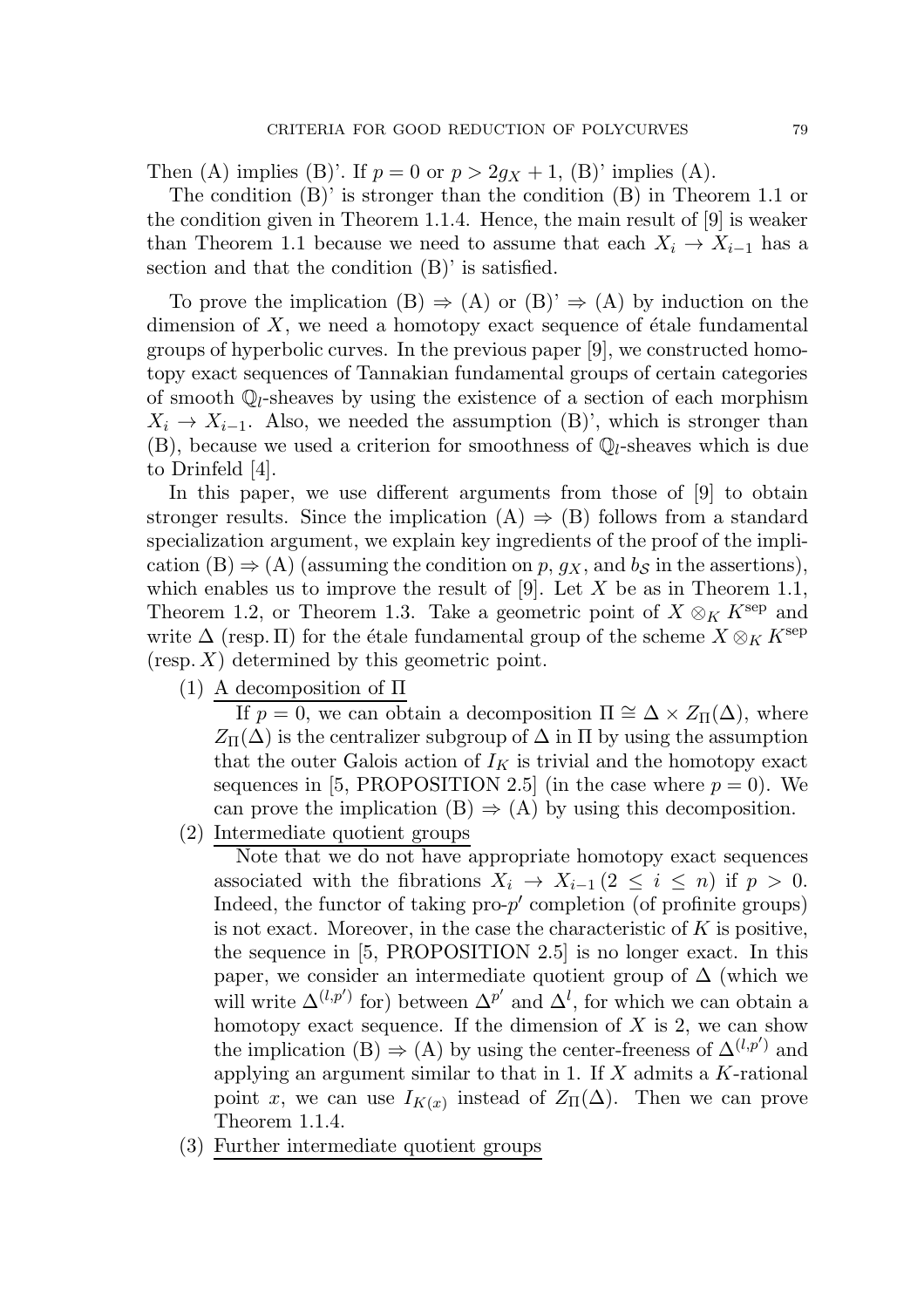If the dimension of  $X$  is equal to or greater than 3, we do not know whether the group  $\Delta^{(l,p')}$  is center-free or not. However, if p is big enough, we can find a certain quotient  $\overline{\Delta}$  of  $\Delta$  which is center-free and for which there exists a homotopy exact sequence. Thus, we can prove the implication  $(B) \Rightarrow (A)$  in higher-dimensional cases if p is big enough.

The content of each section is as follows: In Section 2, we give a review of outer Galois representations associated with homotopy exact sequences of ´etale fundamental groups of hyperbolic curves. In Section 3, we give a precise definition of a hyperbolic polycurve and a first step of the proof of Theorem 1.1 and Theorem 1.2. In Section 4, we give a proof of Theorem 1.1 and Theorem 1.2 in the case of residual characteristic 0. In Section 5, we give a proof of Theorem 1.1 and 1.2 in the case of residual characteristic  $p > 0$ . In Section 6, we give a proof of Theorem 1.3. In Section 7, we review the property of an extension of a family of proper hyperbolic curves proved in [8] and prove a non-proper version of it. In Section 8, we give an example of a hyperbolic polycurve for which the naive analogue of the criterion of Oda and Tamagawa does not hold.

2. Good reduction criterion for hyperbolic curves

In this section, we recall the good reduction criterion for hyperbolic curves proven by Oda and Tamagawa. Let  $K, O_K, p, K^{\text{sep}}, G_K$ , and  $I_K$  be as in Section 1.

**Definition 1.** Let S be a scheme,  $\overline{X}$  a scheme over S, and D an effective divisor on X. We shall say that the pair  $(X, D)$  is a hyperbolic curve over  $S$  if the following three conditions are satisfied:

- The morphism  $\overline{X} \to S$  is proper, smooth, with geometrically connected fibers of dimension one and genus g.
- The morphism  $D \to S$  is finite étale of degree n.
- $2g + n 2 > 0$ .

If  $n = 0$  (resp.  $n > 0$ ), we call the number 2g (resp. 2g + n - 1) the first Betti number of the curve.

- **Definition 2.** (1) Let X be a proper smooth scheme geometrically connected over K. We say that X has good reduction if there exists a proper smooth  $O_K$ -scheme  $\mathfrak X$  whose generic fiber  $\mathfrak X \otimes_{O_K} K$  is isomorphic to X over K. We refer to  $\mathfrak X$  as a smooth model of X.
	- (2) Let  $(X, D)$  be a hyperbolic curve over K. We shall say that  $(X, D)$ has good reduction if there exists a hyperbolic curve  $(\overline{\mathfrak{X}}, \mathfrak{D})$  over Spec K whose generic fiber ( $\overline{\mathfrak{X}} \otimes_{O_K} K$ ,  $\mathfrak{D} \otimes_{O_K} K$ ) is isomorphic to  $(\overline{X}, D)$  over K. We refer to  $(\overline{\mathfrak{X}}, \mathfrak{D})$  as a smooth model of  $(\overline{X}, D)$ .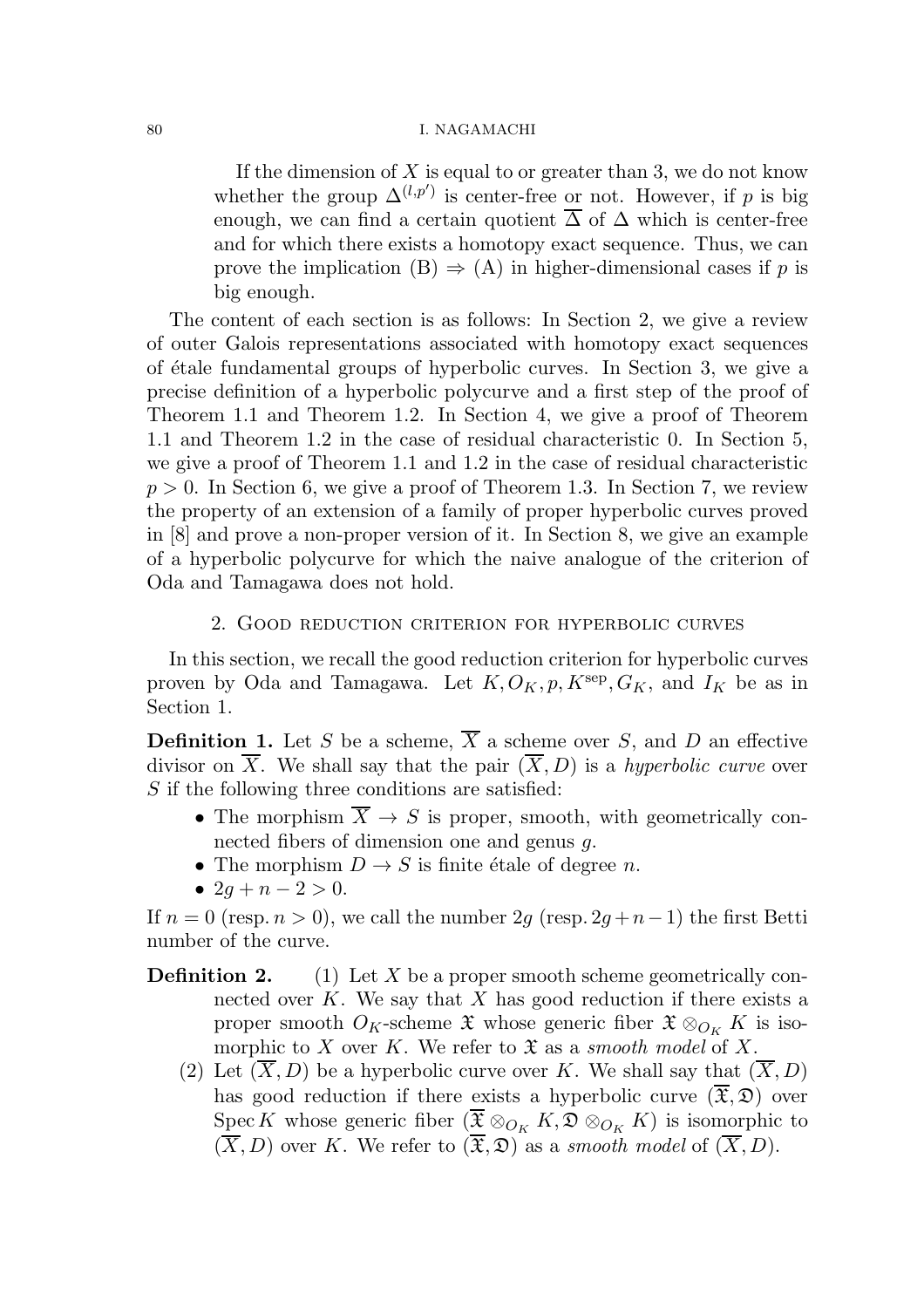Remark. If a smooth model of a hyperbolic curve exists, it is unique up to canonical isomorphism by [3] and [6].

Let  $(\overline{X}, D)$  be a hyperbolic curve K, X the open subscheme  $\overline{X} \setminus D$  of  $\overline{X}$ , and  $\bar{t}$  a geometric point of  $X \otimes_K K^{\text{sep}}$ . We have the following exact sequence of profinite groups:

(2.1) 
$$
1 \to \pi_1(X \otimes_K K^{\text{sep}}, \overline{t}) \to \pi_1(X, \overline{t}) \to G_K \to 1.
$$

This exact sequence yields an outer Galois action

(2.2)  $G_K \to \text{Out}(\pi_1(X \otimes_K K^{\text{sep}}, \overline{t})).$ 

Then, for any prime number  $l \neq p$ , we have natural homomorphisms

(2.3)  
\n
$$
I_K \hookrightarrow G_K \to \text{Out}(\pi_1(X \otimes_K K^{\text{sep}}, \overline{t}))
$$
\n
$$
\to \text{Out}(\pi_1(X \otimes_K K^{\text{sep}}, \overline{t})^{p'})
$$
\n
$$
\to \text{Out}(\pi_1(X \otimes_K K^{\text{sep}}, \overline{t})^l).
$$

Oda and Tamagawa gave the following criterion:

**Proposition 2.1** ([12], [13], and [19, Section 5]). The following are equivalent:

- $(1)$   $(X, D)$  has good reduction.
- (2) The outer action  $I_K \to \mathrm{Out}(\pi_1(X \otimes_K K^{\mathrm{sep}}, \overline{t})^{p'})$  defined by (2.3) is trivial.
- (3) There exists a prime number  $l \neq p$  such that the outer action  $I_K \rightarrow$  $\mathrm{Out}(\pi_1(X\otimes_K K^{\mathrm{sep}}, \overline{t})^l)$  defined by (2.3) is trivial.

Suppose that  $X$  is a proper hyperbolic curve over  $K$  and there exists a section  $s : \text{Spec } K \to X$ . Consider the geometric point  $\overline{s} : \text{Spec } K^{\text{sep}} \to$  $X \otimes_K K^{\rm sep}$  induced by s. Then we have the exact sequence (2.1) with  $\overline{t}$  replaced by  $\overline{s}$ . The section s defines a section of the homomorphism  $\pi_1(X,\overline{s}) \to G_K$  in the homotopy exact sequence (2.1). This induces a homomorphism  $G_K \to \text{Aut}(\pi_1(X \otimes_K K^{\text{sep}}, \overline{s}))$  such that the composite homomorphism  $G_K \to \text{Aut}(\pi_1(X \otimes_K K^{\text{sep}}, \overline{s})) \to \text{Out}(\pi_1(X \otimes_K K^{\text{sep}}, \overline{s}))$  coincides with outer representation  $G_K \to \mathrm{Out}(\pi_1(X \otimes_K K^{\mathrm{sep}}, \overline{s}))$  in (2.3). For a prime number  $l \neq p$ , we obtain homomorphisms

(2.4)  
\n
$$
I_K \hookrightarrow G_K \to \text{Aut}(\pi_1(X \otimes_K K^{\text{sep}}, \overline{s}))
$$
\n
$$
\to \text{Aut}(\pi_1(X \otimes_K K^{\text{sep}}, \overline{s})^{p'})
$$
\n
$$
\to \text{Aut}(\pi_1(X \otimes_K K^{\text{sep}}, \overline{s})^l).
$$

Proposition 2.2. The following are equivalent:

- $(1)$  X has good reduction.
- (2) The action of  $I_K$  on  $\pi_1(X \otimes_K K^{\text{sep}}, \overline{s})^{p'}$  defined by (2.4) is trivial.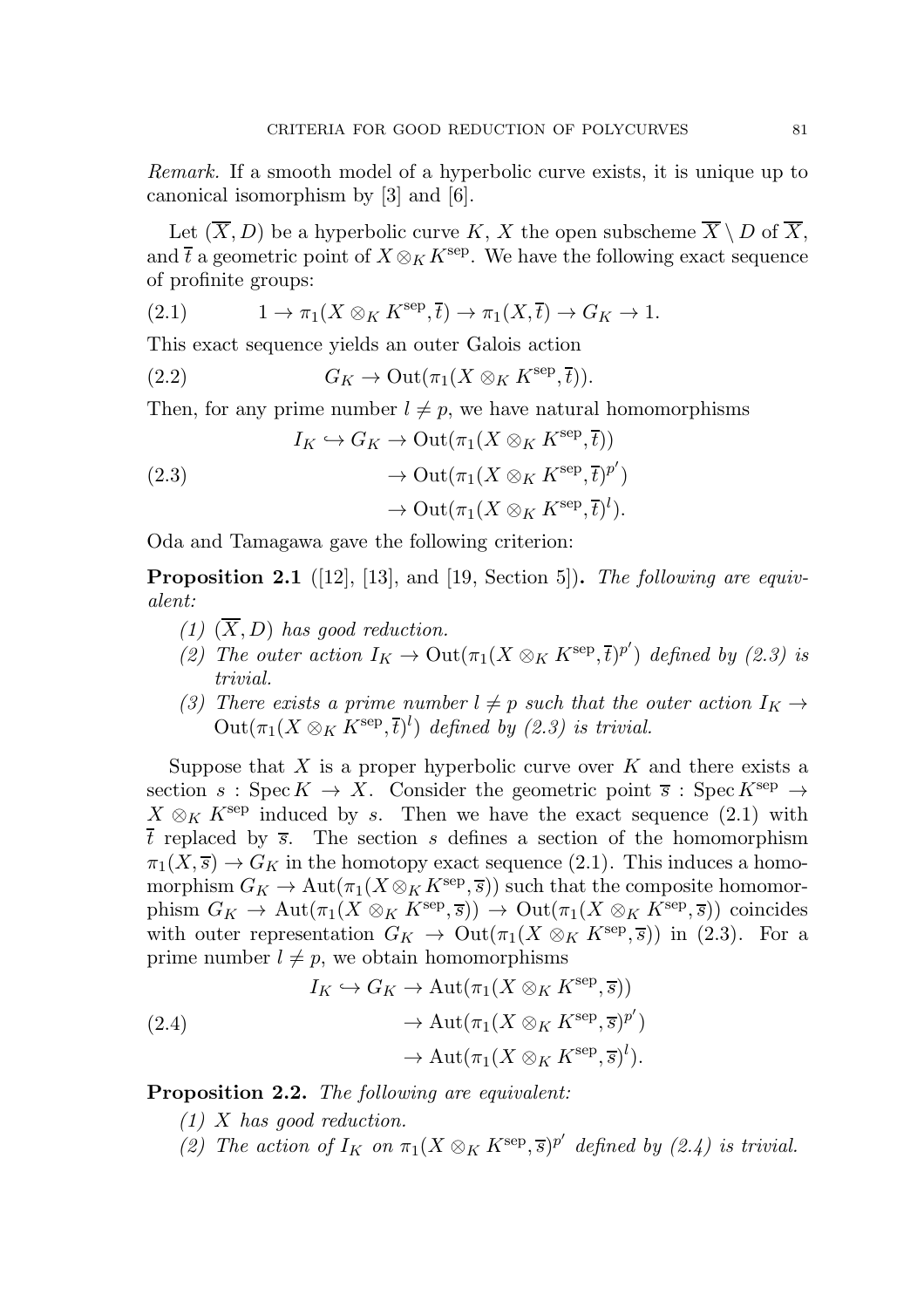(3) The action of  $I_K$  on  $\pi_1(X \otimes_K K^{\text{sep}}, \overline{s})^l$  defined by (2.4) is trivial.

*Proof.* For the proof of the implication  $1 \Rightarrow 2$ , see Remark after Proposition 2.2. The implication  $2 \Rightarrow 3$  is trivial. Assume that the action of  $I_K$  on  $\pi_1(X \otimes_K K^{\text{sep}}, \overline{s})^l$  is trivial. Then the outer action  $I_K \to \text{Out}(\pi_1(X \otimes_K \overline{s}))$  $(K<sup>sep</sup>, \overline{s})<sup>l</sup>$ ) is trivial. Therefore, X has good reduction by Proposition 2.1.  $\Box$ 

*Remark.* In Proposition 2.2, to prove the implication  $1 \Rightarrow 2$ , we only need the hypothesis that the morphism  $X \rightarrow \text{Spec } K$  is proper, smooth, and geometrically connected. We show this assertion in the first part of the proof of Theorem 1.1.1 and Theorem 1.2.1.

### 3. First reduction

In this section, we give a precise definition of a hyperbolic polycurve and the first step of the proof of Theorem 1.1, 1.2, and 1.3. Let  $K, O_K, p, K^{\text{sep}}, G_K$ , and  $I_K$  be as in Section 1. Let  $O_K^{\text{h}}$  (resp.  $O_K^{\text{sh}}$ ) be the henselization (resp. strict henselization) of  $O_K$  contained in  $K^{\text{sep}}$  defined by  $I_K$ .

**Definition 3.** Let S be a scheme and X a scheme over S.

(1) We shall say that X is a hyperbolic polycurve (of relative dimension n) over S if there exists a (not necessarily unique) factorization of the structure morphism  $X \to S$ 

(3.1) 
$$
\mathcal{S}: X = X_n \to X_{n-1} \to \dots \to X_1 \to X_0 = S
$$

such that, for each  $i \in \{1, \ldots, n\}$ , there exists a hyperbolic curve  $(X_i, D_i)$  over  $X_{i-1}$  (cf. Definition 1) and the scheme  $X_i \setminus D_i$  is isomorphic to  $X_i$  over  $X_{i-1}$ . We refer to the above factorization of  $X \rightarrow S$  as a sequence of parameterizing morphisms. In the case where we consider a pair of a hyperbolic polycurve X over S and a sequence of parametrizing morphisms  $S$  of X, we write  $(X, S)$ . We refer to such a pair as a hyperbolic polycurve with a sequence of parametrizing morphisms. We shall say that two hyperbolic polycurves (over S) with a sequence of parametrizing morphisms  $(X, \mathcal{S})$ and  $(X', \mathcal{S}')$  are isomorphic if there exists an S-isomorphism between hyperbolic polycurves of relative dimension i over  $S$  defined by  $S$  and S' for each  $1 \leq i \leq n$  such that these isomorphisms are compatible with the sequence of parametrizing morphisms  $S$  and  $S'$ .

- (2) For a hyperbolic polycurve X over S, the following are equivalent:
	- : (a) The structure morphism  $X \to S$  is proper.
	- : (b) For any sequence of parameterizing morphisms

 $X = X_n \rightarrow X_{n-1} \rightarrow \ldots \rightarrow X_1 \rightarrow X_0 = S,$ 

the morphism  $X_i \to X_{i-1}$  is proper for each  $1 \leq i \leq n$ .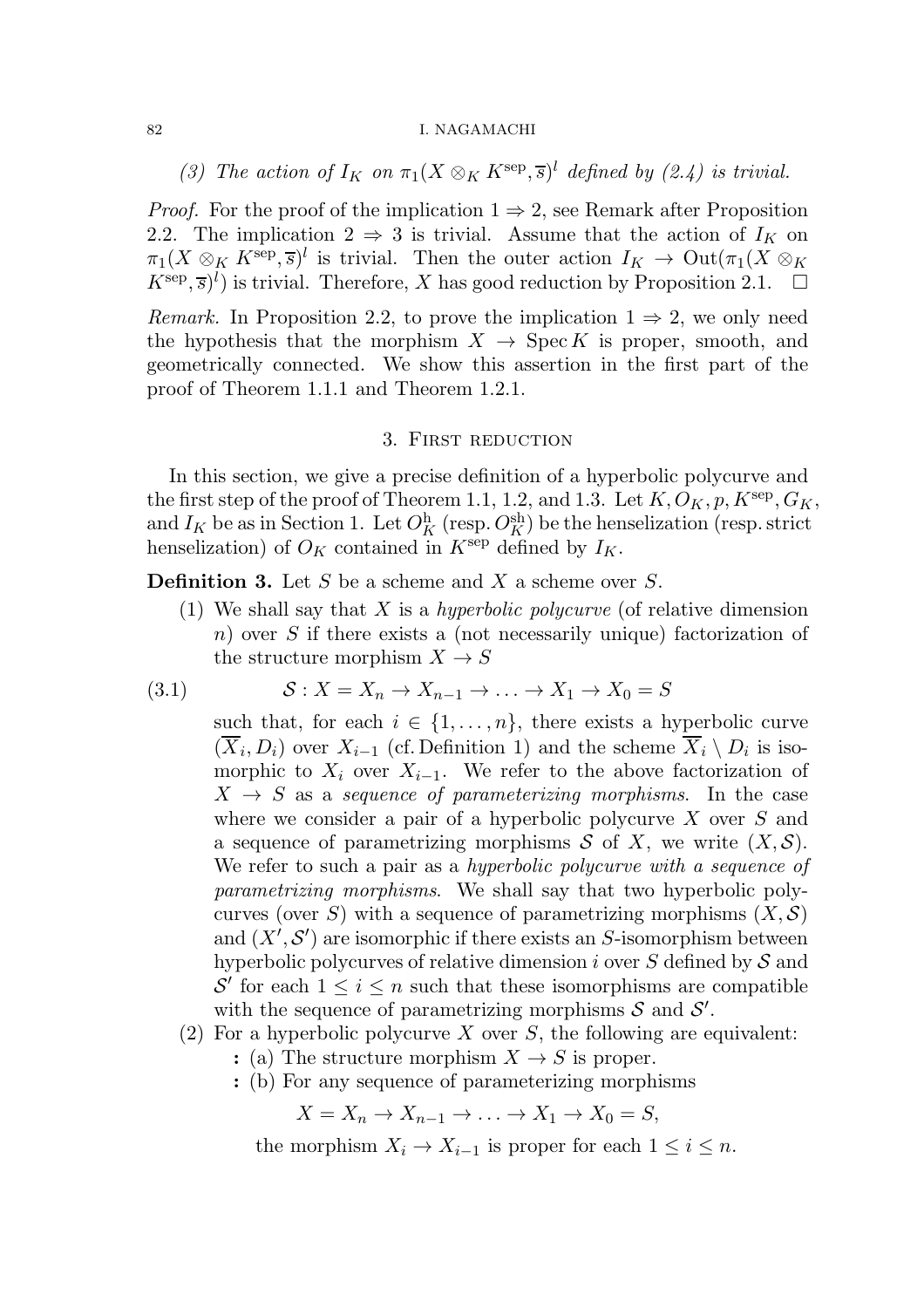: (c) There exists a sequence of parameterizing morphisms

$$
X = X_n \to X_{n-1} \to \dots \to X_1 \to X_0 = S
$$

such that the morphism  $X_i \to X_{i-1}$  is proper for each  $1 \leq i \leq n$ . We call such  $X \rightarrow S$  a proper hyperbolic polycurve.

(3) Let X be a hyperbolic polycurve (resp. proper hyperbolic polycurve) of relative dimension  $n$  over  $S$ . For a sequence of parameterizing morphisms

$$
(3.2) \t S: X = X_n \to X_{n-1} \to \dots \to X_1 \to X_0 = S,
$$

we write  $b_S$  (resp.  $q_S$ ) for the maximum of the first Betti numbers (resp. the genera) of fibers of all the morphisms  $X_i \rightarrow X_{i-1}$  and refer to  $b_S$  (resp. qs) the maximal first Betti number (resp. the max*imal genus*) of S. We write for  $b_X$  (resp.  $g_X$ ) the minimum of the maximal first Betti numbers (resp. the maximal genera) of sequences of parameterizing morphisms of X and refer to  $b<sub>X</sub>$  (resp.  $g<sub>X</sub>$ ) as the maximum first Betti number (resp. the maximum genus) of  $X$ .

Notation-Propositoin 3.1. Let  $1 \rightarrow N \rightarrow G \rightarrow Q \rightarrow 1$  be an exact sequence of profinite groups and  $l \neq p$  a prime number. Then Ker  $(N \rightarrow N^{p'})$  $(resp. Ker(N \rightarrow N^{l}))$  is a characteristic subgroup of N. We write  $G^{(p^{l})}$  $(resp. G^{(l)})$  for the quotient group  $G/Ker(N \rightarrow N^{p'})$  (resp.  $G/Ker(N \rightarrow N^{p'})$ )  $(N^{l})$ ). Moreover, we have the following commutative diagram with exact horizontal lines:

$$
\begin{array}{cccc}\n(3.3) & 1 \rightarrow N \longrightarrow G \longrightarrow Q \rightarrow 1 & (resp. & 1 \rightarrow N \longrightarrow G \longrightarrow Q \rightarrow 1 \\
\downarrow & \downarrow & \downarrow & \downarrow & \downarrow \\
1 \rightarrow N^{p'} \rightarrow G^{(p')} \rightarrow Q \rightarrow 1 & 1 \rightarrow N^l \rightarrow G^{(l)} \rightarrow Q \rightarrow 1).\n\end{array}
$$

*Proof.* Since every continuous homomorphism from  $N$  to a pro- $p'$  profinite group factors  $N \to N^{p'}$  (resp.  $N \to N^{l}$ ), Ker  $(N \to N^{p'})$  (resp. Ker  $(N \to N^{p'})$ )  $(N<sup>l</sup>)$ ) is a characteristic subgroup of N.

We start the proof of Theorem 1.1, 1.2, and 1.3.

Proofs of Theorem 1.1.1 and Theorem 1.2.1 (cf. Remark 2). Suppose that (A) holds. Take a smooth model  $\mathfrak X$  of X (resp. the scheme  $\mathfrak X$  in the condition (B)) if we are in the situation of Theorem 1.1.1 (resp. Theorem 1.2.2). We have the following diagram:

$$
X \otimes_K K^{\text{sep}} \to X \otimes_K \text{Frac} O_K^{\text{h}} \to \text{Spec} (\text{Frac} O_K^{\text{h}}) \leftarrow \text{Spec} K^{\text{sep}}
$$
  

$$
\downarrow \qquad \qquad \downarrow \qquad \qquad \downarrow \qquad \qquad \downarrow
$$
  

$$
\mathfrak{X} \otimes_{O_K} O_K^{\text{sh}} \longrightarrow \mathfrak{X} \otimes_{O_K} O_K^{\text{h}} \longrightarrow \text{Spec} O_K^{\text{h}} \longleftarrow \text{Spec} O_K^{\text{sh}}.
$$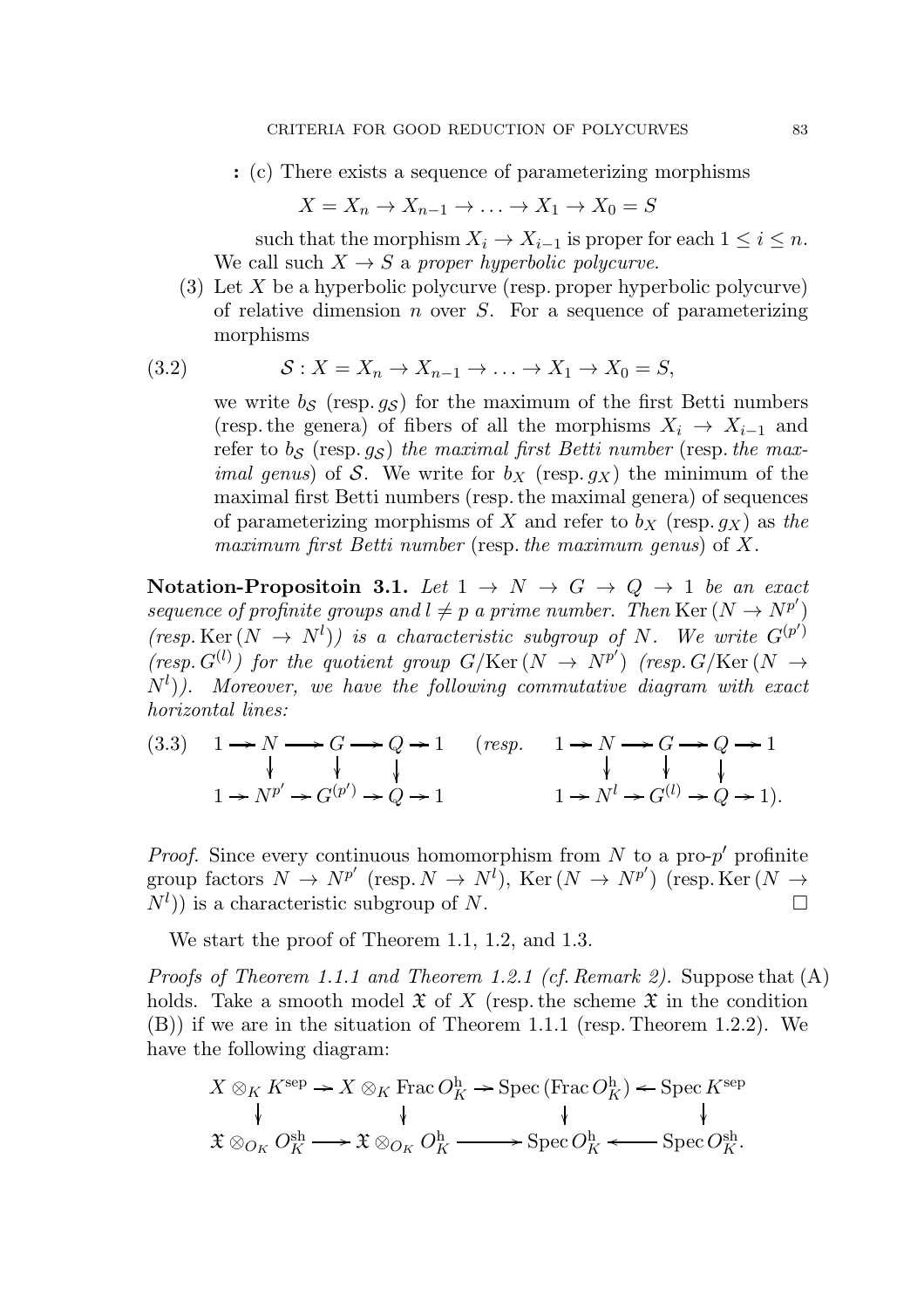Take a geometric point  $\overline{\eta}$  of  $X \otimes_K K^{\text{sep}}$ . By Notation-Proposition 3.1, [15, Exposé IX, Theorem  $6.1$ ], and the same argument as the proof of [15, Exposé IX, Theorem 6.1], we have the following commutative diagram of profinite groups with exact horizontal lines: (3.4)

$$
1 \to \pi_1(X \otimes_K K^{\text{sep}}, \overline{\eta})^{p'} \to \pi_1(X \otimes_K \text{Frac } O_K^{\text{h}}, \overline{\eta})^{(p')} \to \text{Gal}(K^{\text{sep}}/\text{Frac } O_K^{\text{h}}) \to 1
$$
  

$$
\downarrow \qquad \qquad \downarrow \qquad \qquad \downarrow
$$
  

$$
1 \to \pi_1(\mathfrak{X} \otimes_{O_K} O_K^{\text{sh}}, \overline{\eta})^{p'} \longrightarrow \pi_1(\mathfrak{X} \otimes_{O_K} O_K^{\text{h}}, \overline{\eta})^{(p')} \longrightarrow \pi_1(\text{Spec } O_K^{\text{h}}, \overline{\eta}) \longrightarrow 1.
$$

Since the first vertical arrow in the diagram (3.4) is an isomorphism by Theorem [11, Theorem 8.3] and the action  $I_K$  on  $\pi_1(\mathfrak{X} \otimes_{O_K} O_K^{\operatorname{sh}}, \overline{\eta})^{p'}$  is trivial by the above diagram, the action of  $I_K$  on  $\pi_1(X \otimes_K K^{\text{sep}}, \overline{\eta})^{p'}$  is also trivial. Hence, we finished the proof of Theorem 1.1.1 and 1.2.1.

To prove Theorem 1.3 and the rest of the assertions in Theorem 1.1 and 1.2, we need the following proposition:

**Proposition 3.2.** Let  $T$  be a regular integral separated scheme. Let  $Y$  be a scheme over T satisfying the following condition: There exists a factorization

$$
Y = Y_n \to \dots \to Y_0 = \text{Spec } O_K
$$

such that there exist a proper smooth morphism  $\overline{Y}_{i+1} \rightarrow Y_i$  with geometrically connected fibers and a normal crossing divisor  $E_{i+1} \subset \overline{Y}_{i+1}$  of the scheme  $\overline{Y}_{i+1}$  relative to  $Y_i$  satisfying that the complement  $\overline{Y}_{i+1} \setminus E_{i+1}$  is isomorphic to  $Y_{i+1}$  for each  $0 \leq i \leq n-1$ . Suppose that T is a scheme over  $\mathbb{Z}_{(p)}$  (resp. Q) if  $p > 0$  (resp.  $p = 0$ ). Let  $\eta = \text{Spec } K(T)$  be the generic point of T,  $K(T)$ <sup>sep</sup> a separable closure of  $K(T)$ ,  $\overline{\eta}$  the scheme Spec  $K(T)$ <sup>sep</sup>, and s a geometric point of  $Y \times_T \overline{\eta}$ . By [15, Exposé IX, Theorem 6.1] and [10, Theorem 0.2], we have the following commutative diagram with exact horizontal lines:

$$
1 \longrightarrow \pi_1(Y \times_T \overline{\eta}, s) \longrightarrow \pi_1(Y \times_T \eta, s) \longrightarrow \pi_1(\eta, s) \longrightarrow 1
$$
  
\n
$$
\downarrow \qquad \qquad \downarrow \qquad \qquad \downarrow
$$
  
\n
$$
\pi_1(Y \times_T \overline{\eta}, s) \longrightarrow \pi_1(Y, s) \longrightarrow \pi_1(T, s) \longrightarrow 1.
$$

Then the conjugate action of  $\pi_1(Y \times_T \eta, s)$  on  $\pi_1(Y \times_T \overline{\eta}, s)$  induces a natural  $action \pi_1(Y, s) \rightarrow Aut(\pi_1(Y \times_T \overline{\eta}, s)^{p'})$ . Thus, we also obtain a natural outer  $action \pi_1(T, s) \rightarrow Out(\pi_1(Y \times_T \overline{\eta}, s)^{p'}).$ 

*Proof.* We need to show that the action  $\pi_1(Y \times_T \eta, s) \to \text{Aut}(\pi_1(Y \times_T \overline{\eta}, s)^{p'})$ factors through  $\pi_1(Y \times_T \eta, s) \to \pi_1(Y, s)$ .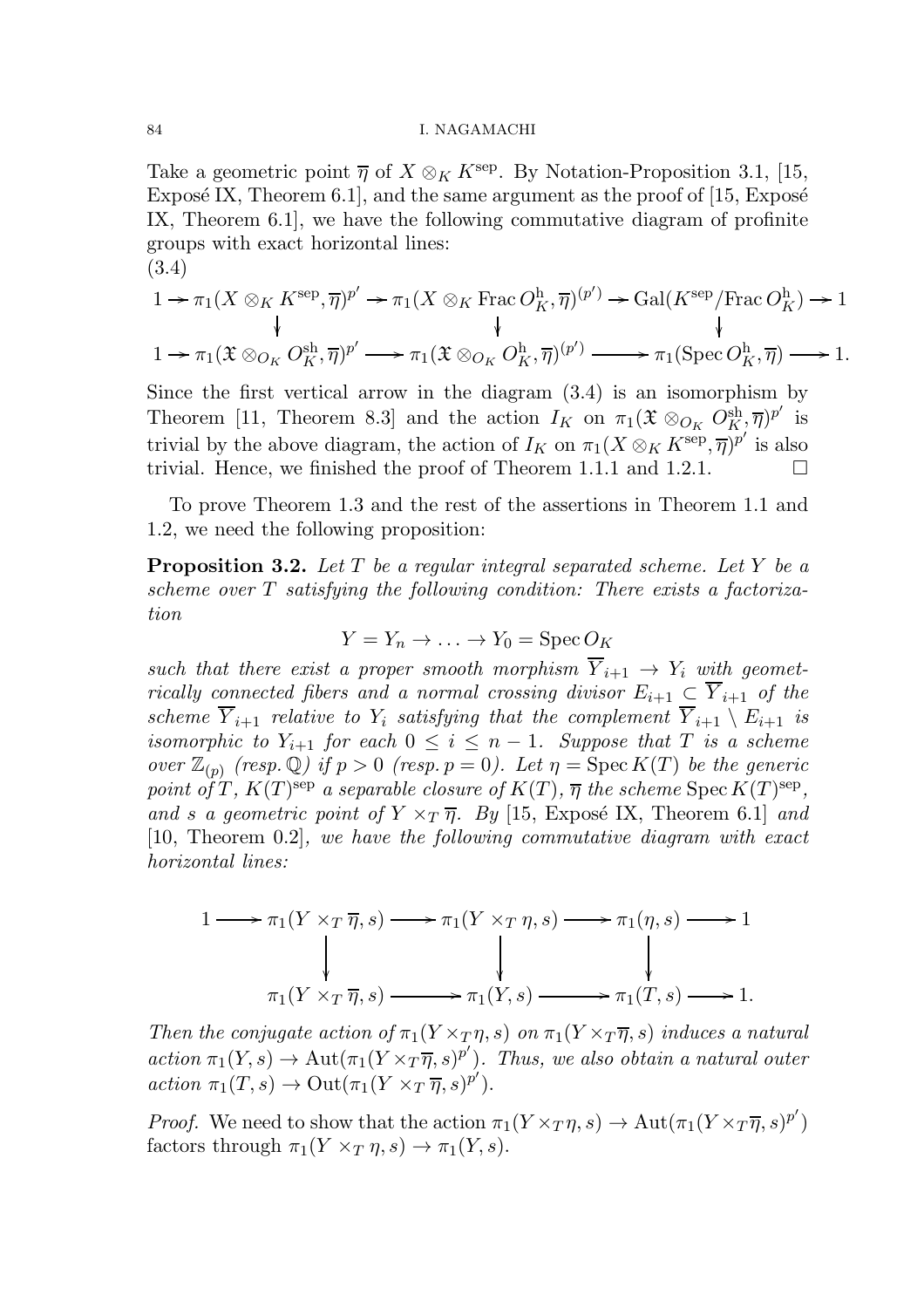First, we show that we can reduce to the case where the scheme  $T$  is the spectrum of a strictly henselian discrete valuation ring. Since the scheme Y is regular, the kernel of the morphism  $\pi_1(Y \times_T \eta, s) \to \pi_1(Y, s)$  is generated by inertia subgroups at points of codimension 1 in  $Y \setminus (Y \times_T \eta)$ . Consider such a point y and write t for the image of y in T. Since Y is flat over  $T, t$ is codimension 1 in T. Choose a strict henselization  $O_{T,t}^{\text{sh}} \subset K(T)^{\text{sep}}$  of the discrete valuation ring  $O_{T,t}$  and write  $\eta^{\text{sh}}$  for the scheme Spec Frac $(O_{T,t}^{\text{sh}})$ . Then the Galois group  $Gal(K(T)^{\text{sep}}/\text{Frac}(O_{T,t}^{\text{sh}}))$  is an inertia subgroup of t in  $\pi_1(\eta, s)$ . Fix a separable closure  $K(Y \times_T \overline{\eta})^{\text{sep}}$  of the function field of  $Y \times_T \overline{\eta}$ . Take a strict henselization  $O_{Y,y}^{sh}$  of the local ring  $O_{Y,y}$  such that the diagram

$$
\begin{aligned}\n\text{Spec } K(Y \times_T \overline{\eta})^{\text{sep}} &\longrightarrow \text{Spec } O_{Y,y} \times_T \overline{\eta} \\
&\downarrow \qquad \qquad \downarrow \\
\text{Spec } O_{Y,y}^{\text{sh}} &\longrightarrow \text{Spec } O_{Y,y} \times_T \text{Spec } O_{T,t}^{\text{sh}}\n\end{aligned}
$$

commutes. Then the inertia subgroup of y in  $\pi_1(Y \times_T \eta, s)$  associated with Spec  $O_{Y,y}^{\text{sh}}$  is sent into  $\text{Gal}(K(T)^{\text{sep}}/\text{Frac}(O_{T,t}^{\text{sh}})) \subset \pi_1(\eta, s)$ . Therefore, we have a commutative diagram

$$
1 \longrightarrow \pi_1(Y \times_T \overline{\eta}, s) \longrightarrow \pi_1(Y \times_T \eta^{\text{sh}}, s) \longrightarrow \pi_1(\eta^{\text{sh}}, s) \longrightarrow 1
$$
  

$$
\downarrow \qquad \qquad \downarrow \qquad \qquad \downarrow \qquad \qquad \downarrow
$$
  

$$
1 \longrightarrow \pi_1(Y \times_T \overline{\eta}, s) \longrightarrow \pi_1(Y \times_T \eta, s) \longrightarrow \pi_1(\eta, s) \longrightarrow 1.
$$

The inertia subgroup of y in  $\pi_1(Y \times_T \eta, s)$  associated with  $O_{Y,y}^{\text{sh}}$  is contained in  $\pi_1(Y \times_T \eta^{\text{sh}}, s)$  and coincides with the inertia subgroup in  $\pi_1(Y \times_T \eta^{\text{sh}}, s)$  $\eta^{\text{sh}}, s$ ) associated with the strict localization  $\text{Spec } O^{\text{sh}}_{Y,y} \to Y \times_T \text{Spec } O^{\text{sh}}_{T,t}$ . Thus, to prove this proposition, it suffices to show that the homomorphism  $\pi_1(Y\rhd_{T}\eta^{\text{sh}},s)\rightarrow \text{Aut}(\pi_1(Y\rtimes_{T}\overline{\eta})^{p'})$  factors through  $\pi_1(Y\rtimes_{T}\eta^{\text{sh}},s)\rightarrow$  $\pi_1(Y \times_T \text{Spec } O_{T,t}^{\text{sh}}, s)$ . Therefore, we can reduce 3.2 to the case where T is the spectrum of a strictly henselian discrete valuation ring.

Suppose that  $T$  is the spectrum of a strictly henselian discrete valuation ring. We have a commutative diagram with an exact horizontal line

$$
1 \longrightarrow \pi_1(Y \times_T \overline{\eta}, s)^{p'} \longrightarrow \pi_1(Y \times_T \eta, s)^{(p')} \longrightarrow \pi_1(\eta, s) \longrightarrow 1
$$
  
\n
$$
\downarrow \qquad \qquad \pi_1(Y, s)^{p'}.
$$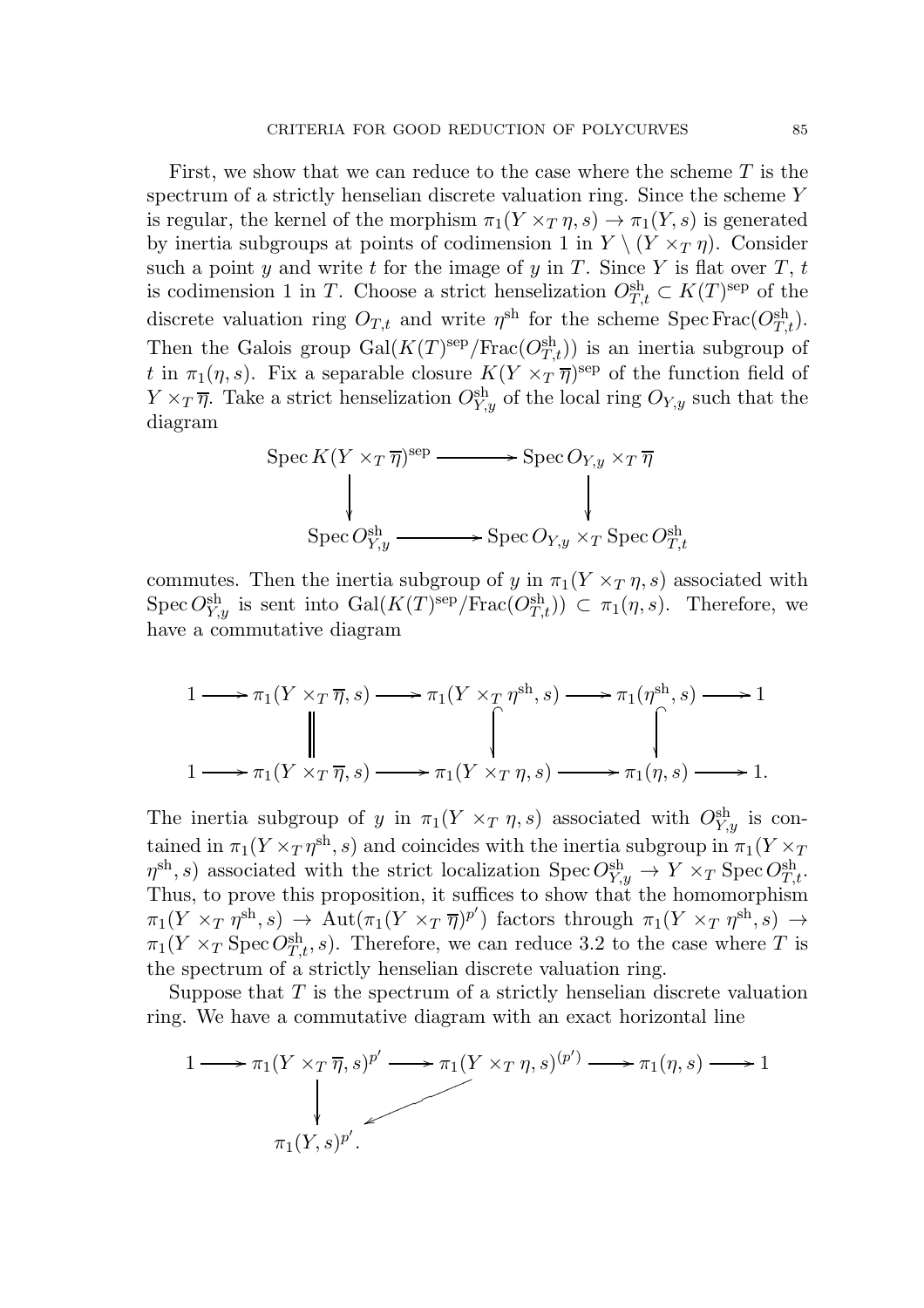by Notation-Proposition 3.1. Since the specialization homomorphism  $\pi_1(Y \times_T$  $\overline{\eta}, s$ <sup>p'</sup>  $\rightarrow \pi_1(Y, s)$ <sup>p'</sup> is an isomorphism by Theorem [11, Theorem 8.3], the assertions follow.

We start the proof of Theorem 1.3 and the rest of the assertions in Theorem 1.1 and 1.2. When we are in the situation of Theorem 1.1, fix a sequence of parameterizing morphisms

$$
X = X_n \stackrel{f_n}{\to} X_{n-1} \stackrel{f_{n-1}}{\to} \dots \stackrel{f_{i+1}}{\to} X_i \stackrel{f_i}{\to} X_{i-1} \stackrel{f_{i-1}}{\to} \dots \stackrel{f_2}{\to} X_1 \stackrel{f_1}{\to} X_0 = \text{Spec } K
$$

of  $X \to \operatorname{Spec} K$  whose maximal genus is  $g_X$  and write b for  $2g_X$ . When we are in the situation of Theorem 1.2 or 1.3, we write b for  $b_{\mathcal{S}}$ . Take a geometric point  $*$  of the scheme  $X \otimes_K K^{\text{sep}}$ . Write  $\Delta_i$  (resp.  $\Pi_i$ ) for the étale fundamental group  $\pi_1(X_i \otimes_K K^{\text{sep}}, *)$  (resp.  $\pi_1(X_i, *)$ ). By [15, Exposé IX, Theorem 6.1], we have the following homotopy exact sequences of profinite groups

(3.5) 
$$
1 \to \Delta_i \to \Pi_i \to G_K \to 1.
$$

Assume that (B) or the conditions in Theorem 1.1.4 holds. Under the hypotheses given in Theorem 1.1 and Theorem 1.2, we will show that (A) holds by induction on n. For  $n = 1$ , this is proved in Proposition 2.1 and 2.2. Hence, we assume that  $n \geq 2$ .

First, we prove that (A) holds for  $X_{n-1}$ . Since the morphism  $X_{n-1} \to$  $\mathrm{Spec} K$  has a structure of a hyperbolic polycurve associated with the above sequence of parameterizing morphisms, we can apply the main theorems by the induction hypothesis if we show that the outer Galois representation

(3.6) 
$$
I_K \to \text{Out}(\Delta_{n-1}^{p'})
$$

is trivial. Since  $X_n \to X_{n-1}$  has geometrically connected fibers, the homomorphism  $\Delta_n \to \Delta_{n-1}$  is surjective. Then we can show that the outer Galois representation (3.6) is trivial by using the commutative diagram of profinite groups with exact horizontal lines



When we are in the situation of Theorem 1.1, we may assume that there exists a smooth model  $\mathfrak{X}_{n-1}$  of  $X_{n-1}$ . When we are in the situation of Theorem 1.2, we may assume that there exists a hyperbolic polycurve

(3.7) 
$$
\mathfrak{X}_{n-1} \to \dots \to \mathfrak{X}_1 \to \mathfrak{X}_0 = \operatorname{Spec} O_K
$$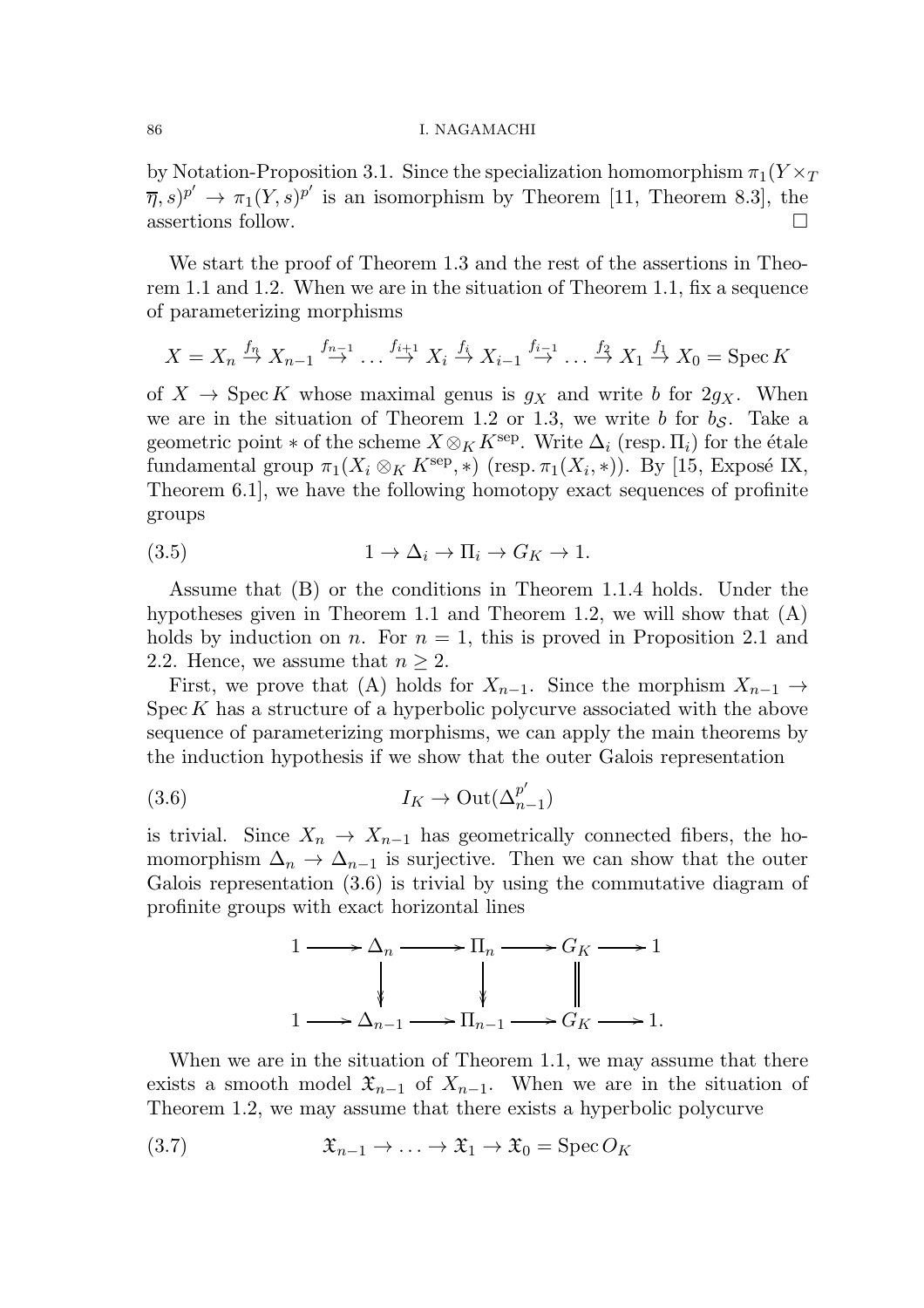whose generic fiber is isomorphic to the sequence of parameterizing morphisms

(3.8) 
$$
X_{n-1} \stackrel{f_{n-1}}{\to} \dots \stackrel{f_2}{\to} X_1 \stackrel{f_1}{\to} \text{Spec } K.
$$

Consider the following diagram:

$$
X_n \times_{X_{n-1}} \operatorname{Spec} K(X_{n-1}) \longrightarrow X_n \longrightarrow X_n \longrightarrow \begin{cases} f_n & \text{if } \\ f_n & \text{if } \\ \text{Spec} K(X_{n-1}) \longrightarrow X_{n-1} \longrightarrow X_{n-1} \longrightarrow \text{Spec } O_{X_{n-1}, \xi}, \end{cases}
$$

where  $K(X_{n-1})$  is the function field of  $X_{n-1}$ ,  $\xi$  is the generic point of the special fiber  $\mathfrak{X}_{n-1} \setminus X_{n-1}$ ,  $f'_n$  is the base change of  $f_n$ , and  $O_{\mathfrak{X}_{n-1},\xi}$  is the local ring of  $\mathfrak{X}_{n-1}$  at  $\xi$ . It suffices to show that there exists a hyperbolic curve  $(\overline{\mathfrak{X}}_n, \mathfrak{D}_n)$  over  $\mathfrak{X}_{n-1}$  such that the scheme  $(\overline{\mathfrak{X}}_n \setminus \mathfrak{D}_n) \times_{\mathfrak{X}_{n-1}} X_{n-1}$  is isomorphic to  $X_n$  over  $X_{n-1}$ . By Proposition 7.1 (cf. [8]), it suffices to show that there exists a hyperbolic curve  $(\mathfrak{F}, \mathfrak{D})$  over  $\text{Spec } O_{\mathfrak{X}_{n-1}, \xi}$  such that the scheme  $(\overline{\mathfrak{X}} \setminus \mathfrak{D}) \otimes_{O_{\mathfrak{X}_{n-1},\xi}} K(X_{n-1})$  is isomorphic to  $X_n \times_{X_{n-1}} \mathrm{Spec} K(X_{n-1})$ over Spec  $K(X_{n-1})$ . Let  $I_{\xi} \subset G_{K(X_{n-1})}$  be an inertia subgroup  $\xi$  and  $\overline{t}$ a geometric point of  $X_n \times_{X_{n-1}} \operatorname{Spec} K(X_{n-1})$ . Write  $\Delta_{n,n-1}$  for the étale fundamental group  $\pi_1(X_n \times_{X_{n-1}} \overline{t}, \overline{t}).$  To complete the proof, it suffices to show that the outer representation of  $I_{\xi}$  on  $\Delta_{n,n-1}^{l}$  is trivial for some prime number  $l \neq p$  by Proposition 2.1. Note that the homomorphism

$$
I_{\xi} \to \mathrm{Out\,} \Delta_{n,n-1}^l
$$

is the composite of the natural morphisms

$$
(3.9) \tI_{\xi} \to G_{K(X_{n-1})} \to \pi_1(X_{n-1}, \overline{t})
$$

and the outer representation  $\pi_1(X_{n-1}, \overline{t}) \to \text{Out }\Delta^l_{n,n-1}$  constructed in Proposition 3.2. Write I for the image of the inertia subgroup  $I_{\xi}$  in (3.9) to  $\pi_1(X_{n-1},\bar{t})$ , which coincides with an inertia subgroup of  $\pi_1(X_{n-1},\bar{t})$  at  $\xi$ . Therefore, we have

 $\text{Ker}(\Pi_{n-1} \to \pi_1(\mathfrak{X}_{n-1},\overline{t})) = (\text{the subgroup topologically normally generated by } I).$ Then we have the following proposition in summary:

Proposition 3.3. To prove Theorem 1.1.2, 3, 4 and Theorem 1.2.2, 3, it suffices to show that the outer action  $I \to$  Out  $\Delta_{n,n-1}^l$  is trivial for some prime number  $l \neq p$ .

By the argument as in the proof of Proposition 3.2, the image of  $I$  by the homomorphism  $\Pi_{n-1} \to G_K$  is contained in some inertia subgroup of  $G_K$ . Therefore, we may assume that  $K$  is strictly henselian.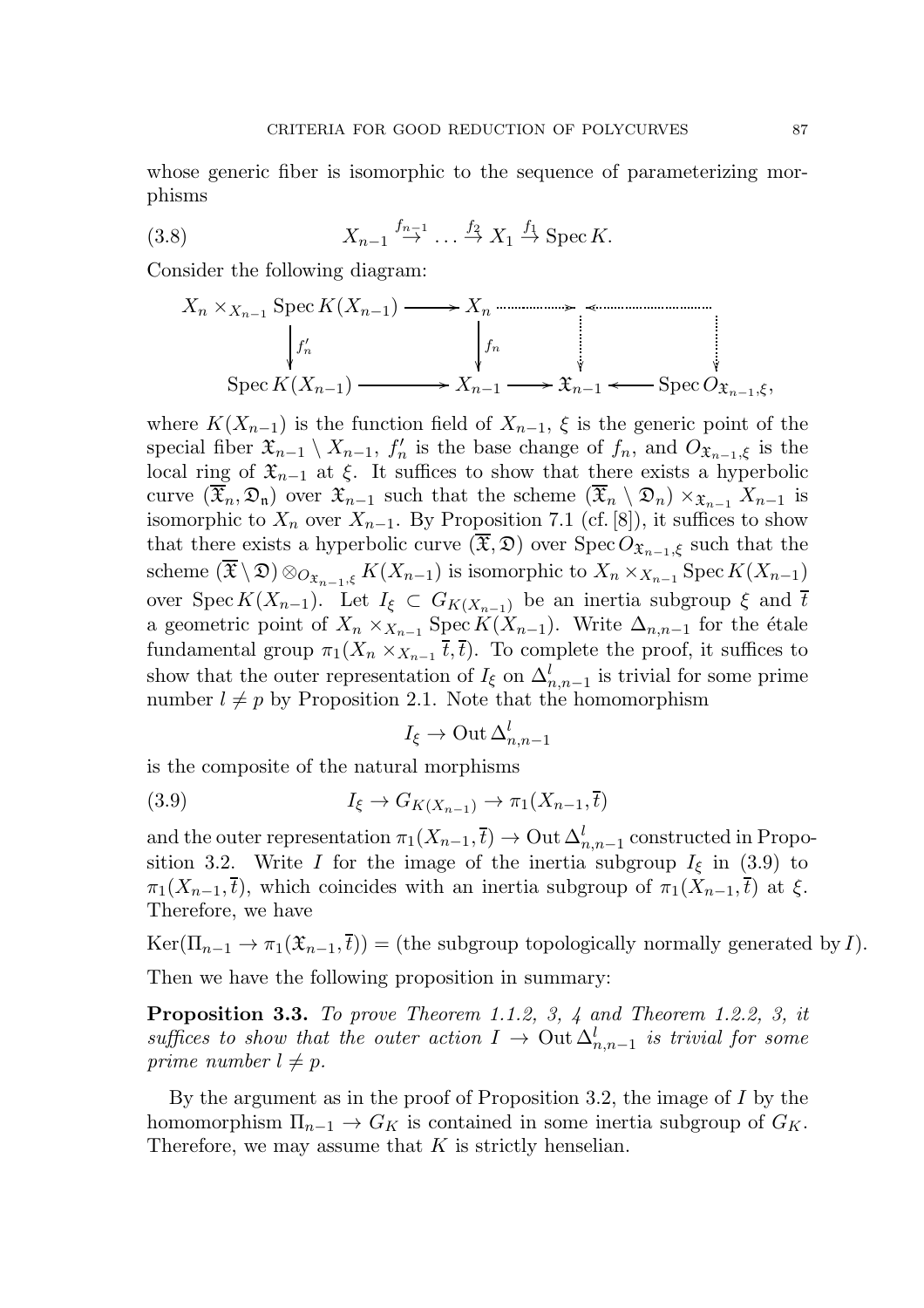### 4. The case of residual characteristic 0

We prove Theorem 1.1.2 and Theorem 1.2.2 in this section. Hence, we may assume that  $p = 0$  and the field K is strictly henselian. By Proposition 3.3, it suffices to show that the outer action  $I \to 0$ ut  $\Delta_{n,n-1}$  is trivial.

Since the characteristic of the field  $K$  is also 0, we have homotopy exact sequences

$$
1 \to \Delta_{n,n-1} \to \Pi_n \to \Pi_{n-1} \to 1
$$

and

$$
(4.1) \t 1 \to \Delta_{n,n-1} \to \Delta_n \to \Delta_{n-1} \to 1
$$

by [5, PROPOSITION 2.5]. Note that  $\Delta_n$  is center-free, which follows from [19, Proposition 1.11], the homotopy exact sequence (4.1), and the fact that an extension group of center-free groups is also center-free. For a group G and a subgroup H of G, we write  $Z_G(H)$  for the centralizer subgroup of H in G.

Lemma 4.1. There exist decompositions of profinite groups

$$
\Pi_n = \Delta_n \times Z_{\Pi_n}(\Delta_n)
$$

and

$$
\Pi_{n-1} = \Delta_{n-1} \times Z_{\Pi_{n-1}}(\Delta_{n-1}),
$$

which are compatible with the natural surjection  $\Pi_n \to \Pi_{n-1}$ .

*Proof.* Since  $\Delta_n$  is center-free, we have

$$
\Delta_n \cap Z_{\Pi_n}(\Delta_n) = \{1\}.
$$

Moreover, since  $K$  is strictly henselian and the outer action

$$
I_K(\cong \Pi_n/\Delta_n)\to \mathrm{Out}\,(\Delta_n)
$$

is trivial, we have a canonical decomposition  $\Pi_n = \Delta_n \times Z_{\Pi_n}(\Delta_n)$ . By the same argument, we obtain a canonical decomposition  $\Pi_{n-1} = \Delta_{n-1} \times$  $Z_{\Pi_{n-1}}(\Delta_{n-1})$ . The homomorphism  $\Pi_n \to \Pi_{n-1}$  is compatible with the homomorphism  $\Delta_n \to \Delta_{n-1}$ , and hence  $Z_{\Pi_n}(\Delta_n) \to Z_{\Pi_n}(\Delta_{n-1})$  is welldefined. Therefore, these decompositions of the groups are compatible.  $\Box$ 

Lemma 4.2.

$$
I \subset Z_{\Pi_{n-1}}(\Delta_{n-1}).
$$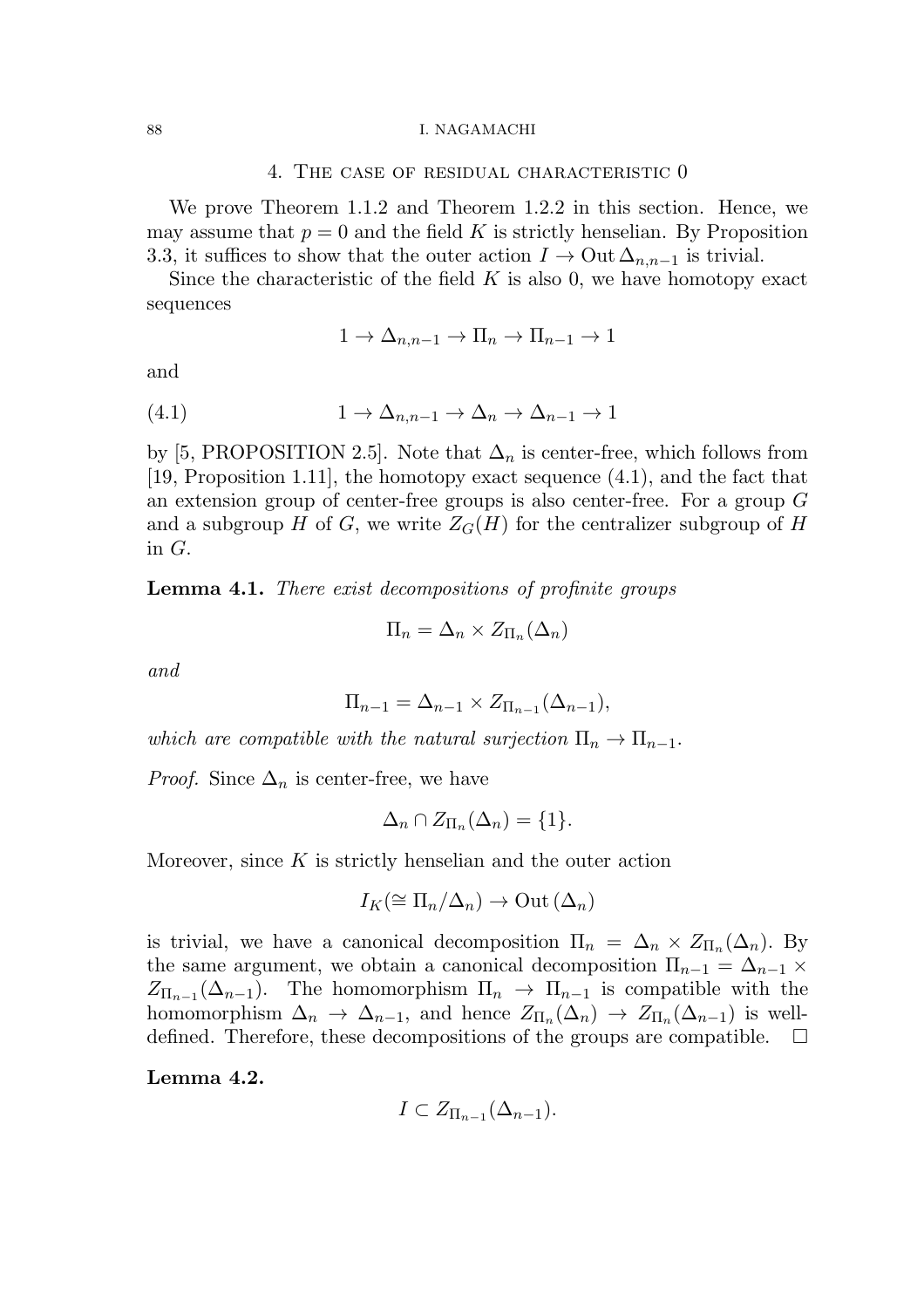Proof. We have the following commutative diagram with exact horizontal line:



Here, the homomorphism  $\Delta_{n-1} \to \pi_1(\mathfrak{X}_{n-1}, \overline{t})$  is an isomorphism by Theorem [11, Theorem 8.3]. Then we obtain a decomposition

(4.2) 
$$
\Pi_{n-1} \cong \Delta_{n-1} \times \text{Ker}(\Pi_{n-1} \to \pi_1(\mathfrak{X}_{n-1}, \overline{t})).
$$
  
Therefore,  $I \subset \text{Ker}(\Pi_{n-1} \to \pi_1(\mathfrak{X}_{n-1}, \overline{t})) \subset Z_{\Pi_{n-1}}(\Delta_{n-1})$  holds.

Now, we prove Theorem 1.1.2 and Theorem 1.2.2.

Proofs of Theorem 1.1.2 and Theorem 1.2.2. By Lemma 4.2, it suffices to show that the outer action

$$
Z_{\Pi_{n-1}}(\Delta_{n-1}) \to \text{Out}\,\Delta_{n,n-1}
$$

is trivial. By Lemma 4.1, the homomorphism  $Z_{\Pi_n}(\Delta_n) \to Z_{\Pi_{n-1}}(\Delta_{n-1})$  is surjective. Therefore, the outer action (4.2) is trivial. We finished the proof of Theorem 1.1.2 and Theorem 1.2.2.  $\square$ 

5. THE CASE OF RESIDUAL CHARACTERISTIC  $p > 0$ 

We maintain the notation of Section 3. In this section, we will prove Theorem 1.1.3, 4 and Theorem 1.2.3. Hence, we assume that  $p > b + 1$ . It suffices to prove that the outer action  $I \to 0$ ut  $\Delta_{n,n-1}^l$  is trivial for some prime number  $l \neq p$  by Proposition 3.3. Let us take a prime number l which is a generator of the cyclic group  $(\mathbb{Z}/p\mathbb{Z})^*$ , whose existence follows from the theorem on arithmetic progression. Since  $l, l^2, \ldots, l^b$  are not  $1 \in (\mathbb{Z}/p\mathbb{Z})^*$  by the hypothesis  $p > b+1$ , the order of the group  $GL(b, \mathbb{F}_l)$  is not divisible by p. Also, the profinite group  $\text{Ker}(\text{Aut}(\Delta_{n,n-1}^l) \to \text{Aut}((\Delta_{n,n-1}^l)^{\text{ab}}/l(\Delta_{n,n-1}^l)^{\text{ab}}))$ is pro-l by a well-known theorem of P.Hall. Here, the superscript "ab" denotes the abelianization of the profinite group. Therefore, the profinite groups  $\mathrm{Aut}(\Delta_{n,n-1}^l)$  and  $\mathrm{Out}(\Delta_{n,n-1}^l)$  are pro-prime-to-p.

Note that we have two exact sequences of profinite groups

$$
\Delta_{n,n-1} \to \Pi_n \to \Pi_{n-1} \to 1
$$

and

$$
\Delta_{n,n-1} \to \Delta_n \to \Delta_{n-1} \to 1
$$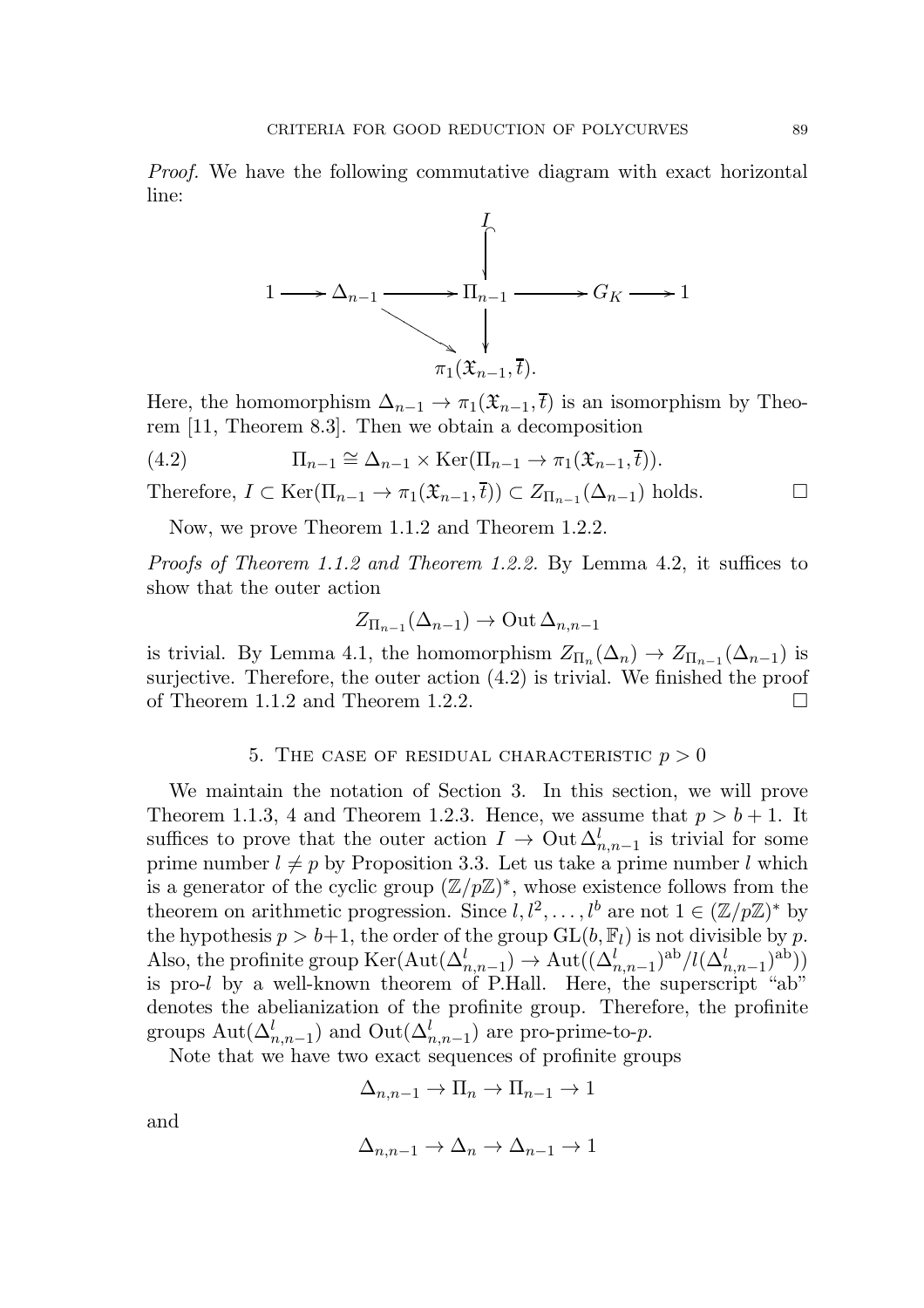by  $[5, PROPOSITION 1.10]$ . Unfortunately, if the characteristic of K is equal to p, the homomorphism  $\Delta_{n,n-1} \to \Delta_n$  is not always injective (cf. [20, Theorem  $(0.3)$ ].

We have the following commutative diagram with exact horizontal lines:

$$
\Delta_{n,n-1} \xrightarrow{\Delta_{n,n-1}} \Delta_n \xrightarrow{\Delta_{n-1}} \Delta_{n-1} \xrightarrow{\Delta_{n-1}} 1
$$
\n
$$
\downarrow \qquad \qquad \downarrow
$$
\n
$$
1 \longrightarrow \text{Inn}(\Delta_{n,n-1}^l) \longrightarrow \text{Aut}(\Delta_{n,n-1}^l) \longrightarrow \text{Out}(\Delta_{n,n-1}^l) \longrightarrow 1.
$$

Here, the homomorphism  $\Delta_n \to \text{Aut}(\Delta^l_{n,n-1})$  is constructed in Proposition 3.2. Since the profinite group  $\text{Out}(\Delta_{n,n-1}^l)$  is a pro-prime-to-p group, the outer action  $\Delta_{n-1} \to \text{Out}(\Delta^l_{n,n-1})$  factors through  $\Delta^{p'}_n$  $_{n-1}^{p'}$ . We write  $\Delta_n^{(l,p')}$  $\dot{n}$ for the pull-back  $\mathrm{Aut}(\Delta^l_{n,n-1})\times_{\mathrm{Out}(\Delta^l_{n,n-1})}\Delta^{p'}_n$  $_{n-1}^p$ . Then we have the following commutative diagram with exact horizontal lines:

$$
\Delta_{n,n-1} \xrightarrow{\Delta_{n}} \Delta_{n-1} \xrightarrow{\Delta_{n-1}} 1
$$
\n
$$
\downarrow \qquad \qquad \downarrow
$$
\n
$$
1 \longrightarrow \text{Inn}(\Delta_{n,n-1}^{l}) \xrightarrow{\Delta_{n}^{(l,p')}} \Delta_{n}^{p'} \xrightarrow{\Delta_{n-1}^{p'}} 1
$$
\n
$$
\downarrow \qquad \qquad \downarrow
$$
\n
$$
1 \longrightarrow \text{Inn}(\Delta_{n,n-1}^{l}) \xrightarrow{\Delta_{n}^{(l,p')}} \text{Aut}(\Delta_{n,n-1}^{l}) \longrightarrow \text{Out}(\Delta_{n,n-1}^{l}) \longrightarrow 1.
$$

Since the profinite group  $\Delta_{n,n-1}^l$  is center-free, the homomorphism  $\Delta_{n,n-1}^l\to$  $\text{Inn}(\Delta_{n,n-1}^l)$  is an isomorphism. Therefore, we obtain an exact sequence

(5.1) 
$$
1 \to \Delta^l_{n,n-1} \to \Delta^{(l,p')}_{n} \to \Delta^{p'}_{n-1} \to 1.
$$

Next, consider the following diagram of exact sequences with exact horizontal lines:

$$
\Delta_{n,n-1} \xrightarrow{\Delta_{n,n-1}} \Pi_n \xrightarrow{\qquad} \Pi_{n-1} \xrightarrow{\qquad} 1
$$
\n
$$
\downarrow \qquad \qquad \downarrow
$$
\n
$$
1 \xrightarrow{\qquad \qquad \downarrow} \Pi_{n-1} \xrightarrow{\qquad \qquad \downarrow} 1
$$
\n
$$
\downarrow
$$
\n
$$
1 \xrightarrow{\qquad \qquad \downarrow} \Pi_{n-1} \xrightarrow{\qquad \qquad \downarrow} 1
$$

Here, the homomorphism  $\Pi_n \to \text{Aut}(\Delta^l_{n,n-1})$  is constructed in Proposition 3.2. By applying Notation-Proposition 3.1 to the exact sequences (3.5), we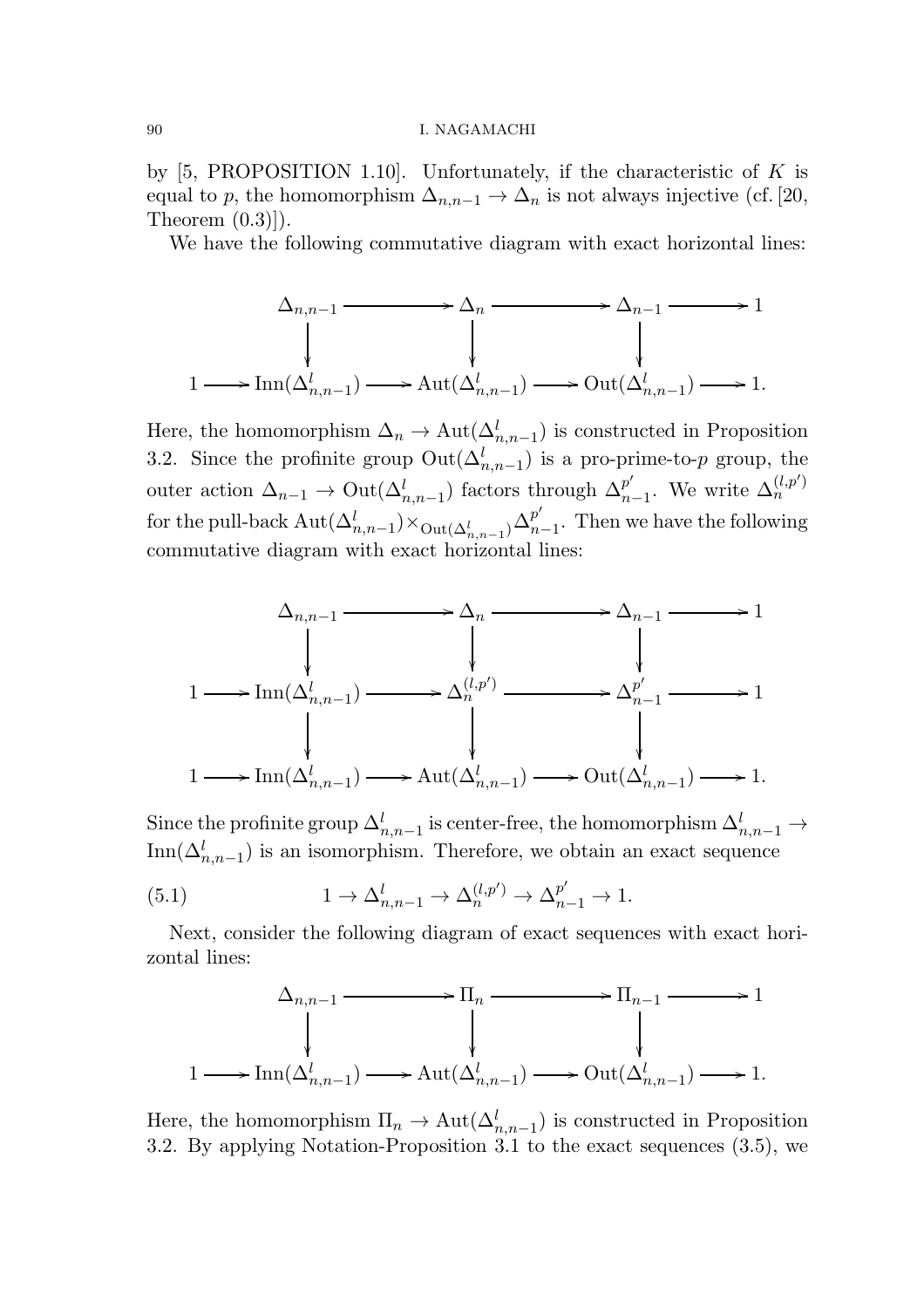have an exact sequence of profinite groups

(5.2) 
$$
1 \to \Delta_{n-1}^{p'} \to \Pi_{n-1}^{(p')} \to G_K \to 1.
$$

We write  $\Pi_n^{((l,p'))}$  for the pull-back  $\mathrm{Aut}(\Delta^l_{n,n-1}) \times_{\mathrm{Out}(\Delta^l_{n,n-1})} \Pi^{(p')}_{n-1}$  $\binom{p}{n-1}$ . Then we have the following commutative diagram with exact horizontal lines:



Therefore, we obtain an exact sequence

(5.3) 
$$
1 \to \Delta^l_{n,n-1} \to \Pi^{((l,p'))}_{n} \to \Pi^{(p')}_{n-1} \to 1.
$$

From the three exact sequences  $(5.1)$ ,  $(5.2)$ , and  $(5.3)$ , we have an exact sequence

$$
1\to \Delta^{(l,p')}_{n}\to \Pi^{((l,p'))}_{n}\to G_K\to 1.
$$

*Proofs of Theorem 1.1.3 and Theorem 1.2.3.* If  $n = 2$ , the profinite groups  $\Delta_{2,1}^l$  and  $\Delta_1^{p'}$  $p'$  are center-free. Therefore, the profinite group  $\Delta_2^{(l,p')}$  $i^{(l,p)}_2$  is also center-free. Since Lemma 4.1 and Lemma 4.2 work if we replace  $\Pi_n, \Delta_n, \Pi_{n-1}$ and  $\Delta_{n-1}$  by  $\Pi_2^{((l,p'))}$  $\mathcal{Q}^{((l,p'))}_2, \Delta^{(l,p')}_2$  $_{2}^{(l,p')},\Pi _{1}^{(p')}$  $1 \choose 1}$  and  $\Delta_1^{p'}$  $_1^p$ , we can prove that the outer action  $I \to$  Out  $\Delta_{2,1}^l$  is trivial. Thus, we finished the proofs of Theorem 1.1.3 and Theorem 1.2.3.

*Proof of Theorem 1.1.4.* Suppose that X has a K-rational point x and that the Galois representation  $I_{K(x)} \to \text{Aut}(\pi_1(X \otimes_K K^{\text{sep}}, \overline{x})^{p'})$  defined as in (2.4) in Section 2 is trivial. Take a path from the fundamental functor defined by  $\overline{x} \to X \otimes_K K^{\text{sep}}$  to that defined by  $\overline{t} \to X \otimes_K K^{\text{sep}}$ . Then we have an induced homomorphism  $I_{K(x)} \to \Pi_n$  and the induced action of  $I_{K(x)}$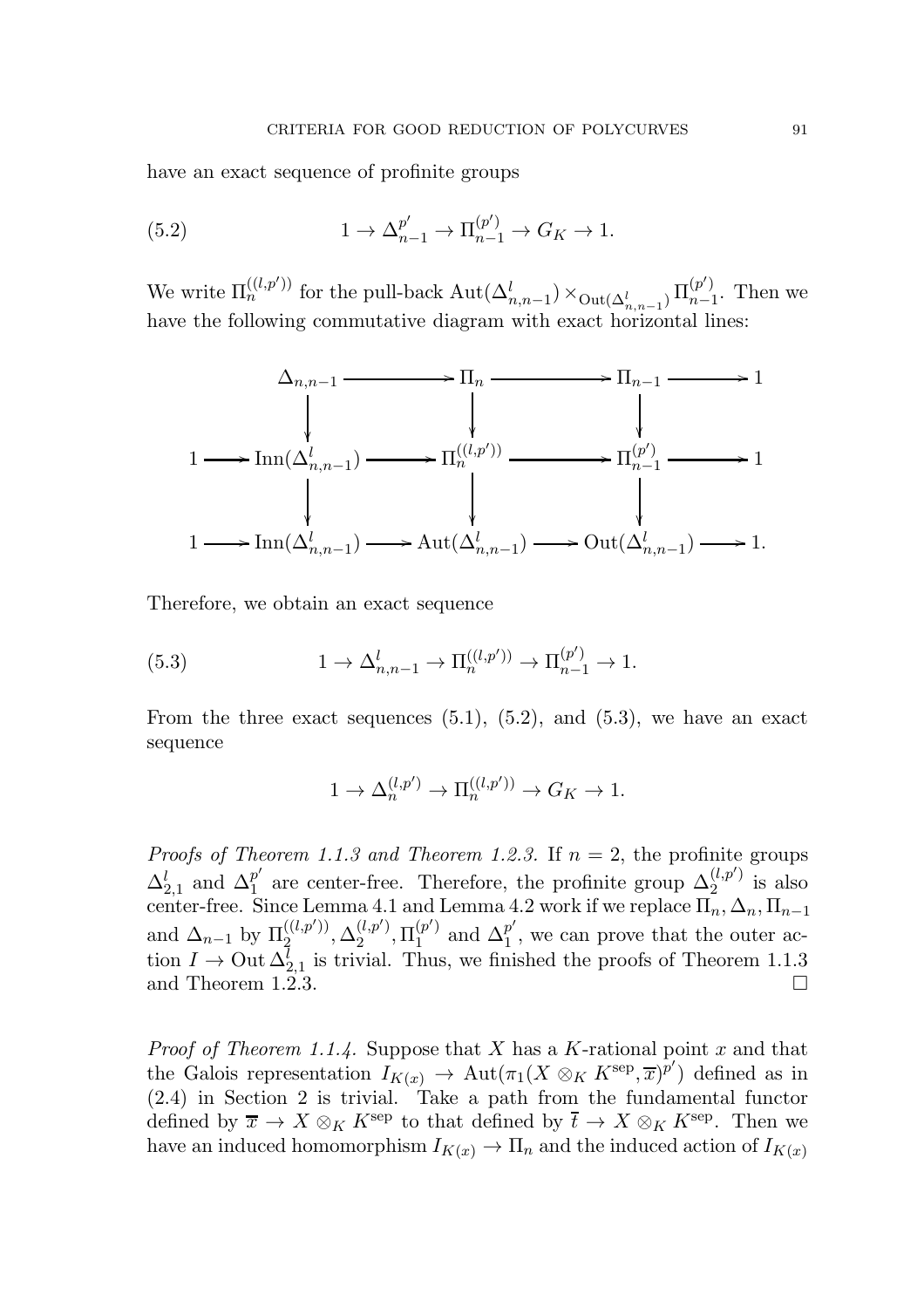on  $\Delta_n^{p'}$  is trivial. We have a commutative diagram with exact horizontal lines



Since the action of  $I_{K(x)}$  on  $\Delta_n^{p'}$  is trivial, the action of  $I_{K(x)}$  on  $\Delta_n^{(l,p')}$  is also trivial. Hence, the action of  $I_{K(x)}$  on  $\Delta_{n,n-1}^l$  is trivial. Since the image of I in  $\Pi_{n-1}^{(p')}$  ${}_{n-1}^{(p')}$  is contained in Ker( $\Pi_{n-1}^{(p')}$  →  $\pi_1(\mathfrak{X}_{n-1},\bar{t})^{p'}$ ), it suffices to show that the image of  $I_{K(x)}$  in  $\Pi_{n-1}^{(p')}$  ${}_{n-1}^{(p')}$  coincides with Ker( $\Pi_{n-1}^{(p')}$  →  $\pi_1(\mathfrak{X}_{n-1},\bar{t})^{p'}$ ) to show that the outer action  $I \to \text{Out}\Delta^l_{n,n-1}$  is trivial.

By valuative criterion, the composite morphism Spec  $K(x) \to X_{n-1} \to$  $\mathfrak{X}_{n-1}$  factors the morphism Spec  $K(x) \to \text{Spec } O_{K(x)}$ . Therefore, we have a natural homomorphism  $(I_{K(x)} =) G_{K(x)} \to \text{Ker}(\Pi_{n-1}^{(p)}) \to \pi_1(\mathfrak{X}_{n-1}, \overline{t})^{p'}).$ Since the composite morphism  $\Delta_{n-1}^{p'} \to \Pi_{n-1}^{(p')} \to \pi_1(\mathfrak{X}_{n-1}, \overline{t})^{p'}$  is an isomorphism by Theorem [11, Theorem 8.3], the composite homomorphism  $\text{Ker}(\Pi_{n-1}^{(p')}\to \pi_1(\mathfrak{X}_{n-1},\overline{t})^{p'}) \hookrightarrow \Pi_{n-1}^{(p')}\to G_K$  is an isomorphism by the exactness of the sequence (5.2). Therefore, the homomorphism  $(I_{K(x)} = G_{K(x)} \rightarrow$  $\text{Ker}(\Pi_{n-1}^{(p')}\to \pi_1(\mathfrak{X}_{n-1},\overline{t})^{p'})$  is an isomorphism. Thus, we finished the proof of Theorem 1.1.4.

### 6. THE CASE OF RESIDUAL CHARACTERISTIC  $p \gg 0$

In this section, we prove Theorem 1.3. To prove Theorem 1.3, we need a very strong condition on  $p$ . In this section, we maintain the notation of Section 5 and suppose that the outer Galois representation  $I_K \to 0$ ut  $\Delta^l_X$ is trivial.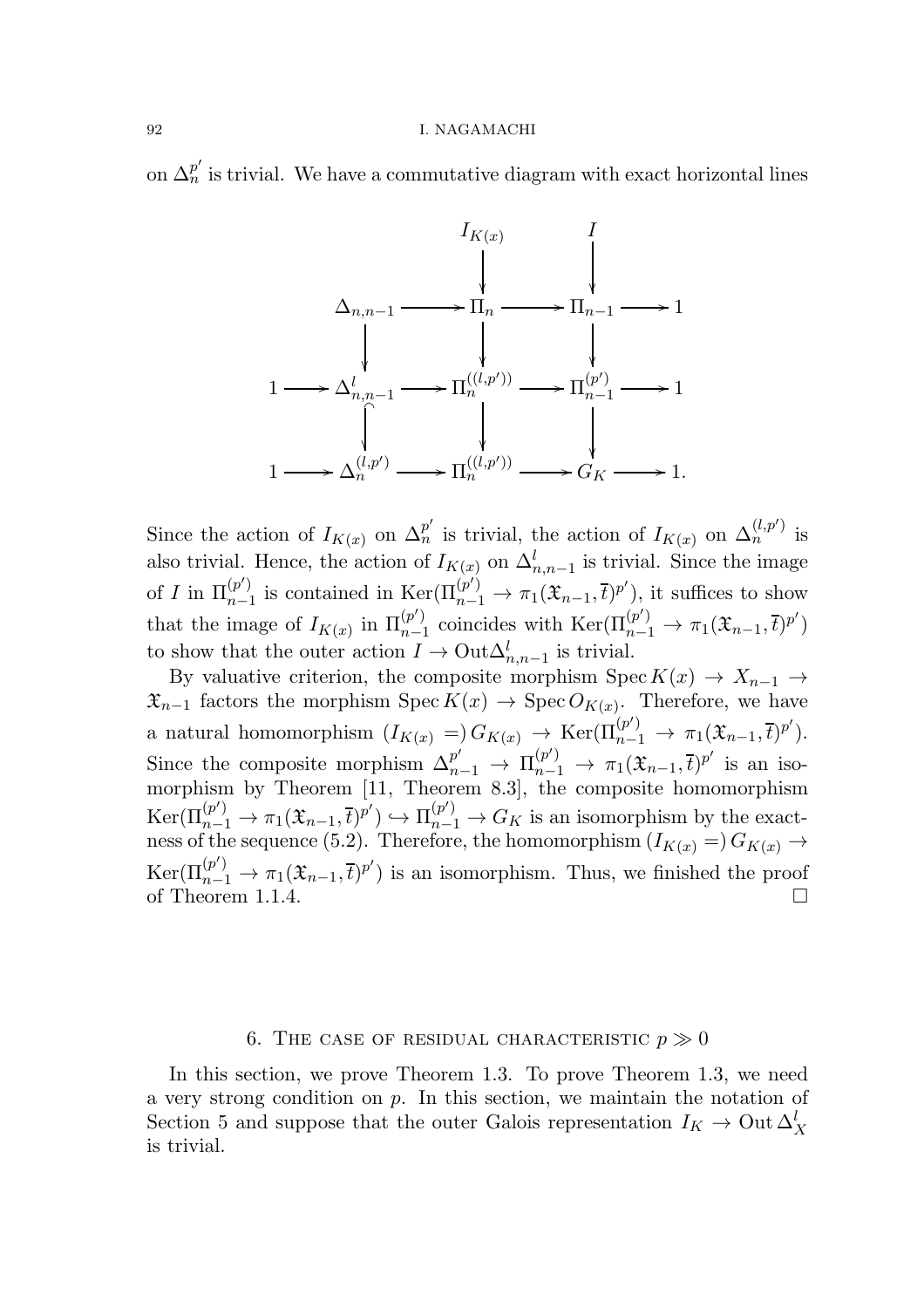**Lemma 6.1** (cf. [14, Lemma 2.18] and [1, Proposition 3]). Let



be a commutative diagram of profinite groups with exact horizontal lines such that the middle and the right vertical lines are surjective. Suppose that the conjugate action  $\tilde{G} \to \text{Aut}(N^l)$  admits a factorization

(6.2) 
$$
\tilde{G} \to G \to \text{Aut}(N^l).
$$

Moreover, suppose that  $N^l$  is topologically finitely generated and center-free. Then the following are equivalent:

(1) The pro-l completion of the sequence

 $1 \to N^l \to G^l \to H^l \to 1$ 

induced by the lower line of  $(6.1)$  is exact.

- (2) The induced homomorphism  $N^l \to G^l$  is injective.
- (3) The action  $G \to \text{Aut}(N^l)$  given in (6.2) factors through  $G \to G^l$ .
- (4) The outer action  $H \to \text{Out}(N^l)$  induced by (6.2) factors through  $H \to H^l$ .
- (5) The action  $H \to \text{Aut}(N^{\text{ab},l}/lN^{\text{ab},l})$  induced by (6.2) factors through  $H \to H^l$ .

*Proof.* The implications  $1 \Rightarrow 2 \Rightarrow 3 \Rightarrow 4 \Rightarrow 5$  are trivial. Since  $N^l$  is topologically finitely generated, the profinite group  $\mathrm{Ker}(\mathrm{Aut}(N^l) \to \mathrm{Aut}((N^{\mathrm{ab}}/l(N^l)^{\mathrm{ab}}))$ is pro-l by a well-known theorem of P.Hall. Therefore, the implication  $5 \Rightarrow$ 4 holds. The image of the homomorphism  $G \to \text{Aut}(N^l)$  is pro-l if and only if the image of the homomorphism  $H \to \text{Out}(N^l)$  is pro-l. Therefore, the implication  $4 \Rightarrow 3$  holds. Since  $N^l$  is center-free, the homomorphism  $N^l \to \text{Inn}(N^l)$  is isomorphic, and hence the composite homomorphism  $N^l \to \text{Inn} \to \text{Aut}(N^l)$  is injective. Therefore, the implication  $3 \Rightarrow 2$  holds. Since taking pro-l completion is a right exact functor, the implication  $2 \Rightarrow$ 1 holds.

**Proposition 6.2.** If there exist a quotient group  $\Delta_n^{(l,p')} \to \overline{\Delta}_n$  and a centerfree quotient group  $\Delta_{n-1}^{p'} \rightarrow \overline{\Delta}_{n-1}$  such that the diagram

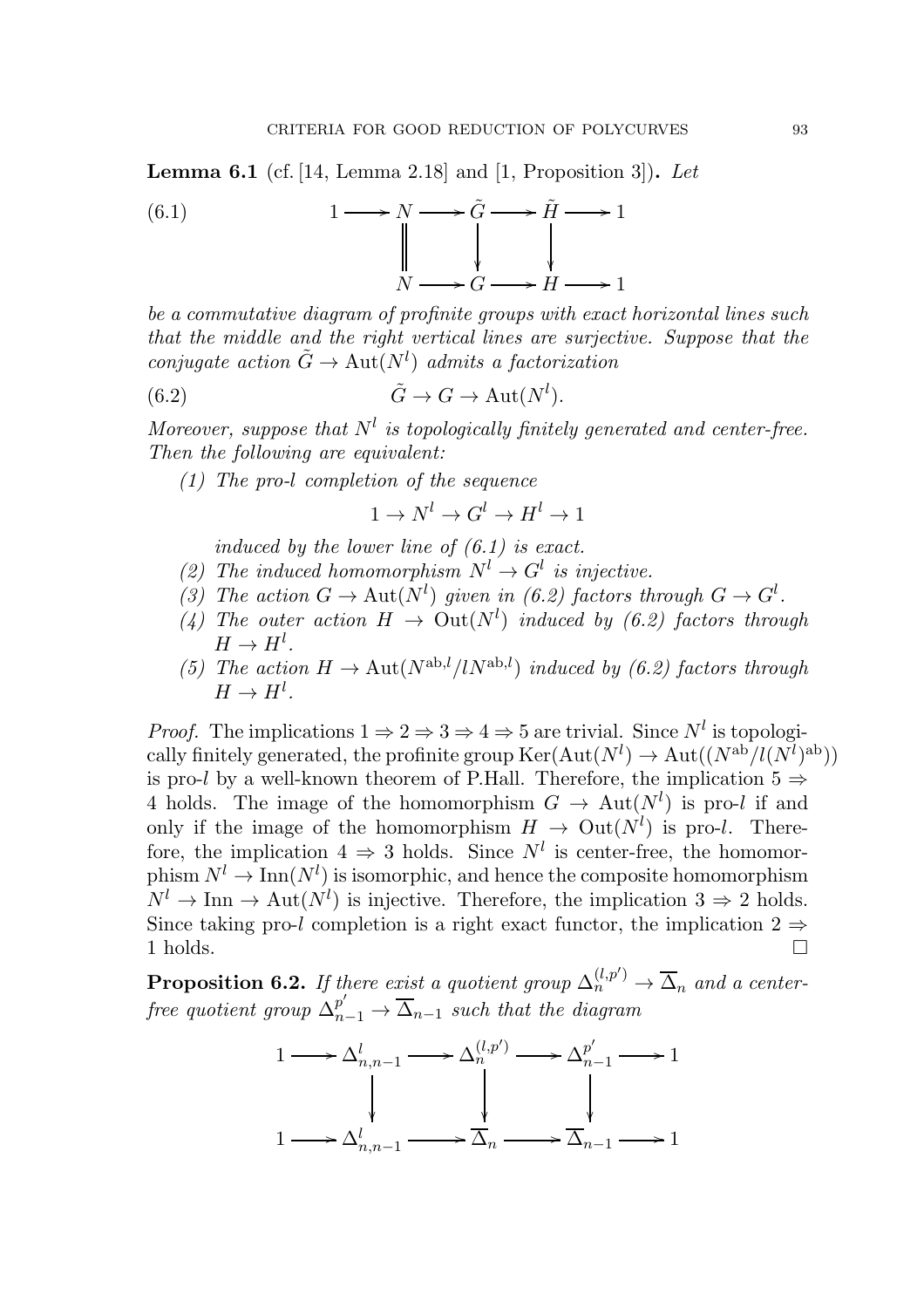commutes and the second horizontal line is exact, then the outer action  $I \to \text{Out}(\Delta^l_{n,n-1})$  is trivial.

*Proof.* Since the outer actions  $I_K \to \text{Out}(\Delta_n^{p'})$  and  $I_K \to \text{Out}(\Delta_n^{p'})$  $_{n-1}^{p}$ ) are trivial, we have  $\Pi_n^{((l,p'))} = \Delta_n^{(l,p')} Z_{\Pi_n^{((l,p'))}}(\Delta_n^{(l,p')})$  and  $\Pi_{n-1}^{(p')} = \Delta_{n-1}^{p'} Z_{\Pi_{n-1}^{(p')}}$  $(\Delta_n^{p'})$  $_{n-1}^{p}$ ). Therefore, the normal subgroup  $K_n \stackrel{\text{def}}{=} \text{Ker}(\Delta_n^{(l,p)}) \to \overline{\Delta}_n$ ) (resp.  $K_{n-1} \stackrel{\text{def}}{=}$  $\text{Ker}(\Delta_{n-1}^{p'} \rightarrow \overline{\Delta}_{n-1})) \text{ of } \Delta_{n}^{(l,p')} \text{ (resp. } \Delta_{n}^{p'}$  $_{n-1}^{p}$ ) is also a normal subgroup of  $\Pi_n^{((l,p'))}$  (resp.  $\Pi_{n-1}^{(p')}$  ${}_{n-1}^{(p')}$ ). Thus, we have quotient groups  $\overline{\Pi}_n \stackrel{\text{def}}{=} \Pi_n^{((l,p'))}/K_n$  and  $\overline{\Pi}_{n-1} \stackrel{\text{def}}{=} \Pi_{n-1}^{(p')}$  $\binom{p}{n-1}$  and the diagram



commutes. Since the group  $\overline{\Delta}_{n-1}$  is center-free, we have a decomposition  $\overline{\Pi}_{n-1} = \overline{\Delta}_{n-1} \times Z_{\overline{\Pi}_{n-1}}(\overline{\Delta}_{n-1}).$  If we replace  $\Delta_{n-1}$ ,  $\Pi_{n-1}$ , and  $\pi_1(\mathfrak{X}_{n-1}, \overline{t})$ in Lemma 4.2 by  $\overline{\Delta}_{n-1}$ ,  $\overline{\Pi}_{n-1}$ , and  $\pi_1(\mathfrak{X}_{n-1},\overline{t})/\text{Im}(K_{n-1}\to \pi_1(\mathfrak{X}_{n-1},\overline{t}))$ , it follows that the image of the group I in  $\Pi_{n-1}$  is contained in  $Z_{\overline{\Pi}_{n-1}}(\Delta_{n-1})$ . Since the homomorphism  $\overline{\Pi}_n \to \overline{\Pi}_{n-1}$  is surjective and compatible with the homomorphism  $\Delta_n \to \Delta_{n-1}$ , the image of  $Z_{\overline{\Pi}_n}(\Delta_n)$  in  $\Pi_{n-1}$  coincides with  $Z_{\overline{\Pi}_{n-1}}(\overline{\Delta}_{n-1})$ . Thus, the outer action  $I \to 0$ ut  $\Delta_{n,n-1}^l$ , which factors through  $Z_{\overline{\Pi}_{n-1}}(\overline{\Delta}_{n-1}) \to \text{Out } \Delta^l_{n,n-1}$ , is trivial (cf. the proof at the end of Section 4).

**Lemma 6.3.** Assume that  $n \geq 3$ . Let  $\Delta'_{n-1}$  be an open normal subgroup of  $\Delta_{n-1}$ . Write  $\Delta'_i$  (resp.  $\Delta'_n$ ) for the images of  $\Delta'_{n-1}$  in  $\Delta_i$  for  $1 \leq i \leq$  $n-2$  (resp. the inverse image of  $\Delta'_{n-1}$  in  $\Delta_n$ ),  $\Delta'_{i,i-1}$  for the inverse images of  $\Delta'_i$  in  $\Delta_{i,i-1}$  for  $2 \leq i \leq n-1$ ,  $\Gamma_i$  (resp.  $\Gamma_{i,i-1}$ ) for the group  $\Delta_i/\Delta'_i$  $(resp. \Delta_{i,i-1}/\Delta'_{i,i-1})$  for  $1 \leq i \leq n$  (resp.  $2 \leq i \leq n-1$ ),  $\Delta_i^{(l)}$  $_{i}^{\left( l\right) }$  (resp.  $\Delta _{i,i}^{\left( l\right) }$  $\binom{i}{i}$ <sub>i,i−1</sub> for the quotient group of  $\Delta_i$  (resp.  $\Delta_{i,i-1}$ ) defined by Notation-Proposition 3.1 and the exact sequence  $1 \to \Delta'_i \to \Delta_i \to \Gamma_i \to 1$  (resp.  $1 \to \Delta'_{i,i-1} \to \Delta'_i$  $\Delta_{i,i-1} \rightarrow \Gamma_{i,i-1} \rightarrow 1$  ) for  $1 \leq i \leq n$  (resp.  $2 \leq i \leq n-1$ ). Suppose that the sequence  $1 \to (\Delta'_{i,i-1})^l \to (\Delta'_i)^l \to (\Delta'_{i-1})^l \to 1$  is exact for each  $2 \leq i \leq n-1$ .

- (1) The profinite group  $(\Delta'_i)^l$  is center-free for each  $2 \leq i \leq n-1$ .
- (2) Write  $\tilde{X}'_i$  for the Galois covering of  $\tilde{X}_i \stackrel{\text{def}}{=} X_i \otimes_K K^{\text{sep}}$  corresponding to the normal subgroup  $\Delta'_i$  of  $\Delta_i$ . Then the composite homomorphism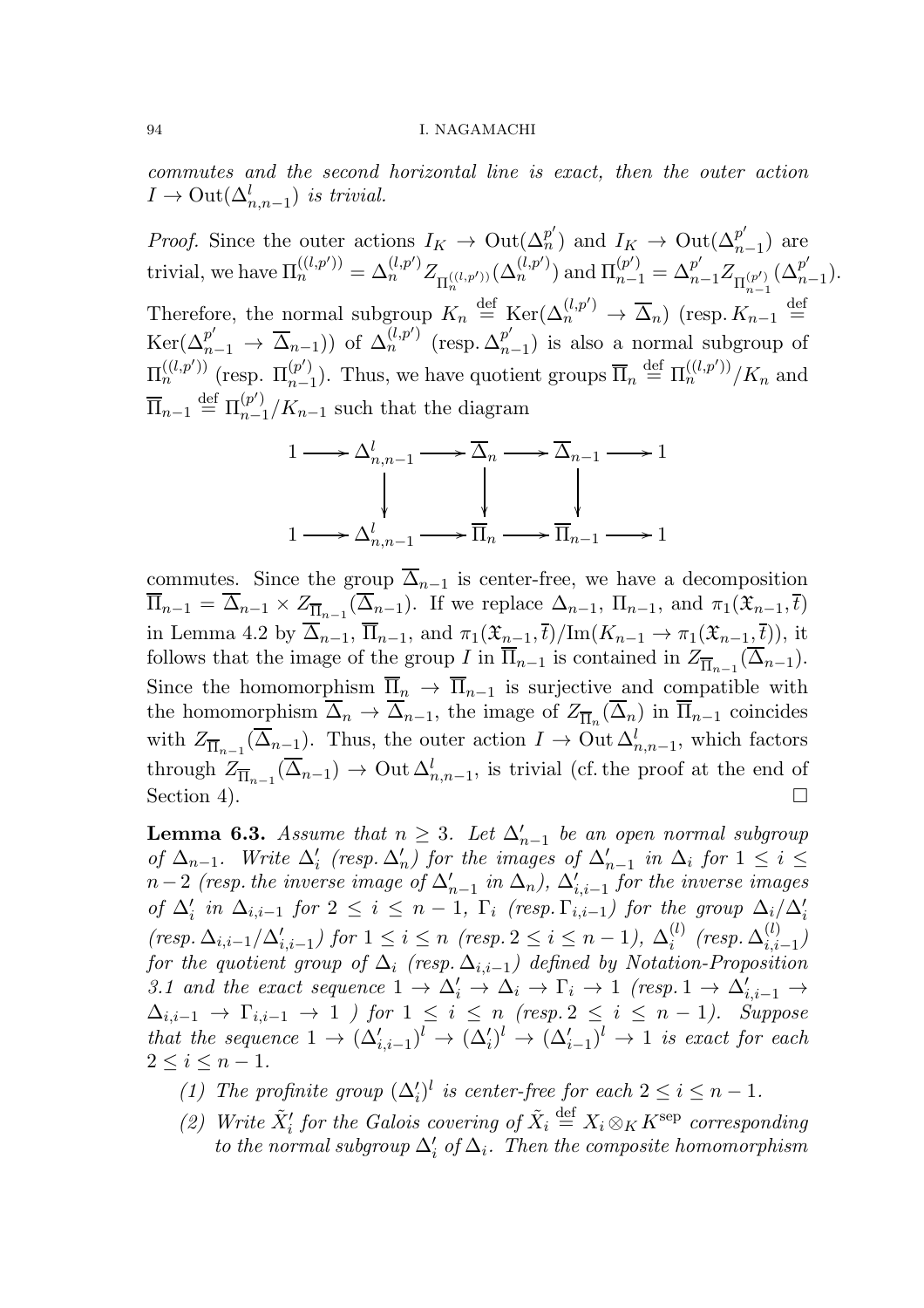$$
\Gamma_i(=\operatorname{Aut}(\tilde{X}'_i/\tilde{X}_i)) \hookrightarrow \operatorname{Aut}(\tilde{X}'_i/\operatorname{Spec} K^{\operatorname{sep}}) \to \operatorname{Out}((\Delta'_i)^l)
$$
 is injective  
for each  $1 \le i \le n-1$ .

(3) Suppose moreover that the composite homomorphism

$$
\Delta'_{n-1} \hookrightarrow \Delta_{n-1} \to \text{Out}(\Delta^l_{n,n-1}) \to \text{Aut}(\Delta^{l,ab}_{n,n-1}/l\Delta^{l,ab}_{n,n-1}),
$$

where  $\Delta_{n-1}$   $\rightarrow$  Out $(\Delta_{n,n-1}^l)$  is constructed in Proposition 3.2, is trivial and  $\Gamma_{n-1}$  is of order prime-to-p. Then the group  $\Delta_{n-1}^{(l)}$  $\sum_{n=1}^{(i)}$  is center-free and we have the following commutative diagram with exact horizontal lines:  $1 \longrightarrow \Delta_{n,n-1}^l \longrightarrow \Delta_n^{(l,p')}$ ł  $\alpha_n^{(l,p')} \longrightarrow \Delta_n^{p'}$ ľ  $\frac{p^r}{n-1}$   $\longrightarrow$  1 ľ 1  $\longrightarrow \Delta_{n,n-1}^l$   $\longrightarrow \Delta_n^{(l)}$  $\lambda_n^{(l)} \longrightarrow \Delta_{n-1}^{(l)}$  $\frac{(l)}{n-1}$   $\longrightarrow$  1.

Proof. Assertion 1 follows from [19, Proposition 1.11] and the fact that an extension group of center-free groups is also center-free.

Next, We prove assertion 2. Note that, if the characteristic of  $K$  is 0, this is a special case of [14, Proposition 3.2]. We will show the injectivity of the outer action  $\Gamma_i \to \text{Out}((\Delta_i')^l)$  by induction on i. To show that the outer action  $\Gamma_1 \to \text{Out}((\Delta'_1)^l)$  is injective, it suffices to show that the action  $\Gamma_1 \to \text{Aut}((\Delta'_1)^{l,\text{ab}})$  is injective. Let  $K^{\text{alg}}$  be an algebraic closure of  $K^{\text{sep}}$  and write Y (resp. Y') for the scheme  $\tilde{X}_1 \otimes_{K^{\text{sep}}} K^{\text{alg}}$  (resp.  $\tilde{X}'_1 \otimes_{K^{\text{sep}}} K^{\text{alg}}$ ). There exists a hyperbolic curve  $(\overline{Y'}, E')$  over  $K^{\text{alg}}$  such that  $\overline{Y'} \setminus E'$  is isomorphic to Y' over K<sup>alg</sup>. Such a pair always exists since we work over K<sup>alg</sup>. Let  $\phi$ be an element of the group  $\Gamma_1 (= \text{Aut}(\tilde{X}_1'/\tilde{X}_1) = \text{Aut}(Y'/Y))$  whose image in the group

$$
\mathrm{Aut}((\Delta_1')^{l,\mathrm{ab}})(=\mathrm{Aut}((\pi_1(\tilde{X}_1',\ast)^{l,\mathrm{ab}})=\mathrm{Aut}((\pi_1(Y',\ast)^{l,\mathrm{ab}}))
$$

is trivial. Here,  $*$  is a geometric point of Y'. Then  $\phi$  induces the identity on E'. Therefore, if the genus of  $\overline{Y'}$  is equal to or less than 1 (resp. equal to or more than 2),  $\phi$  is the identity by the theory of automorphisms of rational curves and elliptic curves (resp. by [3, Theorem 1.13]).

Suppose that assertion 2 holds for each  $1 \leq i \leq n-2$ . Write  $\text{Aut}((\Delta'_{n-1})^l, (\Delta'_{n-2})^l)$ for the subgroup of  $\text{Aut}((\Delta'_{n-1})^l)$  consisting of automorphisms of  $(\Delta'_{n-1})^l$  inducing automorphisms of the quotient group  $(\Delta'_{n-2})^l$  and  $Out((\Delta'_{n-1})^l, (\Delta'_{n-2})^l)$ for the quotient group of  $\text{Aut}((\Delta'_{n-1})^l, (\Delta'_{n-2})^l)$  by the inner subgroup  $\text{Inn}((\Delta'_{n-1})^l)$ .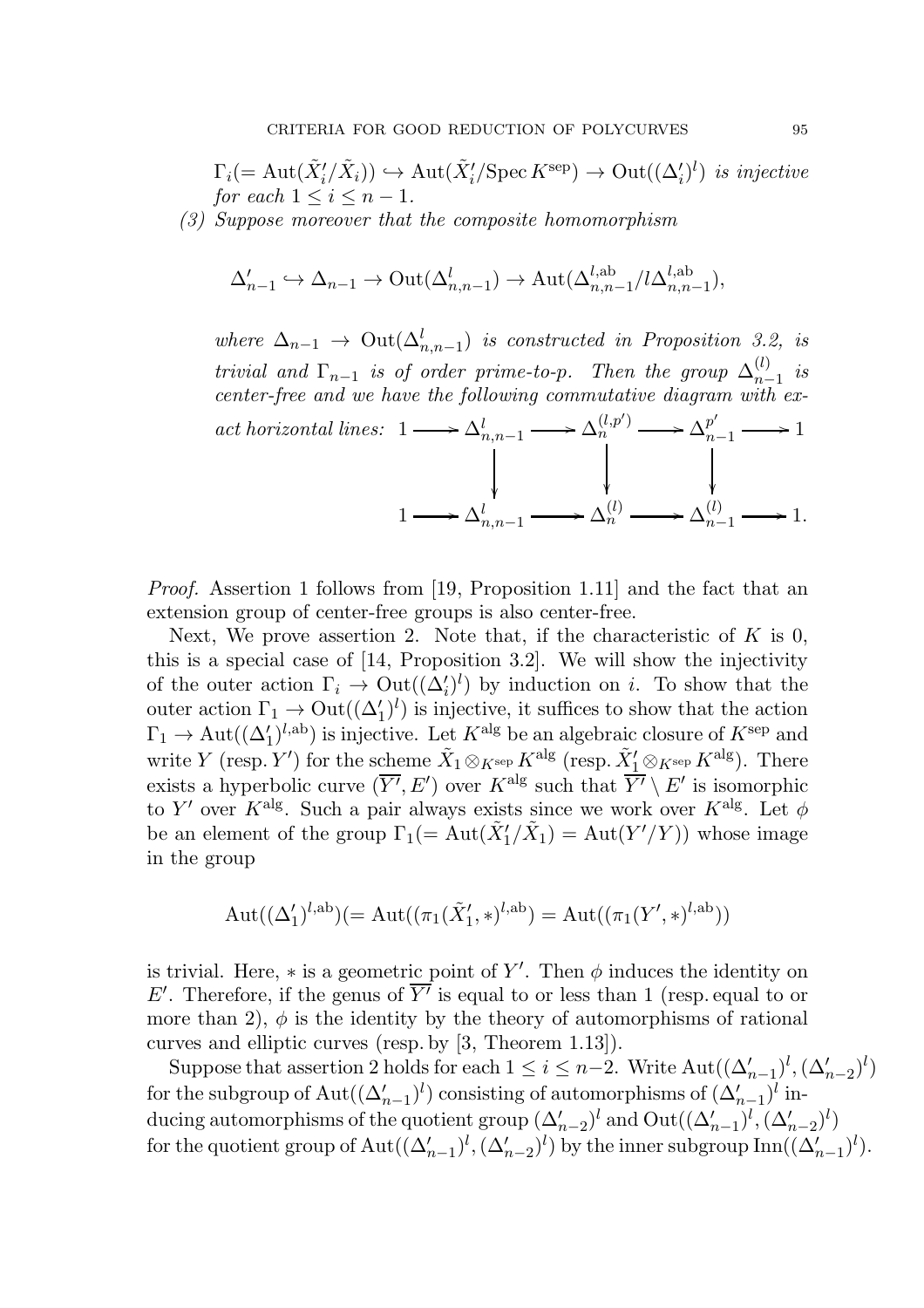Then we have the following diagram:

$$
\Gamma_{n-1} \longrightarrow \text{Out}((\Delta'_{n-1})^l, (\Delta'_{n-2})^l) \longrightarrow \text{Out}((\Delta'_{n-1})^l)
$$
  
\n
$$
\downarrow
$$
\n
$$
\Gamma_{n-2} \longrightarrow \text{Out}((\Delta'_{n-2})^l),
$$

where the homomorphism  $\Gamma_{n-2} \to \text{Out}((\Delta'_{n-2})^l)$  is injective by the induction hypothesis. Write  $\zeta'$  for the spectrum of a separable closure of the function field of  $\tilde{X}'_{n-2}$ ,  $\tilde{X}_{n-1,n-2}$  for the scheme  $\tilde{X}_{n-1} \times_{\tilde{X}_{n-2}} \zeta'$ , and  $\tilde{X}'_{n-1,n-2}$  for the scheme  $\tilde{X}'_{n-1} \times_{\tilde{X}'_{n-2}} \zeta'$ . Then the Galois covering  $\tilde{X}'_{n-1,n-2} \to \tilde{X}_{n-1,n-2}$ corresponds to the normal subgroup  $\Delta'_{n-1,n-2} \subset \Delta_{n-1,n-2}$ . Therefore, we obtain the following diagram:

$$
\operatorname{Aut}(\tilde{X}_{n-1,n-2}'/\tilde{X}_{n-1,n-2}) \longrightarrow \operatorname{Aut}(\tilde{X}_{n-1}'/\tilde{X}_{n-1}) \longrightarrow \operatorname{Out}((\Delta'_{n-1})^l)
$$
\n
$$
\parallel \qquad \qquad \parallel
$$
\n
$$
1 \longrightarrow \Gamma_{n-1,n-2} \longrightarrow \Gamma_{n-1} \longrightarrow \Gamma_{n-2},
$$

where the lower horizontal line is exact. Thus, it suffices to show that the composite homomorphism  $\Gamma_{n-1,n-2} \to \Gamma_{n-1} \to \text{Out}((\Delta'_{n-1})^l)$  is injective.

Consider the following diagram with exact horizontal lines and vertical lines:

(6.3)  
\n
$$
\begin{array}{ccc}\n & 1 & 1 & 1 \\
 & \downarrow & \downarrow & \downarrow \\
1 \rightarrow (\Delta'_{n-1,n-2})^l \rightarrow (\Delta'_{n-1})^l \rightarrow (\Delta'_{n-2})^l \rightarrow 1 \\
 & \downarrow & \downarrow & \downarrow \\
1 \rightarrow (\Delta_{n-1,n-2})^{(l)} \rightarrow (\Delta_{n-1})^{(l)} \rightarrow (\Delta_{n-2})^{(l)} \rightarrow 1 \\
 & \downarrow & \downarrow & \downarrow \\
1 \rightarrow \Gamma_{n-1,n-2} \rightarrow \Gamma_{n-1} \rightarrow \Gamma_{n-2} \rightarrow 1 \\
 & \downarrow & \downarrow & \downarrow \\
1 \quad 1 \quad 1 \quad 1.\n\end{array}
$$

Here, the second horizontal line in the diagram (6.3) is exact by nine lemma. Since the homomorphism  $\Gamma_{n-1,n-2} \to \text{Out}((\Delta'_{n-1,n-2})^l)$  is injective by the argument of the first step of the induction, it suffices to show that an element g of  $(\Delta_{n-1,n-2})^{(l)}$ , whose action on  $(\Delta'_{n-1})^l$  is same as the inner action of some  $h \in (\Delta'_{n-1})^l$ , induces an inner action on  $(\Delta'_{n-1,n-2})^l$ . The image of g in  $(\Delta_{n-2})^{(l)}$  is trivial, which induces a trivial action on  $(\Delta'_{n-2})^l$ . Since  $(\Delta'_{n-2})^l$  is center-free, h is in  $(\Delta'_{n-1,n-2})^l$ . Hence, we finished the proof of assertion 2.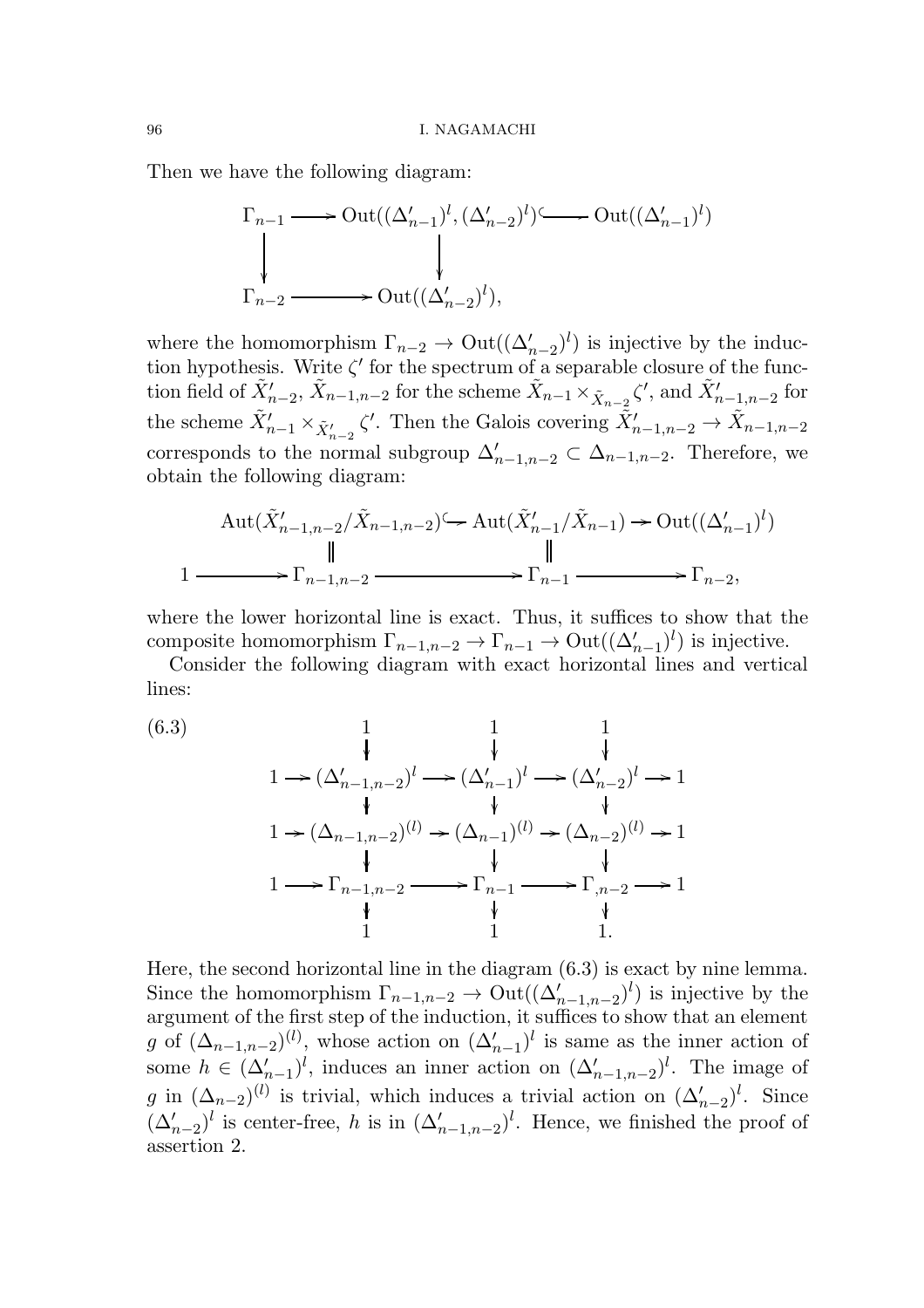Finally, we prove assertion 3. We have a diagram with exact horizontal lines



which induces a commutative diagram

(6.4)  
\n
$$
1 \longrightarrow \Delta_{n,n-1}^{l} \longrightarrow (\Delta_{n}^{l})^{l} \longrightarrow (\Delta_{n-1}^{l})^{l} \longrightarrow 1
$$
\n
$$
1 \longrightarrow \Delta_{n,n-1}^{l} \longrightarrow \Delta_{n}^{(l)} \longrightarrow \Delta_{n-1}^{(l)} \longrightarrow 1
$$
\n
$$
\downarrow \qquad \qquad \downarrow
$$
\n
$$
\Gamma_{n-1} \longrightarrow \Gamma_{n-1}.
$$

Since the homomorphism  $\Delta'_{n-1} \to \text{Aut}(\Delta^{l,ab}_{n,n-1}/l\Delta^{l,ab}_{n,n})$  $\binom{n, n-1}{n, n-1}$  is trivial and the group  $\Delta_{n,n-1}^l$  is center-free, the first horizontal line of the diagram (6.4) is exact by Lemma 6.1. (Note that we can construct the diagram of the form (6.1) as in the statement of Proposition 3.2 with  $N = \Delta_{n-1,n}$ ,  $G = \Delta'_n$ , and  $H = \Delta'_{n-1}$ . Hence, we see the exactness of the second line by diagram chasing. Since  $(\Delta'_{n-1})^l$  is center-free by assertion 1 and the outer action  $\Gamma_{n-1} \to \text{Out}((\Delta_{n-1}')^l)$  is injective by assertion 2, the group  $\Delta_{n-1}^{(l)}$  is centerfree. The order of  $\Gamma_{n-1}$  is prime to p, and hence  $\Delta_{n-1}^{(l)}$  is a pro-p' group. Therefore, we obtain the surjective homomorphisms  $\Delta_{n-1}^{p'} \rightarrow \Delta_{n-1}^{(l)}$  $\binom{u}{n-1}$  and  $\Delta_n^{(l,p')} \to \Delta_n^{(l)}$ . Thus, we have the desired commutative diagram with exact horizontal lines

$$
1 \longrightarrow \Delta^l_{n,n-1} \longrightarrow \Delta^{(l,p')}_{n} \longrightarrow \Delta^{p'}_{n-1} \longrightarrow 1
$$
  
\n
$$
\downarrow \qquad \qquad \downarrow \qquad \qquad \downarrow
$$
  
\n
$$
1 \longrightarrow \Delta^l_{n,n-1} \longrightarrow \Delta^{(l)}_{n} \longrightarrow \Delta^{(l)}_{n-1} \longrightarrow 1.
$$

Now we prove Theorem 1.3.

 $\Box$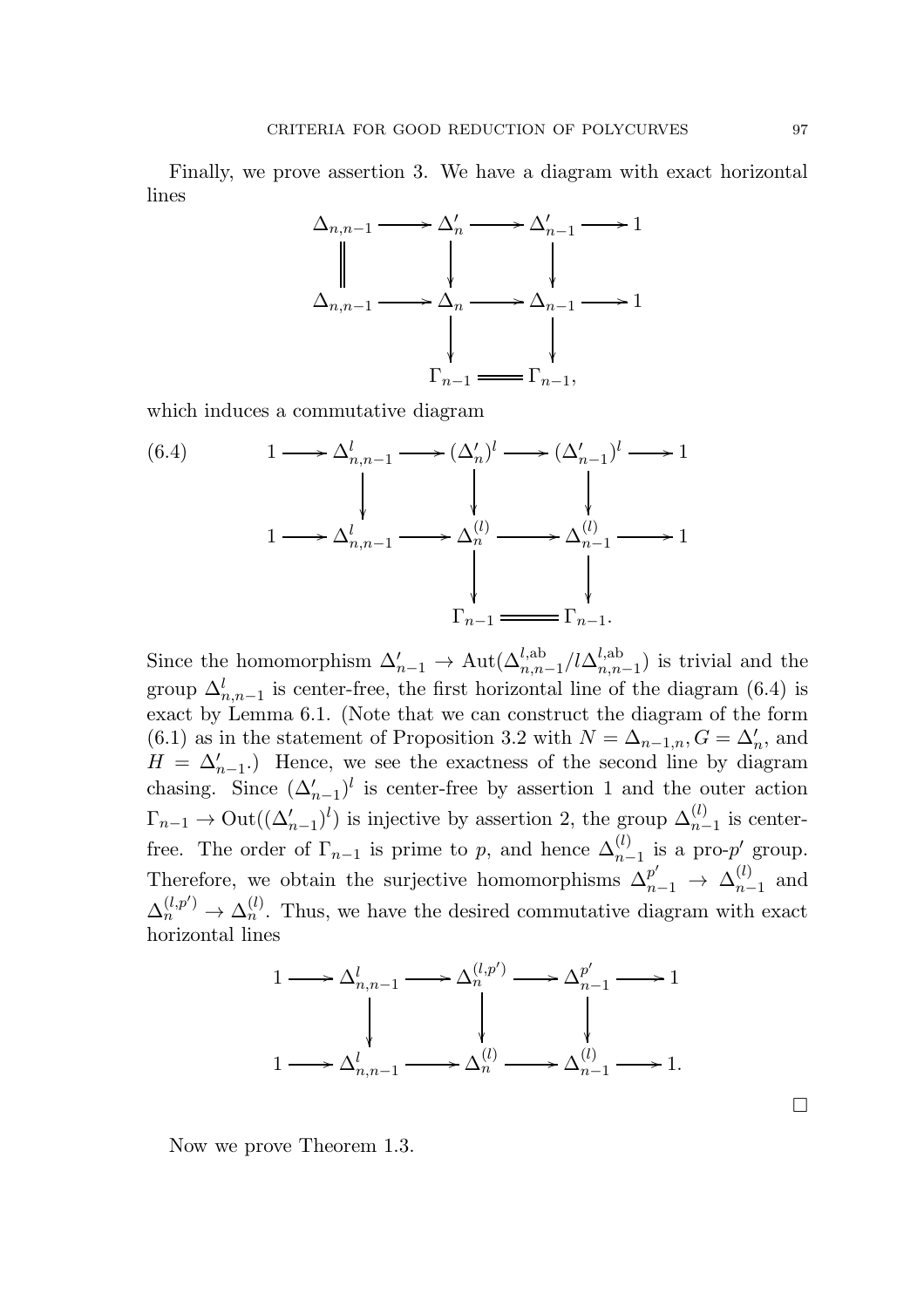**Proposition 6.4.** Assume that  $n \geq 3$  and  $p \neq 2$ . Let  $l \neq p$  be a prime number. Define a function  $f_{b,l}(m)$  for  $m \geq 3$  in the following way:

- For  $m = 3$ ,  $f_{b,l}(3) = l^{b^2}$ .
- For  $m \geq 3$ ,

$$
f_{b,l}(m+1) = (f_{b,l}(m)) \times (l^{b^2 \times f_{b,l}(m)^2})^{f_{b,l}(m)}.
$$

If  $p > l^{b \times f_{b,l}(n)}$ , (B) of Theorem 1.3 implies (A) of Theorem 1.3.

*Proof.* If we can find an open normal subgroup  $\Delta'_{n-1}$  of  $\Delta_{n-1}$  satisfying the assumptions of Lemma 6.3.3, the groups  $\Delta_n^{(l)}$  and  $\Delta_{n-1}^{(l)}$  in Lemma 6.3.3 work as  $\overline{\Delta}_n$  and  $\overline{\Delta}_{n-1}$  in Proposition 6.2, and hence (A) holds by Proposition 3.3.

Let us construct  $\Delta'_{n-1}$  in the following. Fix  $2 \leq i \leq n-1$  and assume that there exists an open normal subgroup  $\Delta_{n-1}^i$  of  $\Delta_{n-1}$  such that the images  $\Delta_j^i$  of  $\Delta_{n-1}^i$  in  $\Delta_j$  for  $i \leq j \leq n-1$  and the inverse images  $\Delta_{j,j-1}^i$  of  $\Delta_j^i$  in  $\Delta_{i,j-1}$  for  $i \leq j \leq n-1$  induce exact sequences

$$
1 \to (\Delta^i_{j,j-1})^l \to (\Delta^i_j)^l \to (\Delta^i_{j-1})^l \to 1
$$

for all  $i + 1 \leq j \leq n - 1$ . Write  $\tilde{\Delta}_{i-1}^i$  for the image of  $\Delta_{n-1}^i$  in  $\Delta_{i-1}$ . By Proposition 3.2, the exact sequence

$$
\Delta_{i,i-1}^i \to \Delta_i^i \to \tilde{\Delta}_{i-1}^i \to 1
$$

induces homomorphisms  $\tilde{\Delta}_{i-1}^i \rightarrow \text{Out}((\Delta_{i,i-1}^i)^l)$ . Write  $\alpha$  for the composite homomorphism  $\tilde{\Delta}_{i-1}^i \to \mathrm{Out}((\Delta_{i,i-1}^i)^l) \to \mathrm{Aut}((\Delta_{i,i-1}^i)^{l,\mathrm{ab}}/l(\Delta_{i,i-1}^i)^{l,\mathrm{ab}}),$  $\Delta^{i-1}_{i-1}$  $i-1 \atop i-1$  for the maximum normal subgroup of  $\Delta_{i-1}$  contained in Ker  $\alpha$ ,  $\Delta_{n-1}^{i-1}$ for the inverse image of  $\Delta_{i-1}^{i-1}$  in  $\Delta_{n-1}^i$ ,  $\Delta_j^{i-1}$  for the image of  $\Delta_{n-1}^{i-1}$  in  $\Delta_j^i$  for each  $i \leq j \leq n$ , and  $\Delta_{j,j-1}^{i-1}$  for the inverse image of  $\Delta_j^{i-1}$  in  $\Delta_{j,j-1}^{i}$  for each  $i \leq j \leq n$ . Note that  $\Delta_j^{i-1}$  coincides with the inverse image of  $\Delta_{i-1}^{i-1}$  in  $\Delta_j^i$ for any  $i \leq j \leq n$ ,  $\Delta^i_{j,j-1} = \Delta^{i-1}_{j,j-1}$  for any  $i \leq j \leq n$ , and  $\Delta^{i-1}_j$  is a normal subgroup of  $\Delta_j$  for any  $i \leq j \leq n-1$ . Thus, we have exact sequences of profinite groups

$$
\Delta^i_{j,j-1} \to \Delta^{i-1}_j \to \Delta^{i-1}_{j-1} \to 1
$$

which induce the exact sequences

$$
1 \to (\Delta^i_{j,j-1})^l \to (\Delta^{i-1}_j)^l \to (\Delta^{i-1}_{j-1})^l \to 1
$$

for all  $i \leq j \leq n-1$  by the same argument of the proof of the exactness of the first line of the diagram (6.4).

Starting from  $\Delta_{n-1}^{n-1} = \text{Ker}(\Delta_{n-1} \to \text{Aut}((\Delta_{n,n-1}^{n-1})^{l,ab}/l(\Delta_{n,n-1}^{n-1})^{l,ab}),$  we reach the construction of  $\Delta_j^1$  for  $1 \leq j \leq n-1$ . Then we define  $\Delta'_{n-1}$  to be  $\Delta_{n-1}^1$ . To finish the proof of Proposition 6.4, it suffices to show that the quotient group  $\Gamma_{n-1} = \Delta_{n-1}/\Delta_{n-1}^1$  is of order prime to p.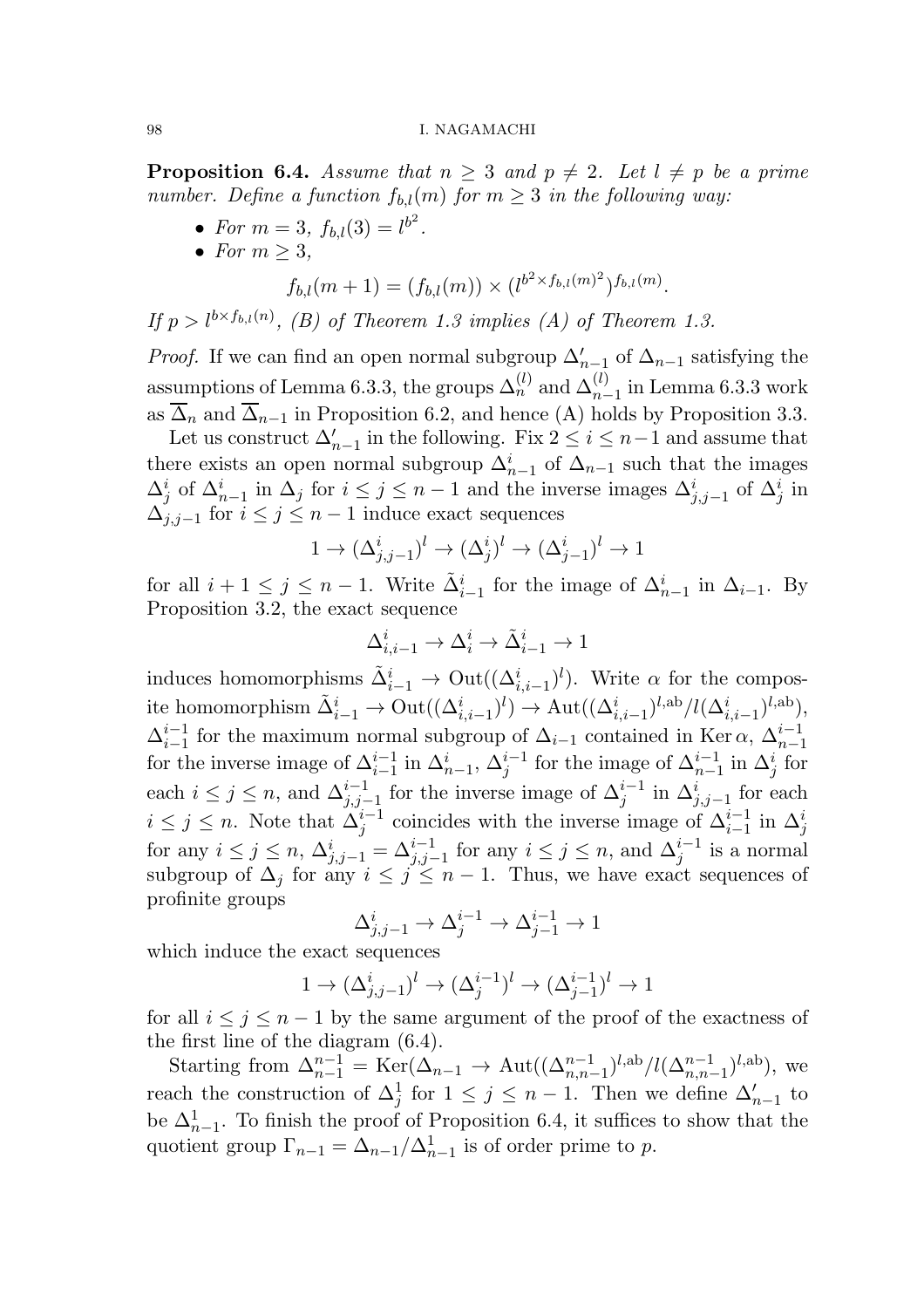We recall the structure of the group  $\Gamma_{n-1} = \Delta_{n-1}/\Delta_{n-1}^1$  and show the order of  $\Gamma_{n-1}$  is prime to p. Since we have

$$
\Delta_{n-1}^1 = \bigcap_{1 \le i \le n-1} \Delta_{n-1}^i
$$
  
= 
$$
\bigcap_{1 \le i \le n-2} (\text{the inverse image of } \Delta_i^i \text{ in } \Delta_{n-1}),
$$

it suffices to show that the order of the group  $\Delta_i/\Delta_i^i$  is prime-to-p for any  $1 \leq i \leq n-2$ .

**Claim 6.5.** For each  $1 \leq j \leq n-1$ , the order of the group  $\Delta_{n-j}/\Delta_{n-j}^{n-j}$  $\frac{n-j}{n-j}$  is prime-to-p and  $\leq f_{b,l}(j+2)$ .

We show Claim 6.5 by induction on j. First, we consider the case  $j = 1$ . It holds that

$$
\dim_{\mathbb{F}_l}((\Delta_{n,n-1})^{l,\mathrm{ab}}/l(\Delta_{n,n-1})^{l,\mathrm{ab}} \leq b.
$$

Write  $A_{\sharp}$  for the number  $\#\text{Aut}((\Delta_{n,n-1})^{l,\text{ab}}/l(\Delta_{n,n-1})^{l,\text{ab}})$ . Then we have

$$
A_{\sharp} = \prod_{0 \leq j \leq \dim_{\mathbb{F}_l}(\Delta_{n,n-1})^{l,\mathrm{ab}}/l(\Delta_{n,n-1})^{l,\mathrm{ab}} - 1} (l^{\dim_{\mathbb{F}_l}(\Delta_{n,n-1})^{l,\mathrm{ab}}/l(\Delta_{n,n-1})^{l,\mathrm{ab}}} - l^j)
$$

and hence

$$
A_{\sharp} \mid \prod_{0 \le j \le b-1} (l^{b} - l^{j}).
$$

Here, the notation  $a \mid c$  means that a divides c. Since we have

$$
\prod_{0 \le j \le b-1} (l^b - l^j) = l^{(b-1)b/2} \times \prod_{1 \le j \le b} (l^j - 1)
$$
  

$$
\le l^{(b-1)b/2} \times l^{b(b+1)/2} = l^{b^2} = f_{b,l}(3),
$$

it holds that  $A_{\sharp} \leq f_{b,l}(3)$ . Since  $l^{b} < p$ , the group

$$
\Delta_{n-1}/\Delta_{n-1}^{n-1}(\hookrightarrow \operatorname{Aut}((\Delta_{n,n-1})^{l,\operatorname{ab}}/l(\Delta_{n,n-1})^{l,\operatorname{ab}}))
$$

is of order prime-to-p and  $\leq f_{b,l}(3)$ .

Fix  $1 \leq j \leq n-2$  and assume that Claim 6.5 holds for each i satisfying that  $1 \leq i \leq j$ . We show that the order of the group  $\Delta_{n-j-1}/\Delta_{n-j-1}^{n-j-1}$  $_{n-j-1}^{n-j-1}$  is prime-to-p and  $\leq f_{b,l}(j+3)$ . We have a surjection

$$
\Delta_{n-j}/\Delta_{n-j}^{n-j} \to \Delta_{n-j-1}/\tilde{\Delta}_{n-j-1}^{n-j},
$$

which shows that the order of  $\Delta_{n-j-1}/\tilde{\Delta}_{n-j-1}^{n-j}$  is prime-to-p. Recall that the group  $\Delta_{n-j-1}^{n-j-1}$  is the maximum normal subgroup of  $\Delta_{n-j-1}$  contained in  $\text{Ker}(\tilde{\Delta}_{n-j-1}^{n-j} \to \text{Aut}((\Delta_{n-j,n-j-1}^{n-j})^{l,\text{ab}}/l(\Delta_{n-j,n-j-1}^{n-j})^{l,\text{ab}})).$  To see that the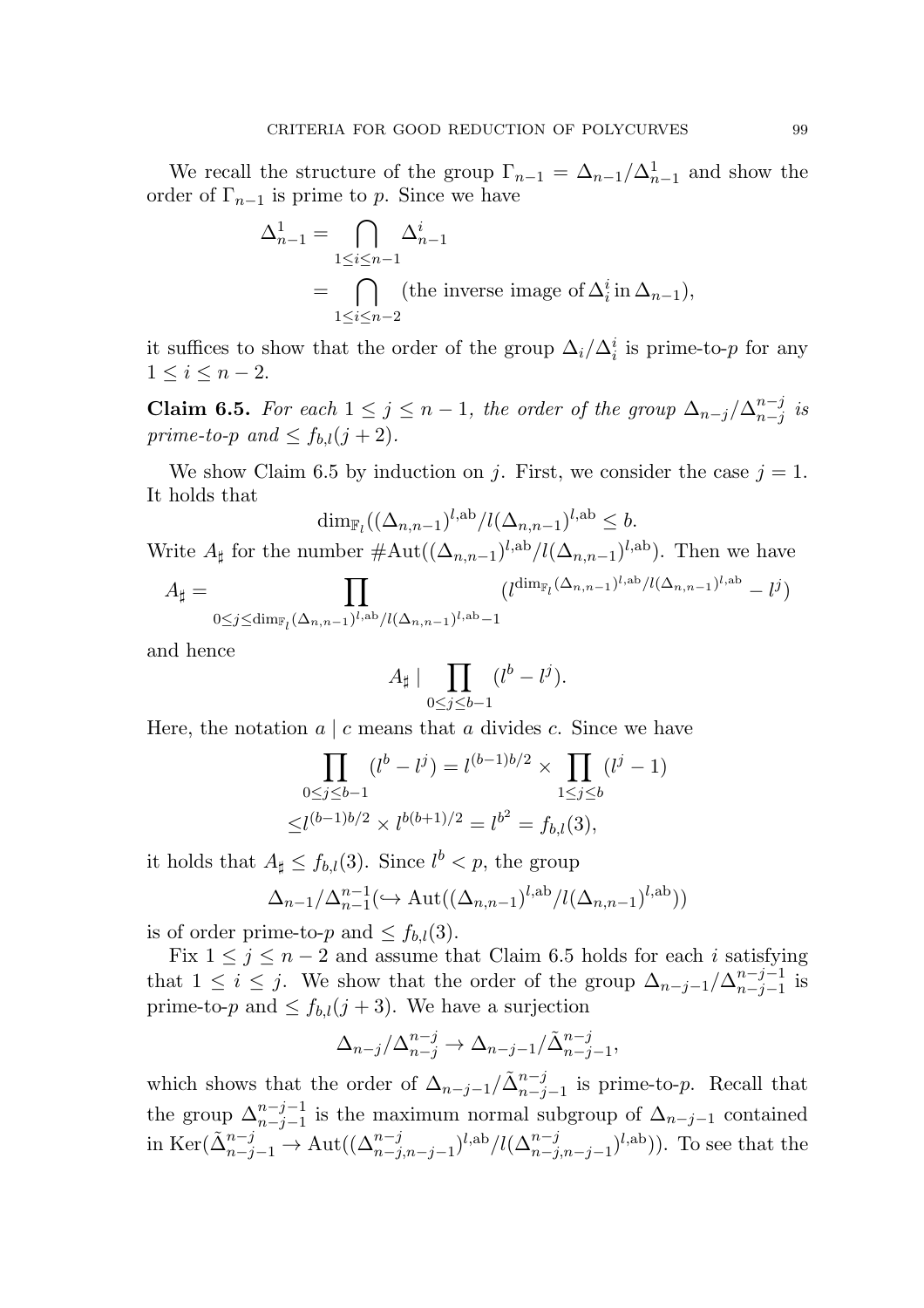group  $\Delta_{n-j-1}/\Delta_{n-j-1}^{n-j-1}$  $n-j-1 \n= (n-j-1)$  is of order prime-to-p, it suffices to show that the image of the homomorphism

$$
\tilde{\Delta}_{n-j-1}^{n-j} \to \text{Aut}((\Delta_{n-j,n-j-1}^{n-j})^{l,\text{ab}}/l(\Delta_{n-j,n-j-1}^{n-j})^{l,\text{ab}})
$$

is of order prime-to- $p$ . We have inequalities

$$
\dim_{\mathbb{F}_l}(\Delta^{n-j}_{n-j,n-j-1})^{l,ab}/l(\Delta^{n-j}_{n-j,n-j-1})^{l,ab} \leq b \times (\Delta_{n-j,n-j-1} : \Delta^{n-j}_{n-j,n-j-1})
$$
  
\n
$$
\leq b \times (\Delta_{n-j} : \Delta^{n-j}_{n-j})
$$
  
\n
$$
= b \times f_{b,l}(j+2).
$$

Therefore, it holds that

#Aut
$$
((\Delta_{n-j,n-j-1}^{n-j})^{l,ab}/l(\Delta_{n-j,n-j-1}^{n-j})^{l,ab})
$$

divides

$$
(\Pi_1 :=) \prod_{0 \le i \le b \times (\Delta_{n-j,n-j-1} : \Delta_{n-j,n-j-1}^{n-j})-1} (l^{b \times (\Delta_{n-j,n-j-1} : \Delta_{n-j,n-j-1}^{n-j})} - l^i),
$$

 $\Pi_1$  divides

$$
(\Pi_2:=)\prod_{0\leq i\leq b\times(\Delta_{n-j}:\Delta_{n-j}^{n-j})-1}(l^{b\times(\Delta_{n-j}:\Delta_{n-j}^{n-j})}-l^i),
$$

and  $\Pi_2$  divides

$$
\prod_{0 \le i \le b \times f_{b,l}(j+2)-1} (l^{b \times f_{b,l}(j+2)} - l^i).
$$

Then we have inequalities

$$
\prod_{\substack{0 \le i \le b \times f_{b,l}(j+2)-1 \\=l^{(b \times f_{b,l}(j+2)-1)(b \times f_{b,l}(j+2))/2}}}\n(l^{b \times f_{b,l}(j+2)-1} \times \prod_{1 \le i \le b \times f_{b,l}(j+2)}\n(l^{i}-1)\n\le l^{b^{2} \times f_{b,l}(j+2)^{2}}.
$$

and hence

$$
\# \mathrm{Aut}((\Delta^{n-j}_{n-j,n-j-1})^{l,\mathrm{ab}}/l(\Delta^{n-j}_{n-j,n-j-1})^{l,\mathrm{ab}}) \le l^{b^2 \times f_{b,l}(j+2)^2}.
$$

Since  $l^{b \times f_{b,l}(j+2)} \leq l^{b \times f_{b,l}(n)} < p$ , the group  $\tilde{\Delta}_{n-j-1}^{n-j}/\Delta_{n-j-1}^{n-j-1}$  $_{n-j-1}^{n-j-1}$  is of order prime-to-p, and hence  $\Delta_{n-j-1}/\Delta_{n-j-1}^{n-j-1}$  $_{n-j-1}^{n-j-1}$  is also of order prime-to-p. The desired estimate of the order of  $\Delta_{n-j-1}/\Delta_{n-j-1}^{n-j-1}$  $_{n-j-1}^{n-j-1}$  is obtained in the following way:

$$
(\Delta_{n-j-1}:\Delta_{n-j-1}^{n-j-1})
$$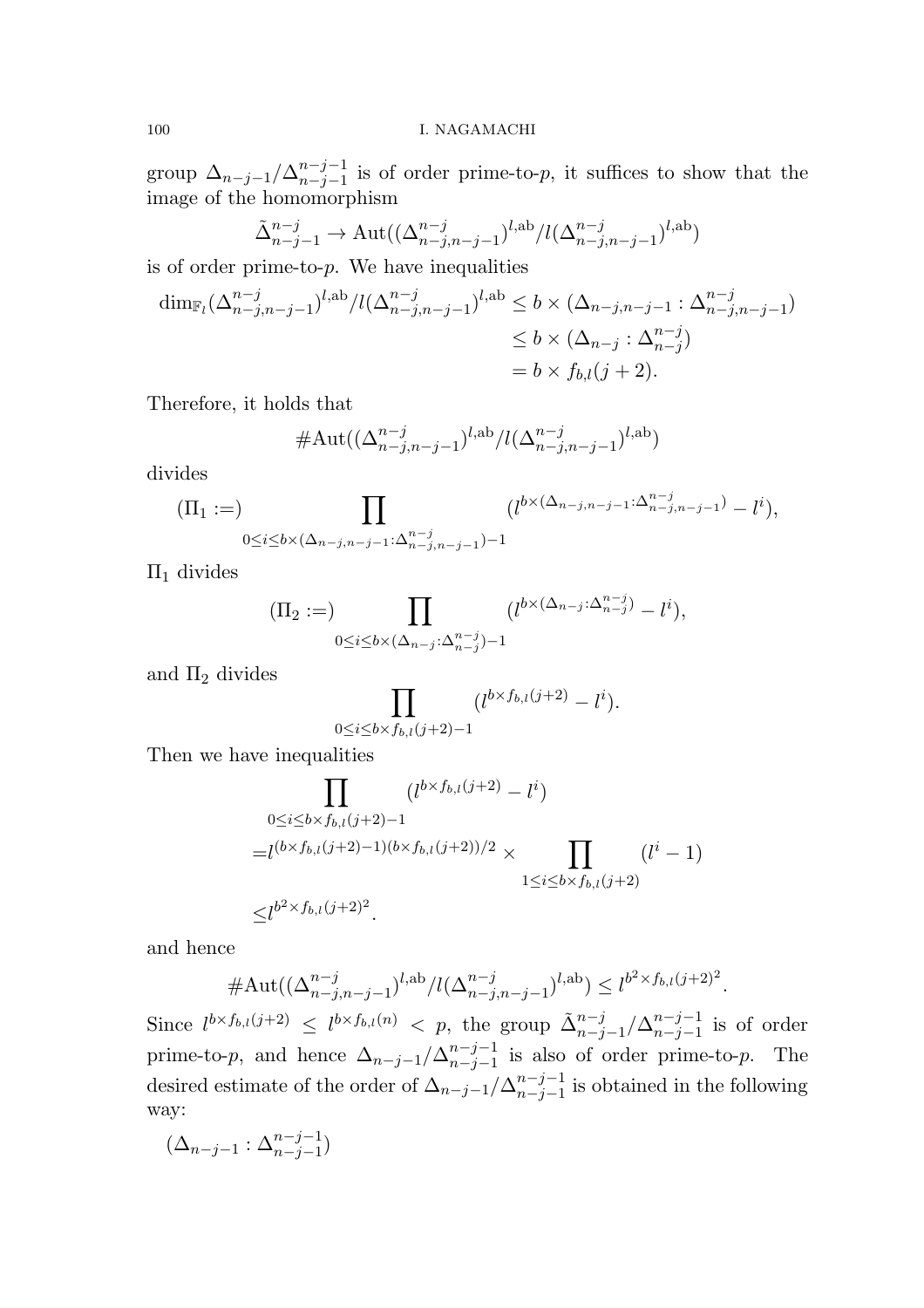$$
\leq (\Delta_{n-j-1} : \tilde{\Delta}_{n-j-1}^{n-j})
$$
  
\n
$$
\times \# \text{Im}(\tilde{\Delta}_{n-j-1}^{n-j} \to \text{Aut}((\Delta_{i,i-1}^{i})^{l,ab}/l(\Delta_{i,i-1}^{i})^{l,ab}))^{(\Delta_{n-j-1}:\tilde{\Delta}_{n-j-1}^{n-j})}
$$
  
\n
$$
\leq (\Delta_{n-j-1} : \tilde{\Delta}_{n-j-1}^{n-j}) \times (\# \text{Aut}((\Delta_{n-j,n-j-1}^{n-j})^{l,ab}/l(\Delta_{n-j,n-j-1}^{n-j})^{l,ab}))^{(\Delta_{n-j-1}:\tilde{\Delta}_{n-j-1}^{n-j})}
$$
  
\n
$$
\leq (\Delta_{n-j-1} : \tilde{\Delta}_{n-j-1}^{n-j}) \times (l^{b^2 \times f_{b,l}(j+2)^2})^{(\Delta_{n-j-1}:\tilde{\Delta}_{n-j-1}^{n-j})}
$$
  
\n
$$
\leq (\Delta_{n-j} : \Delta_{n-j}^{n-j}) \times (l^{b^2 \times f_{b,l}(j+2)^2})^{(\Delta_{n-j}:\Delta_{n-j}^{n-j})}
$$
  
\n
$$
\leq f_{b,l}(j+2) \times (l^{b^2 \times f_{b,l}(j+2)^2})^{f_{b,l}(j+2)} = f_{b,l}(j+3).
$$
  
\nTherefore, Claim 6.5 holds.

#### 7. Appendix 1: Notes on extensions of smooth curves

In this section, we review the extension property of families of proper hyperbolic curves proved in [8] and prove a non-proper version of this property (cf. Remark 7). Hoshi informed the author of the proof of Proposition 7.1.

**Proposition 7.1** (cf. [8]). Let S be a connected regular Noetherian scheme, U an open subscheme of S such that the codimension of  $S \setminus U$  in  $S$  is  $> 2$ ,  $(\overline{X_U}, D_U) \rightarrow U$  a hyperbolic curve, and g the genus of  $\overline{X_U}$ . Then there exists a hyperbolic curve  $(\overline{X}, D) \to S$  such that  $(\overline{X} \times_S U, D \times_S U)$  is isomorphic to  $(\overline{X_{U}}, D_{U})$  over U, which is unique up to unique isomorphism.

Proof. The uniqueness follows from the separatedness of the moduli stacks of hyperbolic curves (cf. [3] and [6]).

If  $D_U$  is zero, the assertion follows from [8, Théorème (ii)]. Suppose that the étale morphism  $D_U \to U$  is of degree  $r \geq 1$ . By Galois descent, we may assume that the scheme  $D_U$  is the disjoint union  $\coprod D_{i,U}$  of r copies of  $1\leq i \leq r$ 

S. Let us assume that the extension  $\overline{X} \to S$  and  $D_i \to \overline{X}$  of  $\overline{X_U} \to U$  and  $D_{i,U} \rightarrow \overline{X_{U}}$  exist. Then  $D_{i}$  and  $D_{j}$  are disjoint if  $i \neq j$ . Otherwise, if we denote the diagonal of  $X \times_S X$  by  $\Delta_{X/S}, \Delta_{X/S} \cap (D_i \times_S D_j)$  is codimension 1 in  $D_i \times_S D_j \cong S$ , which is a contradiction. Thus, it suffices to show that the extension  $\overline{X} \to S$  (resp.  $D_i \to \overline{X}$ ) of  $\overline{X_U} \to U$  (resp.  $D_{i,U} \to \overline{X_U}$ ) exists.

If  $g \geq 1$ , we have an extension  $\overline{X} \to S$  of  $\overline{X_U} \to U$  by [8, Théorème (ii)]. From [8, Lemme1], we have an extension  $D_i \to \overline{X} \to S$  of the section  $D_{i,U} \to \overline{X_{U}} \to U$  for each i.

If  $g = 0$ , there exists an isomorphism between  $\overline{X_U}$  and  $\mathbb{P}^1_U$  $_U^1$  over U such that the sections  $D_{1,U}, D_{2,U}$ , and  $D_{3,U}$  correspond to 0,1, and  $\infty$ . Therefore, we consider the extension  $\overline{X} = \mathbb{P}_{S}^{1} \to S$  and we will show that extensions  $D_i \to S$  of  $D_{i,U} \to U$  exist for all  $i \geq 4$ . To give the divisors  $D_{i,U} \to \mathbb{P}^1_U$  $_U^{\perp}$  for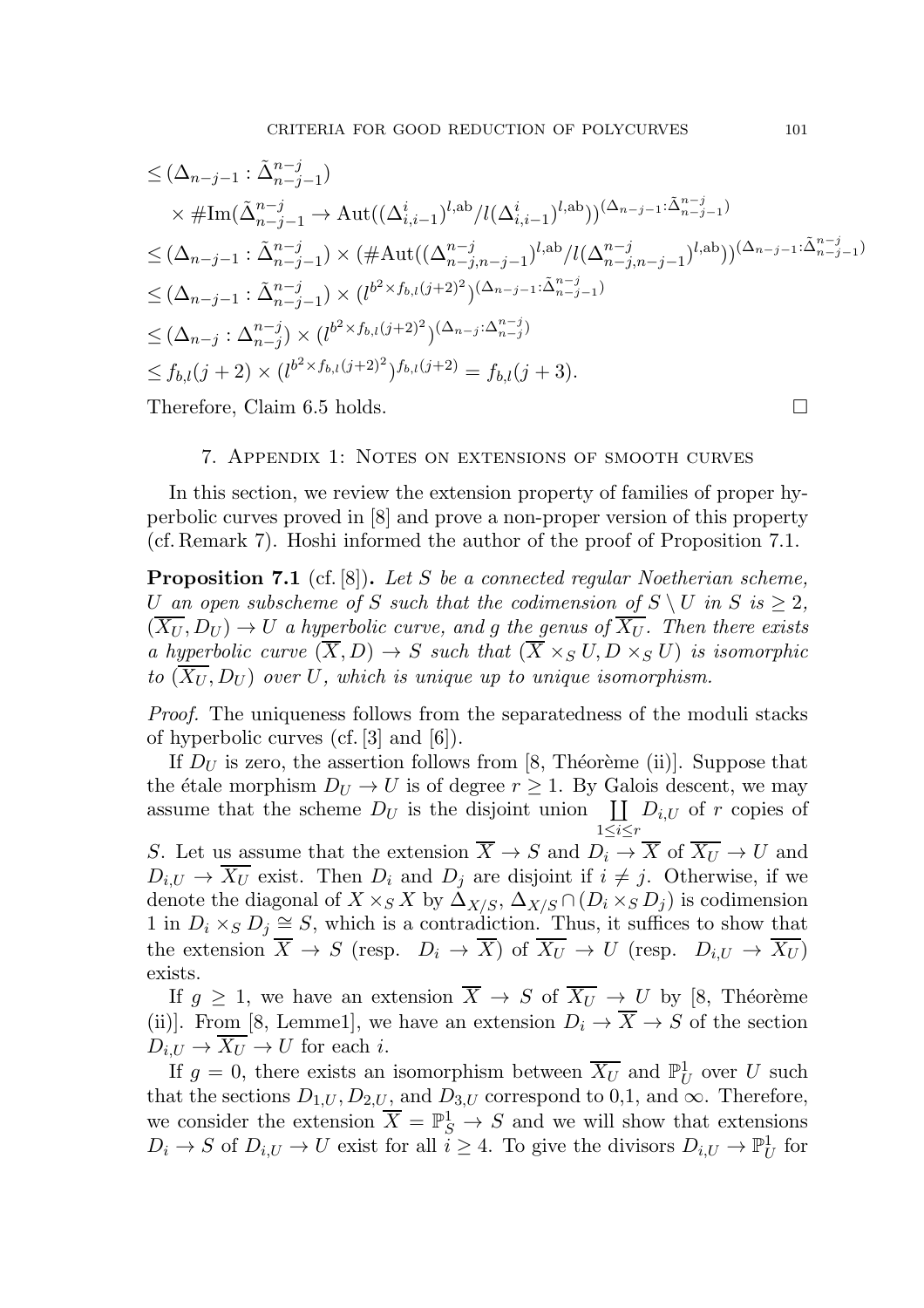$i \geq 4$  is equivalent to give a section  $s_i$  of  $\Gamma(U, O_U)$  other than 0, 1, and to give their extensions  $D_i \to \mathbb{P}^1_S$  $\frac{1}{S}$  is equivalent to give extensions of  $s_i$  to elements of  $\Gamma(S, O_S)$ . Since  $S \setminus U$  is of codimension  $\geq 2$  in the normal scheme S, we have  $\Gamma(S, O_S) \cong \Gamma(U, O_U)$ , and hence the morphisms  $D_{i,U} \to \mathbb{P}^1_U$  $\frac{1}{U}$  extend to  $D_i\to \mathbb{P}^1_S$ S .

Remark. It is mentioned in [18, Remarks 2.6 (d)] that Proposition 7.1 is shown in [8]. Actually, in [8], only the case where  $D$  is empty is treated. As mentioned in [18, Remarks 2.6 (d)], Proposition 7.1 is equivalent to [18, Theorem 1.1] by the Zariski-Nagata purity theorem, under the hypothesis of Proposition 7.1. Here, we gave an elementary and direct proof.

# 8. Appendix 2: An example of the fundamental group of a hyperbolic polycurve

In this section, we give an example of a hyperbolic polycurve with bad reduction such that the pro-l outer Galois representation of the inertia subgroup is trivial for all but one prime l.

**Lemma 8.1.** Let  $1 \rightarrow N \rightarrow G \rightarrow H \rightarrow 1$  be an exact sequence of profinite groups.

(1) We have an exact sequence

$$
(N/[N, \text{Ker}(G \to G^l)])^l \to G^l \to H^l \to 1.
$$

Here,  $[-,-]$  denotes the closure of the commutator subgroup.

(2) Suppose that we have a section s of the homomorphism  $G \to H$ . Write  $N_{\text{Ker}(H\to H^l)}$  for the maximal quotient group of N on which  $\mathrm{Ker}(H\to H^l)$  acts trivially. Then we have an exact sequence

$$
(N_{\text{Ker}(H \to H^l)})^l \to G^l \to H^l \to 1.
$$

*Proof.* Since the image of  $[N, \text{Ker}(G \to G^l)]$  in  $G^l$  is trivial, we have an exact sequence

$$
N/[N, \text{Ker}(G \to G^l)] \to G^l \to H^l \to 1,
$$

and hence also the desired exact sequence

$$
(N/[N, \text{Ker}(G \to G^l)])^l \to G^l \to H^l \to 1.
$$

Thus, assertion 1 holds. Since we have  $s(\text{Ker}(H \to H^l)) \subset \text{Ker}(G \to G^l)$ , assertion 2 follows from assertion 1.  $\Box$ 

Example 8.2. Let  $K, O_K, p, K^{\text{sep}}, G_K,$  and  $I_K$  be as in Section 1. Suppose that  $O_K$  is strictly henselian and  $p = 0$ . Note that the Galois group  $G_K = I_K$  is isomorphic to the profinite completion  $\widehat{\mathbb{Z}}$  of  $\mathbb{Z}$ . We give an example of hyperbolic polycurve Z of bad reduction over a K whose pro-l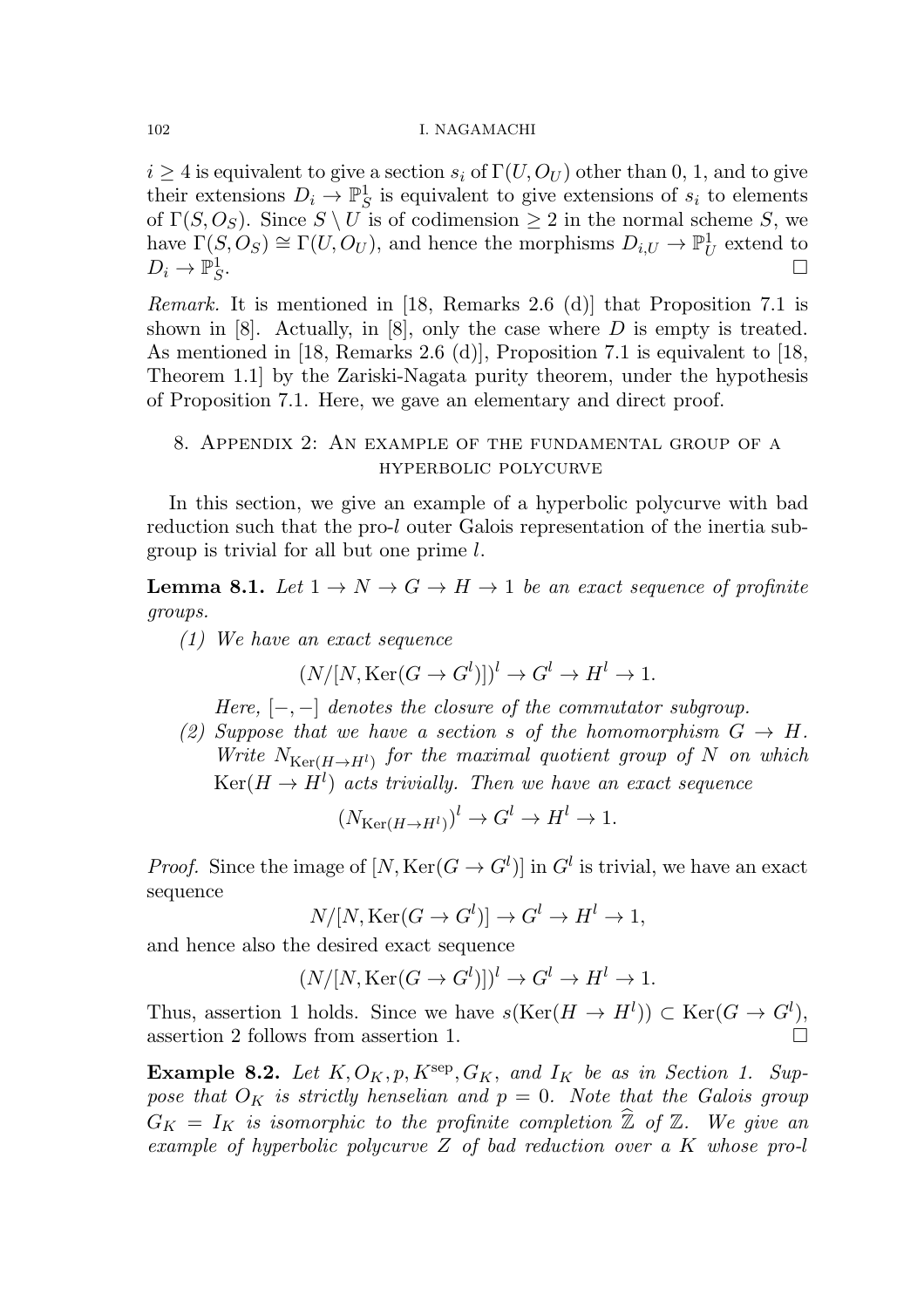outer Galois representation is trivial for all but one prime l. This example shows that, unlike the case of hyperbolic curves, to look at the pro-l outer Galois representation for a single prime number l is not enough to determine whether the hyperbolic polycurve has good reduction or not.

Fix a prime number  $l_1$ . Let  $X_1$  and  $X_2$  be proper hyperbolic curves over K which have good reduction. Suppose that there exist an automorphism  $\iota_2$ of  $X_2$  over K of order  $l_1$  and a rational point  $x_2$  of  $X_2$  fixed by  $\iota_2$ . Take a geometric point \*1 of  $X_1 \otimes_K K^{\text{sep}}$  and write  $\Pi'_{X_1}$  (resp.  $\Delta'_{X_1}$ ) for  $\pi_1(X_1, *_1)$  $(resp. \pi_1(X_1 \otimes_K K^{\text{sep}}, *)$ ). By Lemma 4.1, we have a canonical decomposi- $\varlimsup_{X_1} \cong \Delta'_{X_1} \times G_K$ . Take surjective group homomorphisms  $\Pi'_{X_1} \to \mathbb{Z}/l_1\mathbb{Z}$ and  $G_K \to \mathbb{Z}/l_1^2\mathbb{Z}$ . Let  $(\Pi'_{X_1} \cong) \Delta'_{X_1} \times G_K \to \mathbb{Z}/l_1\mathbb{Z}$  be the sum of these homomorphisms. Write  $X'_1$  for the étale covering space of  $X_1$  corresponding to Ker  $(\Pi'_{X_1} \to \mathbb{Z}/l_1\mathbb{Z})$  and  $\iota_1$  for a generator of  $\text{Aut}(X'_1/X_1)$ . Consider the action of  $\mathbb{Z}/l_1\mathbb{Z}$  on  $X_2 \times_{\operatorname{Spec} K} X'_1$  induced by  $(\iota_2, \iota_1)$ , and write Z for the quotient scheme of  $X_2 \times_{\operatorname{Spec} K} X'_1$  by this  $\mathbb{Z}/l_1\mathbb{Z}$ -action.

Let l be a prime number. We will show that the pro-l outer Galois action  $I_K \to \text{Out}(\Delta_Z^l)$  is trivial if and only if  $l \neq l_1$ . Since the outer pro- $l_1$ Galois action  $I_K \to \text{Out}(\Delta_Z^{l_1})$  is nontrivial, the outer pro-l<sub>1</sub> Galois action  $I_K \to \text{Out}(\Delta_Z)$  is also nontrivial and Z has bad reduction by Theorem 1.1.1. On the other hand, if  $l \neq l_1$ , we cannot judge whether or not Z has good reduction from the pro-l outer Galois action  $I_K \to \text{Out}(\Delta_Z^l)$ .

By construction, we have a Cartesian diagram

$$
X_2 \times_{\operatorname{Spec} K} X'_1 \longrightarrow X'_1
$$
  
\n
$$
\downarrow \qquad \qquad \downarrow
$$
  
\n
$$
Z \longrightarrow X_1.
$$

Let  $L''$  be an algebraic closure of the function field of  $X'_1$  and  $*$  a geometric point of  $\{x_2\} \otimes_K L''$ . Write  $\Pi_Z$  (resp.  $\Pi_{X_1}$ ;  $\Delta_{X_1}$ ;  $\Delta_{X_2}$ ) for the étale fundamental group  $\pi_1(Z,*)$  (resp.  $\pi_1(X_1,*)$ ;  $\pi_1(X_1 \otimes_K L'',*)$ ;  $\pi_1(X_2 \otimes_K L'',*)$ ).  $By$  [5, PROPOSITION 2.5], the sequence

(8.1) 
$$
1 \to \Delta_{X_2} \to \Pi_Z \to \Pi_{X_1} \to 1
$$

is exact and  $\Delta_{X_2}$  is isomorphic to  $\pi_1(X_2\otimes_K K^{\rm sep}, *)$ . Moreover, the sequence

(8.2) 
$$
1 \to \Delta_{X_2} \to \Delta_Z \to \Delta_{X_1} \to 1.
$$

is also exact. Since the section of  $X_2 \times_{\operatorname{Spec} K} X'_1 \to X'_1$  determined by the point  $x_2$  is compatible with the actions of  $\mathbb{Z}/l_1\mathbb{Z}$ , we obtain a section of  $Z \rightarrow X_1$  by taking the quotient schemes by  $\mathbb{Z}/l_1\mathbb{Z}$ . This section defines a canonical section of  $\Pi_Z \to \Pi_{X_1}$  (resp.  $\Delta_Z \to \Delta_{X_1}$ ) in (8.1) (resp. (8.2)).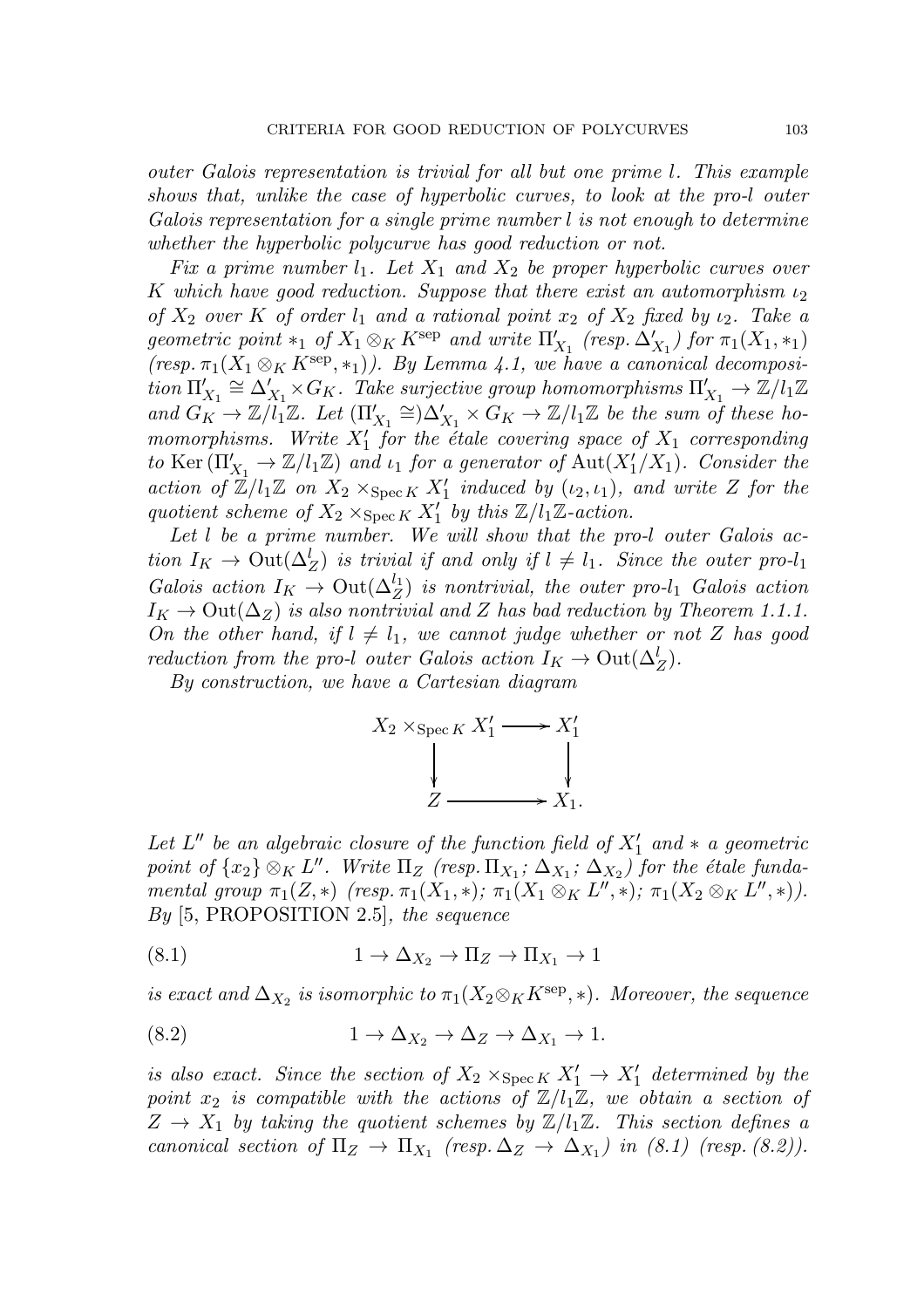We calculate the action

(8.3)  $\Pi_{X_1} \to \text{Aut}(\Delta_{X_2})$ 

induced by the section. Write  ${\rm Aut}_K(X_2, x_2)$  for the subgroup of the group of automorphisms of  $X_2$  over K consisting of automorphisms fixing  $x_2$ . Write  $\psi$  for the composite homomorphism of the natural surjection  $\Pi_{X_1} \to$  $\Pi_{X_1}/\Pi_{X'_1} (=\langle \iota_1 \rangle),$  two isomorphisms  $\langle \iota_1 \rangle \cong \mathbb{Z}/l_1\mathbb{Z} \cong \langle \iota_2 \rangle$ , the inclusion  $\langle \iota_2 \rangle \hookrightarrow \text{Aut}_K(X_2, x_2)$ , and the action  $\text{Aut}_K(X_2, x_2) \to \Delta_{X_2}$  defined by the fixed point  $x_2$ . Write  $\phi$  for the homomorphism  $\Pi_{X_1} \to \text{Aut}(\Delta_{X_2})$  defined by the splitting of the exact sequence

$$
1 \to \Delta_{X_2} \to \pi_1(X_2 \times_{\operatorname{Spec} K} X_1, *) \to \Pi_{X_1} \to 1
$$

(, the exactness of which follows from [5, PROPOSITION 2.5],) determined by  $x_2$ . Then  $\phi$  coincides with the composite homomorphism  $\Pi_{X_1} \to G_K \to$  $\mathrm{Aut}(\Delta_{X_2}),$  where the second homomorphism is induced by  $x_2$ . Since  $X_2$ has good reduction,  $\phi$  is trivial. By the construction of Z, the action (8.3) coincides with  $\phi + \psi (= \psi)$ .

First, we assume that  $l \neq l_1$ . By taking pro-l completion of the exact sequence (8.2), we obtain a commutative diagram with exact horizontal lines



Here, we write  $\Delta$  for the image of  $\Delta_{X_2}^l \rightarrow \Delta_Z^l$ . Since the composite homomorphism  $\text{Ker}(\Delta_{X_1} \to \Delta_{X_1}^l) \to \Delta_{X_1} \to \Pi_{X_1} \to \langle \iota_2 \rangle$  is surjective by the assumption  $l \neq l_1, \Delta$  is a quotient group of  $(\Delta_{X_2})_{\langle \iota_2 \rangle}$  by Lemma 8.1. Write  $\Pi_Z^{(l)}$ Z  $(resp.\Pi_{X_1}^{(l)}$  $\chi^{(l)}_{X_1}$ ) for the quotient group  $\Pi_Z/\mathrm{Ker}(\Delta_Z\to \Delta_Z^l)$  (resp.  $\Pi_{X_1}/\mathrm{Ker}(\Delta_{X_1}\to \Delta_Z^l)$  $(\Delta_{X_1}^l)$ ). We have a commutative diagram with exact horizontal lines



Both horizontal lines of  $(8.4)$  have a section determined by the point  $x_2$ , which induces an action of  $\Pi_{X_1}^{(l)}$  $X_1^{(i)}$  on  $\text{Aut}(\Delta)$  compatible with  $(8.3)$ . Since  $\Delta$  is a quotient group of  $(\Delta_{X_2})_{\langle \iota_2 \rangle}$ , this action is trivial. Hence, we have a canonical decomposition  $\Pi_Z^{(l)}$  $\mathcal{L}^{(l)}\cong \Delta\times \Pi^{(l)}_{X_1}$  $X_1^{\{t\}}$ . Moreover, since  $X_1$  has good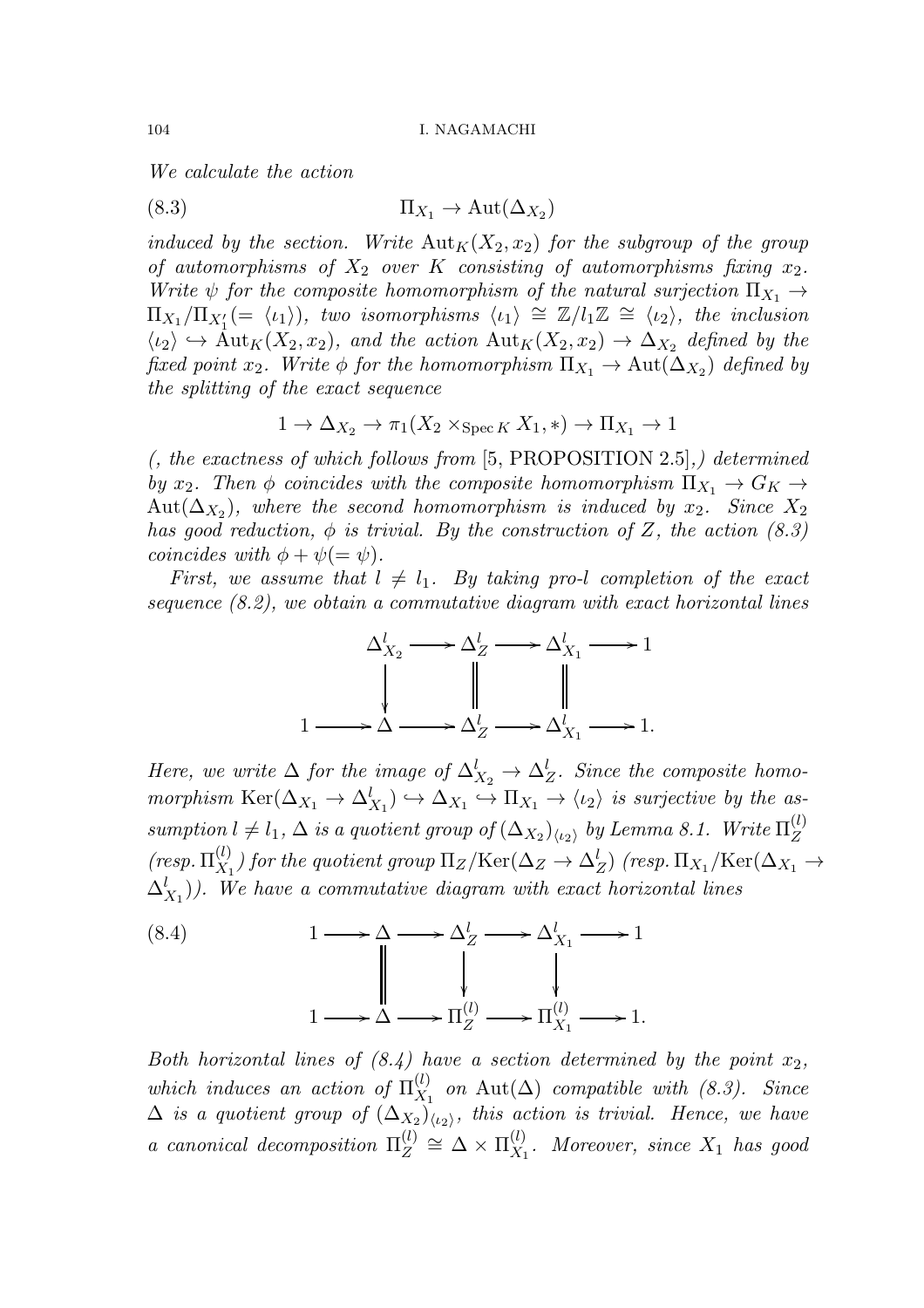reduction, we have a canonical decomposition  $\Pi_{X_1}^{(l)}$  $\chi_1^{(l)} \cong \Delta_{X_1}^l \times G_K$  by [19, Proposition 1.11] and the proof of Lemma 4.1. Therefore, we can show that the outer Galois action  $I_K \to \text{Out}(\Delta_Z^l)$  is trivial by using these decompositions.

Next, we assume that  $l = l_1$  and show that the pro-l outer Galois representation

$$
I_K \to \mathrm{Out}(\Delta_Z^l)
$$

is nontrivial. Since the outer action  $\Delta_{X_1}$   $\rightarrow$   $\mathrm{Out}(\Delta_{X_2}^l)$  factors through  $\Delta_{X_1} \to \Delta_{X_1}^l$ , we have an exact sequence  $1 \to \Delta_{X_2}^l \to \Delta_Z^l \to \Delta_{X_1}^l \to 1$  by Lemma 6.1.4. We have a commutative diagram with exact horizontal lines

(8.5) 
$$
1 \longrightarrow \Delta_{X_2}^l \longrightarrow \Pi_Z^{(l)} \longrightarrow \Pi_{X_1}^{(l)} \longrightarrow 1
$$

$$
\downarrow \qquad \qquad \downarrow
$$

$$
1 \longrightarrow \Delta_Z^l \longrightarrow \Pi_Z^{(l)} \longrightarrow G_K \longrightarrow 1.
$$

Since  $X_1$  has good reduction, we have a decomposition  $\Pi_{X_1}^{(l)}$  $\Delta_{X_1}^{(l)} = \Delta_{X_1}^l \times Z_{\Pi_{X_1}^{(l)}}(\Delta_{X_1}^l)$  $x_1$ and  $Z_{\Pi_{X, \alpha}^{(l)}}$  $x_1$  $(\Delta_{X_1}^l)$  is isomorphic to  $G_K$  by [19, Proposition 1.11] and the proof of Lemma 4.1. If the outer action  $I_K \to 0$ ut  $\Delta_Z^l$  is trivial, we would have a decomposition  $\Pi_Z^{(l)} = \Delta_Z^l \times Z_{\Pi_Z^{(l)}}(\Delta_Z^l)$  by the proof of Lemma 4.1 and the Z center-freeness of  $\Delta_Z^l$ , and the homomorphism  $\Pi_Z^{(l)} \to \Pi_{X_1}^{(l)}$  $\mathcal{X}_1^{\left(t\right)}$  would induce a surjection  $Z_{\Pi_Z^{(l)}}$  $\chi_{Z}^{(l)}(\Delta_Z^l) \rightarrow Z_{\Pi_{X_1}^{(l)}}$  $x_1$  $(\Delta_{X_1}^l)$ . Therefore, it suffices to show that the outer action  $Z_{\Pi_{X,\tau}^{(l)}}$  $x_1$  $(\Delta_{X_1}^l) \rightarrow$  Out  $(\Delta_{X_2}^l)$  associated with the first horizontal line of the diagram (8.5) is nontrivial. We have a diagram with exact horizontal lines

$$
(8.6) \quad 1 \longrightarrow \Delta_{X_2} \longrightarrow \Pi_Z \times_{\Pi_{X_1}} Z_{\Pi_{X_1}}(\Delta_{X_1}) \longrightarrow Z_{\Pi_{X_1}}(\Delta_{X_1}) \longrightarrow 1
$$
\n
$$
\downarrow \qquad \qquad \downarrow
$$
\n
$$
1 \longrightarrow \Delta_{X_2} \longrightarrow \Pi_Z \longrightarrow \Pi_Z \longrightarrow 1.
$$

Write  $\mathfrak{X}_1$  for the smooth model of  $X_1$  and  $\xi_1$  for the generic point of the special fiber of  $\mathfrak{X}_1$ . Let L be the field of fractions of a strict henselization of the local ring of  $\mathfrak{X}_1$  at  $\xi_1$  in  $L''$ . By Lemma 4.2, the natural homomorphism  $(G_L :=)Gal(L''/L) \to \Pi_{X_1}$  induces  $G_L \to Z_{\Pi_{X_1}}(\Delta_{X_1}) (\cong G_K)$ . Since a uniformizer of K is a uniformizer of  $L, G_L \rightarrow Z_{\Pi_{X_1}}(\Delta_{X_1})$  is an isomorphism. Let L' be the finite extension field of L defined by  $\text{Ker}(G_L \to \Pi_{X_1} \to \mathbb{Z}/l\mathbb{Z})$ and  $\iota$  a generator of  $Gal(L'/L)$ . Consider the action of  $\mathbb{Z}/l\mathbb{Z}$  on  $X_2 \otimes_K L'$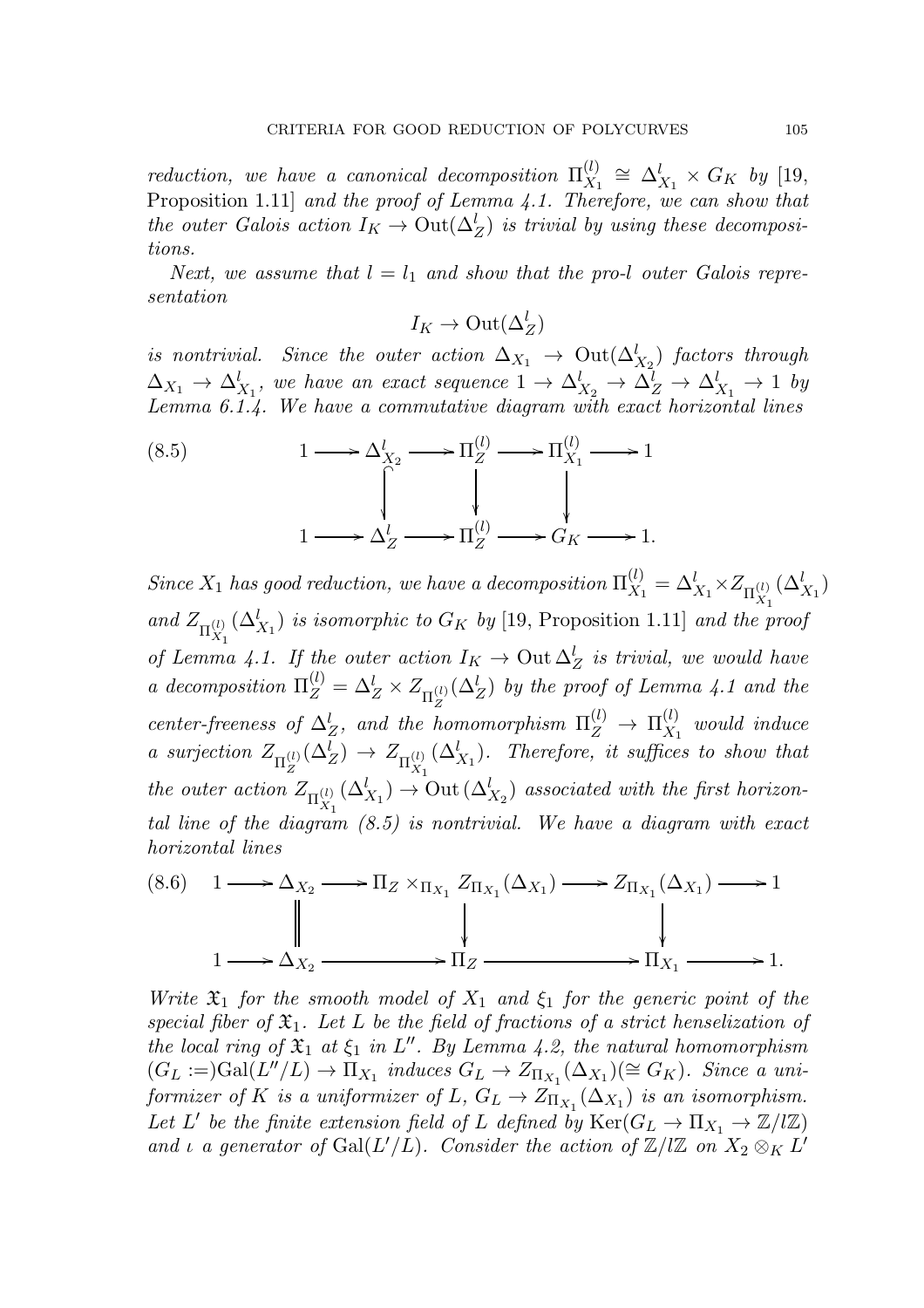induced by  $(\iota_2, \iota)$  and write  $X'_2$  for the quotient scheme. Write  $\Pi_{X'_2}$  for the *étale fundamental group*  $\pi_1(X_2, *)$ . Then we have an exact sequence

$$
1 \to \Delta_{X_2} \to \Pi_{X'_2} \to G_L(\cong Z_{\Pi_{X_1}}(\Delta_{X_1})) \to 1.
$$

Since we have a diagram

$$
X_2 \otimes_K L' \longrightarrow \operatorname{Spec} L'
$$
  

$$
\downarrow \qquad \qquad \downarrow
$$
  

$$
X_2 \times_{\operatorname{Spec} K} X'_1 \longrightarrow X'_1
$$

compatible with the actions of  $\mathbb{Z}/l\mathbb{Z}$ , we obtain a commutative diagram with exact horizontal lines

$$
(8.7) \quad 1 \longrightarrow \Delta_{X_2} \longrightarrow \Pi_{X'_2} \longrightarrow G_L \longrightarrow 1
$$
\n
$$
\downarrow \qquad \qquad \downarrow \qquad \qquad \downarrow
$$
\n
$$
1 \longrightarrow \Delta_{X_2} \longrightarrow \Pi_Z \times_{\Pi_{X_1}} Z_{\Pi_{X_1}}(\Delta_{X_1}) \longrightarrow Z_{\Pi_{X_1}}(\Delta_{X_1}) \longrightarrow 1.
$$

Therefore, it suffices to show that the outer action  $G_L \to \text{Out}(\Delta_{X_2}^l)$  defined by the first line of  $(8.7)$  is nontrivial. As the calculation of the action  $(8.3)$ , we can calculate the action of  $G_L$  on  $\Delta_{X_2}^l$  determined by the rational point of  $X'_2$  defined by  $x_2$ . By [3, Theorem 1.13], the action of  $G_L$  on  $\Delta_{X_2}^{\text{ab},l}$  $\frac{a_{\mathrm{D},l}}{X_2}$  is nontrivial, and hence the outer action  $G_L \to \text{Out}(\Delta_{X_2}^l)$  is also nontrivial.

Remark. Let p be a prime number and  $K, O_K, K^{\text{sep}}, G_K, \text{and } I_K$  as in Example 8.2. We can give an example of hyperbolic polycurve Z of bad reduction over a K whose pro-l outer Galois representation is trivial for all but one prime  $l \neq p$ ) in a similar way to that given in Example 8.2. In this case, we need to consider  $\Delta^{p'}_{-}$  (resp.  $\Pi^{(p')}_{-}$ ) in place of  $\Delta_{-}$  (resp.  $\Pi_{-}$ ) and use [15, Exposé XIII, Proposition 4.6] in place of [5, PROPOSITION 2.5].

#### **REFERENCES**

- [1] M. P. Anderson, Exactness properties of profinite completion functors, Topology, 13, (1974), 229–239.
- [2] M. Asada, M. Matsumoto, and T. Oda, Local monodromy on the fundamental groups of algebraic curves along a degenerate stable curve, J. Pure Appl. Algebra, 103, (1995), 235–283.
- [3] P. Deligne, and D. Mumford, The irreducibility of the space of curves of given genus, Publ. Math. IHES, 36, (1969), 75–109.
- [4] V. Drinfeld, On a conjecture of Deligne, Mosc. Math. J., **12**, no. 3 (2012), 515–542.
- [5] Y. Hoshi, The Grothendieck conjecture for hyperbolic polycurves of lower dimension, J. Math. Sci. Univ. Tokyo, 21, no. 2 (2014), 152–219.